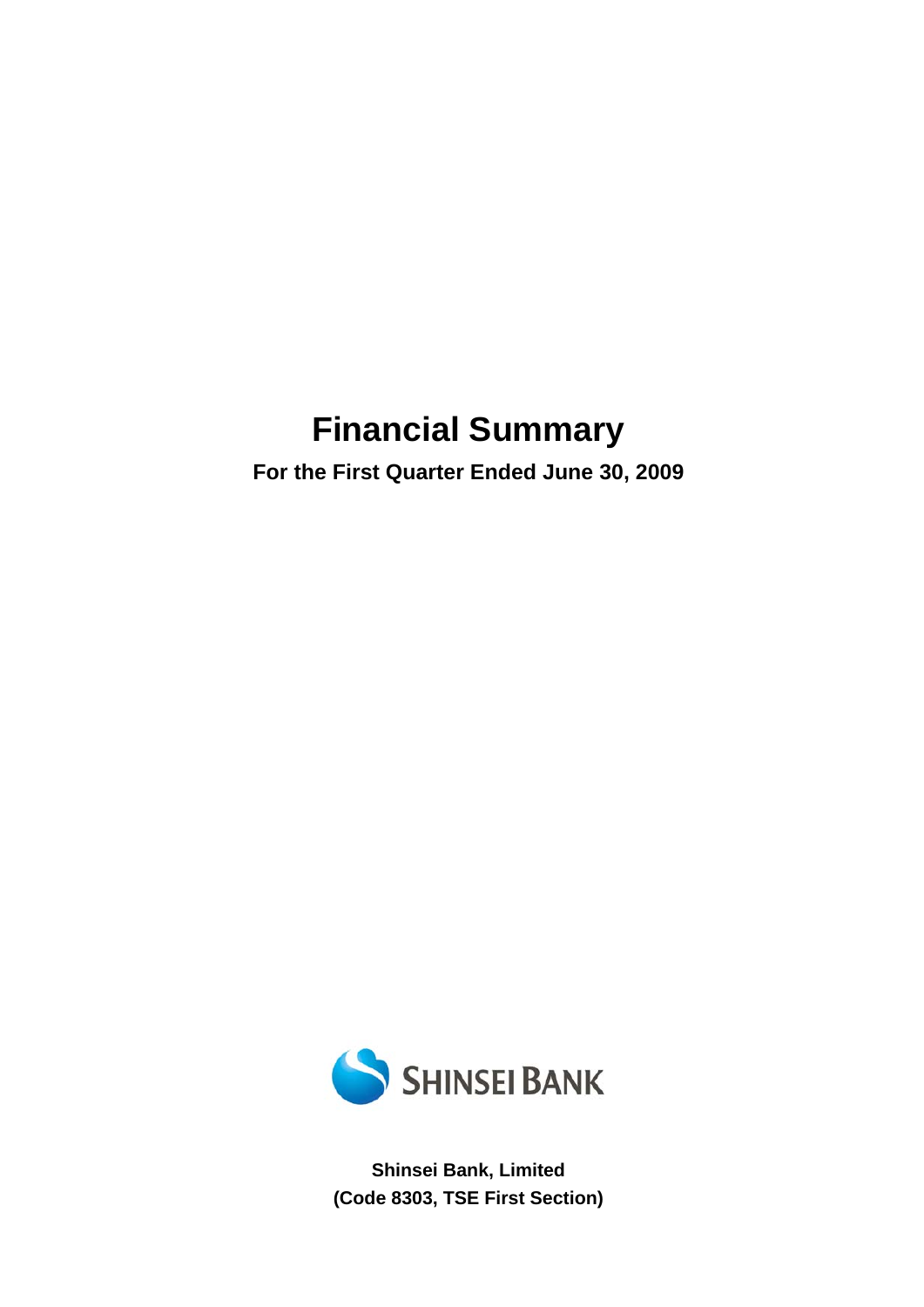# **Contents Page**

| Section 1. Consolidated Information                                                              | . 1                      |
|--------------------------------------------------------------------------------------------------|--------------------------|
| Results of Operations - Table 1- (Consolidated)                                                  | 1                        |
| Items included in Results of Operations - Table 1-1- (Consolidated)                              | 3                        |
| Interest-Earning Assets and Interest-Bearing Liabilities -Table 2- (Consolidated)                |                          |
| Non-Interest Income - Table 3- (Consolidated)                                                    | 5                        |
| General and Administrative Expenses - Table 4- (Consolidated)                                    | $\ldots \ldots \ldots 6$ |
| Net Credit Costs - Table 5- (Consolidated)                                                       | 7                        |
| Amortization of Goodwill and Other Intangible Assets - Table 6- (Consolidated)                   | 7                        |
| Other Gains (Losses) - Table 7- (Consolidated)                                                   | 7                        |
| Minority Interests in Net Income of Subsidiaries - Table 8- (Consolidated)                       | 8                        |
| Major Balance Sheet Data - Table 9- (Consolidated)                                               | 9                        |
| Risk-Monitored Loans - Table 10- (Consolidated)                                                  | 10                       |
| Reserve for Credit Losses - Table 11- (Consolidated)                                             | 10                       |
| Loans by Borrower Industry - Table 12- (Consolidated)                                            | 11                       |
| Securities Being Held to Maturity with Readily Determinable Fair Value -Table 13- (Consolidated) | 11                       |
| Marketable Securities, at Fair Value - Table 14- (Consolidated)                                  | 12                       |
| Deposits, Including Negotiable Certificates of Deposit (NCDs) -Table 15- (Consolidated)          | 12                       |
| Financial Ratios - Table 16- (Consolidated)                                                      | 13                       |
| Capital Adequacy Data - Table 17- (Consolidated)                                                 | 13                       |
| Per Share Data - Table 18- (Consolidated)                                                        | 14                       |
| <b>Business Lines Results -Table 19- (Consolidated)</b>                                          | 15                       |
| Institutional Group - Table 20- (Consolidated)                                                   | 16                       |
| Individual Group - Table 21- (Consolidated)                                                      | 18                       |
| <b>Consolidated Balance Sheets (Consolidated)</b>                                                | 20                       |
| <b>Consolidated Statements of Operations (Consolidated)</b>                                      | 22                       |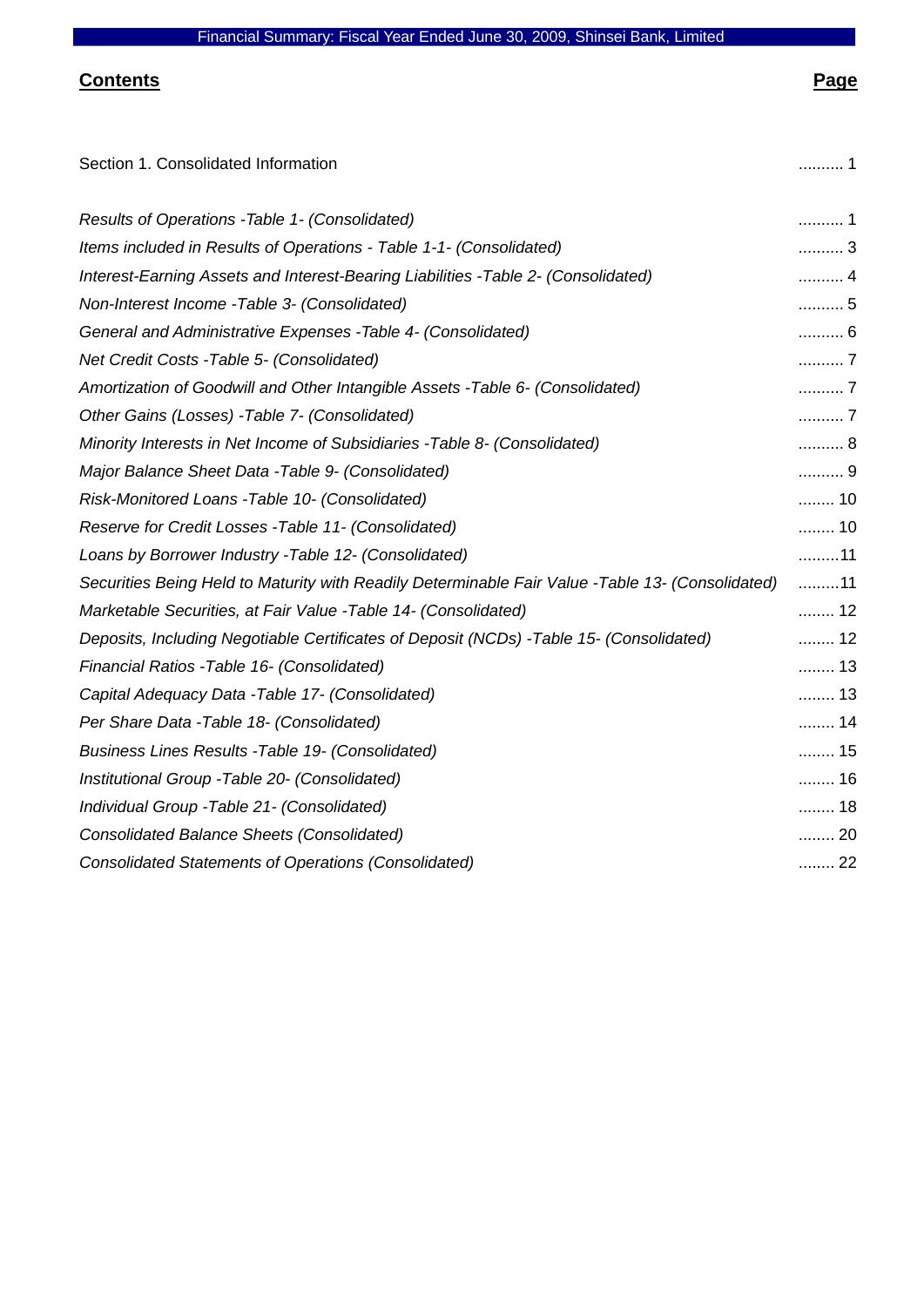|  |  | Financial Summary: Fiscal Year Ended June 30, 2009, Shinsei Bank, Limited |
|--|--|---------------------------------------------------------------------------|
|--|--|---------------------------------------------------------------------------|

| Section 2. Non-Consolidated Information                                                                  | 23   |
|----------------------------------------------------------------------------------------------------------|------|
| Results of Operations - Table 22- (Non-Consolidated)                                                     | 23   |
| Net Credit Costs - Table 23- (Non-Consolidated)                                                          | 24   |
| Interest-Earning Assets and Interest-Bearing Liabilities -Table 24- (Non-Consolidated)                   | 25   |
| Risk-Monitored Loans - Table 25- (Non-Consolidated)                                                      | 26   |
| Loans by Borrower Industry - Table 26- (Non-Consolidated)                                                | 26   |
| Risk Monitored Loans by Borrower Industry - Table 27- (Non-Consolidated)                                 | 27   |
| Overseas and Offshore Loans by Region - Table 28- (Non-Consolidated)                                     | 27   |
| Risk Monitored Loans of Overseas and Offshore Loans by Region -Table 29- (Non-Consolidated)              | 28   |
| Claims Classified under the Financial Revitalization Law -Table 30- (Non-Consolidated)                   | 28   |
| Reserve for Credit Losses - Table 31 - (Non-Consolidated)                                                | 28   |
| Securities Being Held to Maturity with Readily Determinable Fair Value -Table 32- (Non-Consolidated)  29 |      |
| Marketable Securities, at Fair Value - Table 33- (Non-Consolidated)                                      | 29   |
| Capital Adequacy Data - Table 34- (Non-Consolidated)                                                     | 30   |
| Non-Consolidated Balance Sheets (Unaudited) (Non-Consolidated)                                           | 31   |
| Non-Consolidated Statements of Operations (Unaudited) (Non-Consolidated)                                 | 33   |
|                                                                                                          |      |
| Section 3. Earnings Forecast - Table 35- (Consolidated and Non-Consolidated)                             | 34   |
| Section 4. Exposure to Securitized Products and Related Investments                                      | . 35 |
| Balance of Securitized Products (Breakdown by Region and Type of Securities) -Table 36-                  |      |
| (Non-Consolidated)                                                                                       | 35   |
| Securitized Products, Recorded under "Securities" and "Other Monetary Claims Purchased"                  |      |
| and OCI -Table 37- (Non-Consolidated)                                                                    | 36   |
| LBO, Monoline, SIV, ABCP, CDS -Table 38- (Non-Consolidated)                                              | 37   |
| Definitions - Table 39-                                                                                  | 38   |

The following discussion should be read in conjunction with the consolidated and non-consolidated financial statements prepared in accordance with generally accepted accounting principles in Japan for banks. Except as otherwise indicated, the financial information in the following discussion is based on the consolidated financial statements. Financial and operational data that are stated in multiples of 0.1 billion have been truncated. All percentages have been rounded to the nearest 0.1%.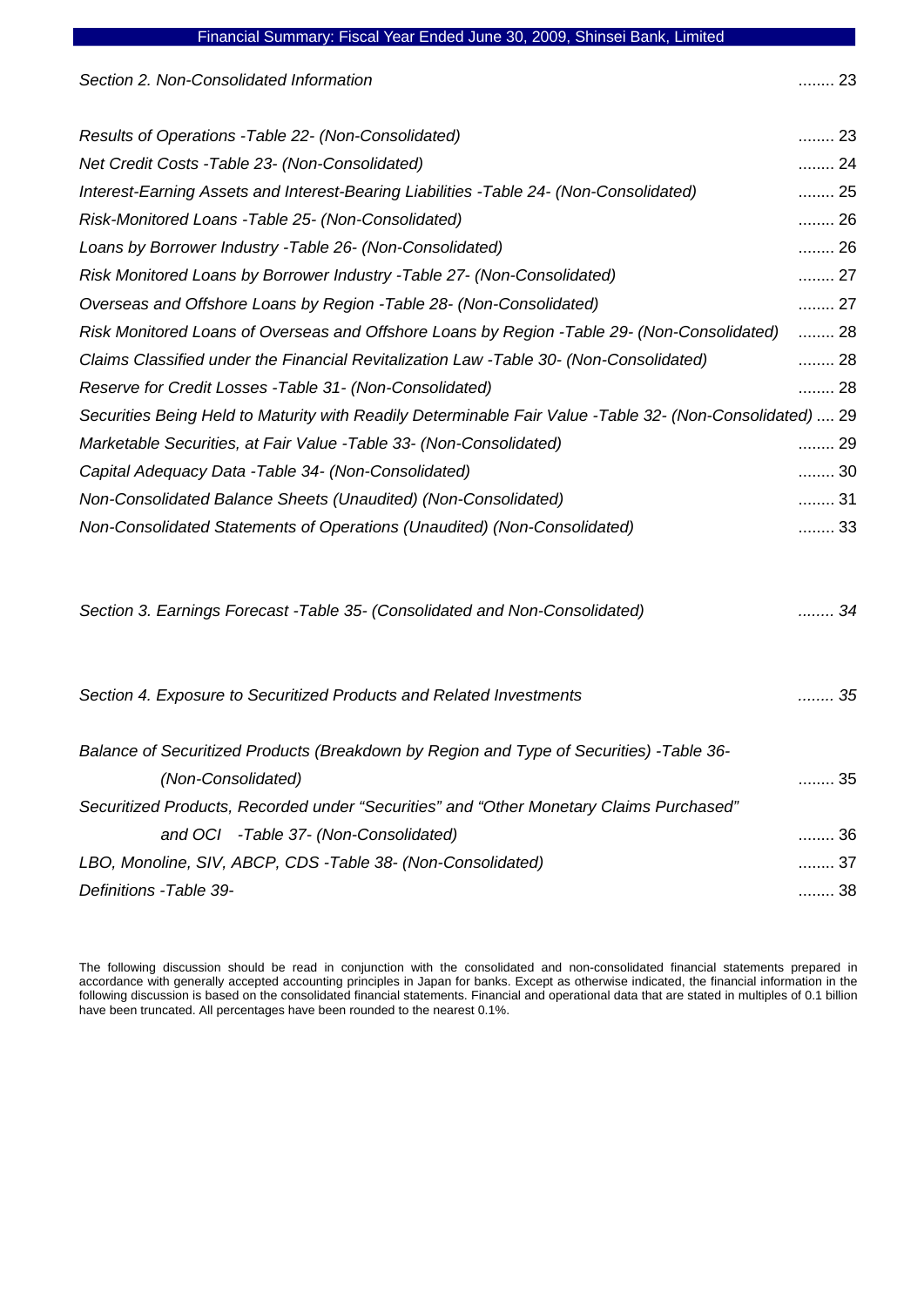#### **Section 1. Consolidated Information**

# *Results of Operations -Table 1- (Consolidated)*  (1)

|                                                                     | (Billions of yen, except percentages) |                        |                |                       |
|---------------------------------------------------------------------|---------------------------------------|------------------------|----------------|-----------------------|
|                                                                     | 1QFY2009<br>(3 months)                | 1QFY2008<br>(3 months) | $\%$<br>Change | FY2008<br>(12 months) |
| Net interest income                                                 | 57.4                                  | 35.7                   | 60.9           | 202.9                 |
| Non-interest income                                                 | 30.0                                  | 25.2                   | 18.7           | 55.2                  |
| Net fees and commissions                                            | 4.9                                   | 9.3                    | (46.8)         | 26.5                  |
| Net trading income (loss)                                           | (0.3)                                 | 2.7                    | (114.3)        | (4.6)                 |
| Net other business income                                           | 25.4                                  | 13.2                   | 93.0           | 33.3                  |
| <b>Total revenue</b>                                                | 87.5                                  | 61.0                   | 43.4           | 258.2                 |
| General and administrative expenses                                 | 44.5                                  | 40.9                   | 8.6            | 178.7                 |
| <b>Ordinary business profit</b>                                     | 43.0                                  | 20.0                   | 114.8          | 79.4                  |
| Net credit costs                                                    | 26.0                                  | 8.3                    | 211.1          | 129.0                 |
| Amortization of goodwill and other intangible assets <sup>(2)</sup> | 5.3                                   | 2.9                    | 80.2           | 17.5                  |
| Other gains (losses)                                                | (4.1)                                 | 6.2                    | (167.0)        | (51.8)                |
| Income (loss) before income taxes and minority interests            | 7.4                                   | 14.8                   | (50.2)         | (119.0)               |
| <b>Current income tax</b>                                           | 0.3                                   | 2.0                    | (81.4)         | 3.4                   |
| Deferred income tax (benefit)                                       | (0.8)                                 | (2.3)                  | 63.3           | 7.0                   |
| Minority interests in net income of subsidiaries                    | 2.7                                   | 4.2                    | (36.8)         | 13.5                  |
| Net income (loss)                                                   | 5.1                                   | 10.8                   | (52.4)         | (143.0)               |
| Cash basis net income (loss) <sup>(3)</sup>                         | 9.7                                   | 13.4                   | (27.7)         | (97.0)                |

(1) Represents results based on management accounting basis.

(2) In our consolidated financial statements, amortization of goodwill and other intangible assets is recorded in total general and administrative expenses

from fiscal year 2006.

(3) Excludes amortization of goodwill and other intangible assets, net of tax benefit, related to the acquisition of consumer and commercial finance companies

Note 1: Quarterly information is available in the Quarterly Data Book

Shinsei Bank reported total revenue for the first quarter of fiscal year 2009 of ¥87.5 billion. This was ¥26.5 billion, or 43.4% higher than the total revenue recorded in the first quarter of fiscal year 2008.

Net interest income rose to ¥57.4 billion during the current period from ¥35.7 billion in the first quarter of fiscal year 2008. This increase was primarily driven by ¥28.4 billion in net interest income contribution from Shinsei Financial, which has been incorporated into our financial results from the third quarter of fiscal year 2008.

Non-interest income increased to ¥30.0 billion in the current quarter versus ¥25.2 billion in the previous period. Our net fees and commissions income declined to ¥4.9 billion during the current quarter from ¥9.3 billion during the first quarter of fiscal year 2008 due to the inclusion of Shinsei Financial customer ATM usage and other customer related fees of ¥1.4 billion in the current quarter, as well as due to the lower level of economic activity. In addition, we incurred a net trading loss of ¥0.3 billion in the first quarter of fiscal year 2009 compared to generating net trading income of ¥2.7 billion in the prior period. Declines in net fees and commissions income and net trading income were offset by higher net other business income. Net other business income for the first quarter of fiscal year 2009 increased to ¥25.4 billion from ¥13.2 billion in the first quarter of fiscal

year 2008. During the current quarter, we benefited from the global tightening of credit spreads and improved pricing of financial instruments. Major items included in net other business income are a gain of ¥9.4 billion on the repurchase of our subordinated debt and gains of ¥8.7 billion on the sale of collateralized loan obligations (CLOs) and ¥1.1 billion on the sale of corporate bonds. These gains were partially offset by ¥4.6 billion of losses on our equity method affiliate Jih Sun Financial Holding Co., Ltd. We further incurred mark-downs and impairments of ¥1.8 billion on our real estate principal investments and ¥2.2 billion on asset-backed investments, asset-backed securities and European investments.

General and administrative expenses during the first quarter of fiscal year 2009 were ¥44.5 billion, an increase of ¥3.5 billion or 8.6% compared to the first quarter of fiscal year 2008. This increase occurred as a result of our acquisition of Shinsei Financial from GE Japan Holdings Corporation on September 22, 2008 and the inclusion of Shinsei Financial's expenses from October 1, 2008. Excluding Shinsei Financial's expenses for the first quarter of fiscal year 2009, our expenses declined to ¥32.8 billion, a decrease of ¥8.1 billion or 19.9% from the first quarter of fiscal year 2008. The reduction in expenses on a normalized basis reflects the results of the restructuring that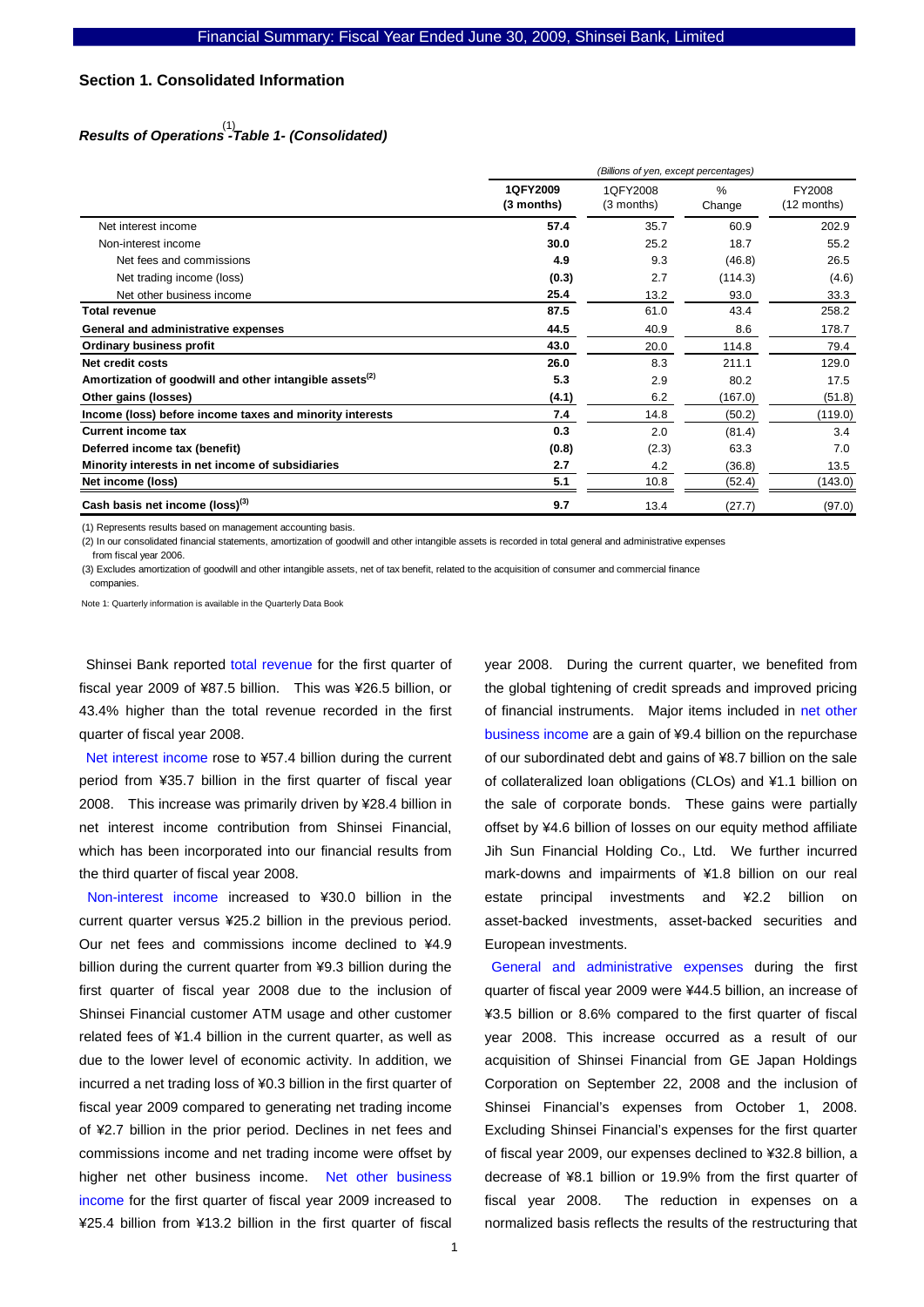we undertook in fiscal year 2008, as well as ongoing expense reduction initiatives that we have implemented in the current period.

Our expense-to-revenue ratio was 50.9% for the first quarter of fiscal year 2009, or 57.0% excluding the ¥9.4 billion gain on the repurchase of our subordinated debt. This compares to an expense-to-revenue ratio of 67.2% in the first quarter of fiscal year 2008 and reflects the progress that we have made in reducing our expense base over the past twelve months.

Net credit costs of ¥26.0 billion for the first quarter of fiscal year 2009 were ¥17.6 billion higher compared to the first quarter of the prior fiscal year. The increase was driven primarily by ¥8.9 billion of net credit costs within Shinsei Financial, ¥3.8 billion of reserves for overseas loans within our Basic Banking business, ¥3.3 billion of reserves for real estate non-recourse finance related loans, and ¥1.1 billion in net credit costs associated with our holdings of asset-backed investments.

Amortization of goodwill and other intangible assets associated with the acquisition of consumer and commercial finance companies was ¥5.3 billion for the first quarter of fiscal year 2009 as compared with ¥2.9 billion in the first quarter of fiscal year 2008. The higher amounts reflect the amortization of goodwill and other intangible assets associated with our acquisition of Shinsei Financial, partially offset by a reduction in the amortization of goodwill and other intangible assets of APLUS as a result of APLUS' accelerated goodwill amortization taken at the end of fiscal year 2008.

Other losses of ¥4.1 billion largely included grey zone expenses of ¥4.5 billion at Shinki and ¥1.0 billion at Shinsei Financial. The Shinsei Financial grey zone charges incurred during the first quarter of fiscal year 2009 were for the portion of the portfolio not covered by the GE indemnity included in the purchase of Shinsei Financial from GE. The first quarter of fiscal year 2008 results included a ¥7.2 billion gain on the sale of the Bank's Meguro Production Center, net of restoration and future relocation costs.

 Current and deferred income taxes reflected a net benefit of ¥0.4 billion compared to a net benefit of ¥0.2 billion in the first quarter of the prior fiscal year.

Minority interests in net income of subsidiaries for the first quarter of fiscal year 2009 amounting to ¥2.7 billion largely reflected dividends paid on perpetual preferred securities and minority interests relating to APLUS' preferred shareholders as well as minority interests in other subsidiaries.

The Bank recognized consolidated net income of ¥5.1 billion for the first quarter of fiscal year 2009, a decrease of ¥5.6 billion or 52.4% as compared to the first quarter of fiscal year 2008.

Consolidated cash basis net income for the first quarter of fiscal year 2009 was ¥9.7 billion, a decrease of ¥3.7 billion or 27.7% as compared to the first quarter of fiscal year 2008. The cash basis net income is calculated by excluding amortization of goodwill and other intangible assets, net of tax benefit, from net income under Japanese generally accepted accounting principles (JGAAP).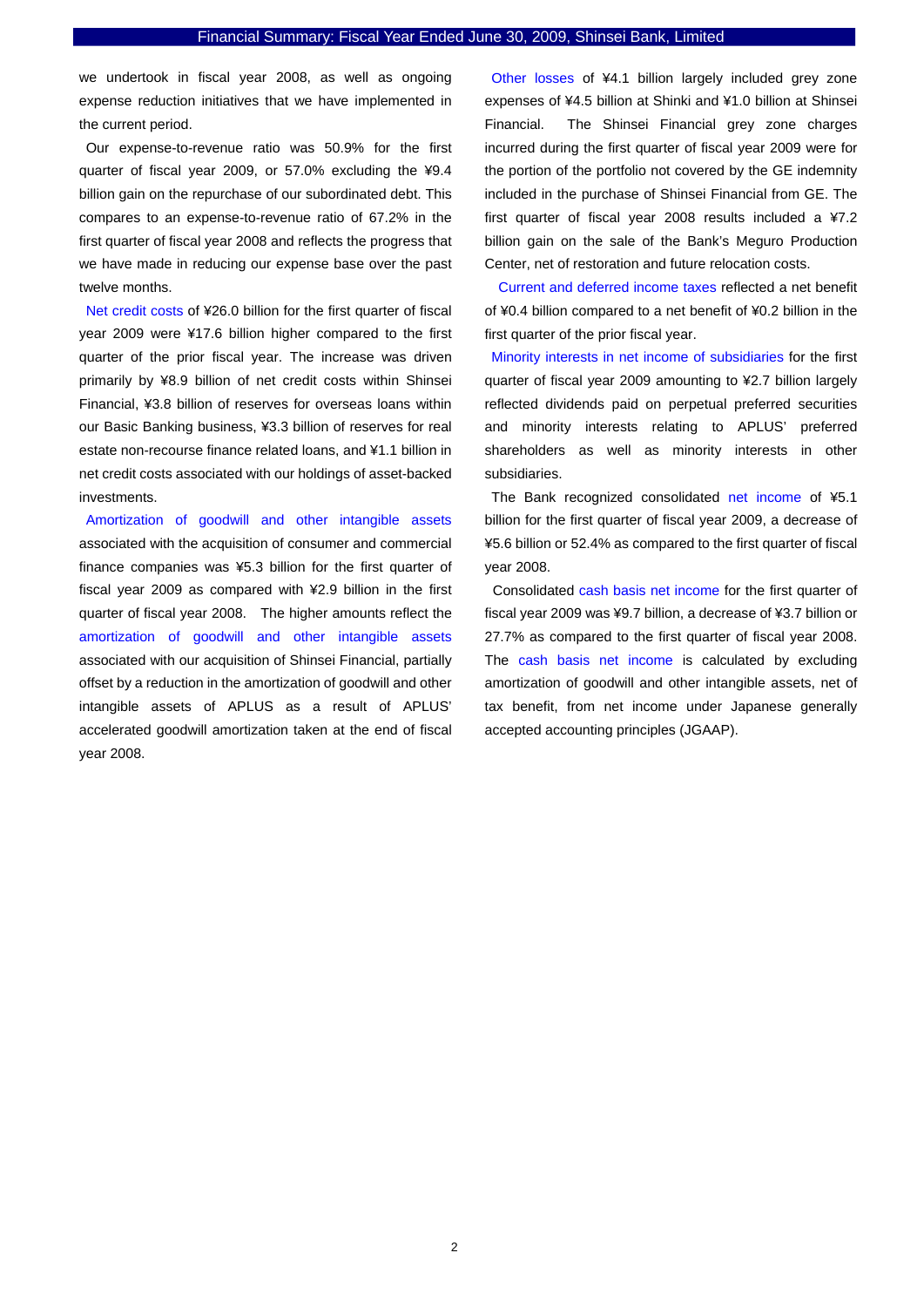# Financial Summary: Fiscal Year Ended June 30, 2009, Shinsei Bank, Limited

# *Items included in Results of Operations - Table 1-1- (Consolidated)*  (1)

|                                                                            | (Billions of yen) |
|----------------------------------------------------------------------------|-------------------|
|                                                                            | 1QFY2009          |
|                                                                            | (3 months)        |
| Mark-downs/impairments included in revenue                                 |                   |
| Losses on our equity method affiliate Jih Sun Financial Holding Co., Ltd.  | (4.6)             |
| Asset-backed securities, asset-backed investments and European investments | (2.2)             |
| Others                                                                     | (2.3)             |
| Subtotal (i)                                                               | (9.2)             |
| Items included in net credit costs                                         |                   |
| Real estate non-recourse finance                                           | (3.3)             |
| Asset-backed investments                                                   | (1.1)             |
| Others (reserve for overseas loans within Basic Banking)                   | (3.8)             |
| Subtotal (ii)                                                              | (8.2)             |
| <b>Other losses</b>                                                        |                   |
| Grey zone related provisions                                               | (5.5)             |
| Losses related to Jih Sun Financial Holding Co., Ltd.                      | (0.8)             |
| <b>Others</b>                                                              | (1.5)             |
| Subtotal (iii)                                                             | (7.9)             |
| Total $(i) + (ii) + (iii)$                                                 | (25.5)            |
| <b>Breakdown by Category</b>                                               |                   |
| Grey zone related provisions                                               | (5.5)             |
| Jih Sun Financial Holding Co., Ltd.                                        | (5.4)             |
| Asset-backed securities, asset-backed investments and European investments | (3.4)             |
| Real estate non-recourse finance                                           | (3.3)             |
| Others                                                                     | (7.7)             |
| <b>Total</b>                                                               | (25.5)            |
| Gains included in revenue                                                  |                   |
| Gain from buy back of subordinated debt                                    | 9.4               |
| Gain from the sale of collateralized loan obligations (CLOs)               | 8.7               |
| Others (gain from the sale of corporate bonds)                             | 1.1               |
| Total                                                                      | 19.4              |

(1) This table shows items which are considered to be largely non-recurring.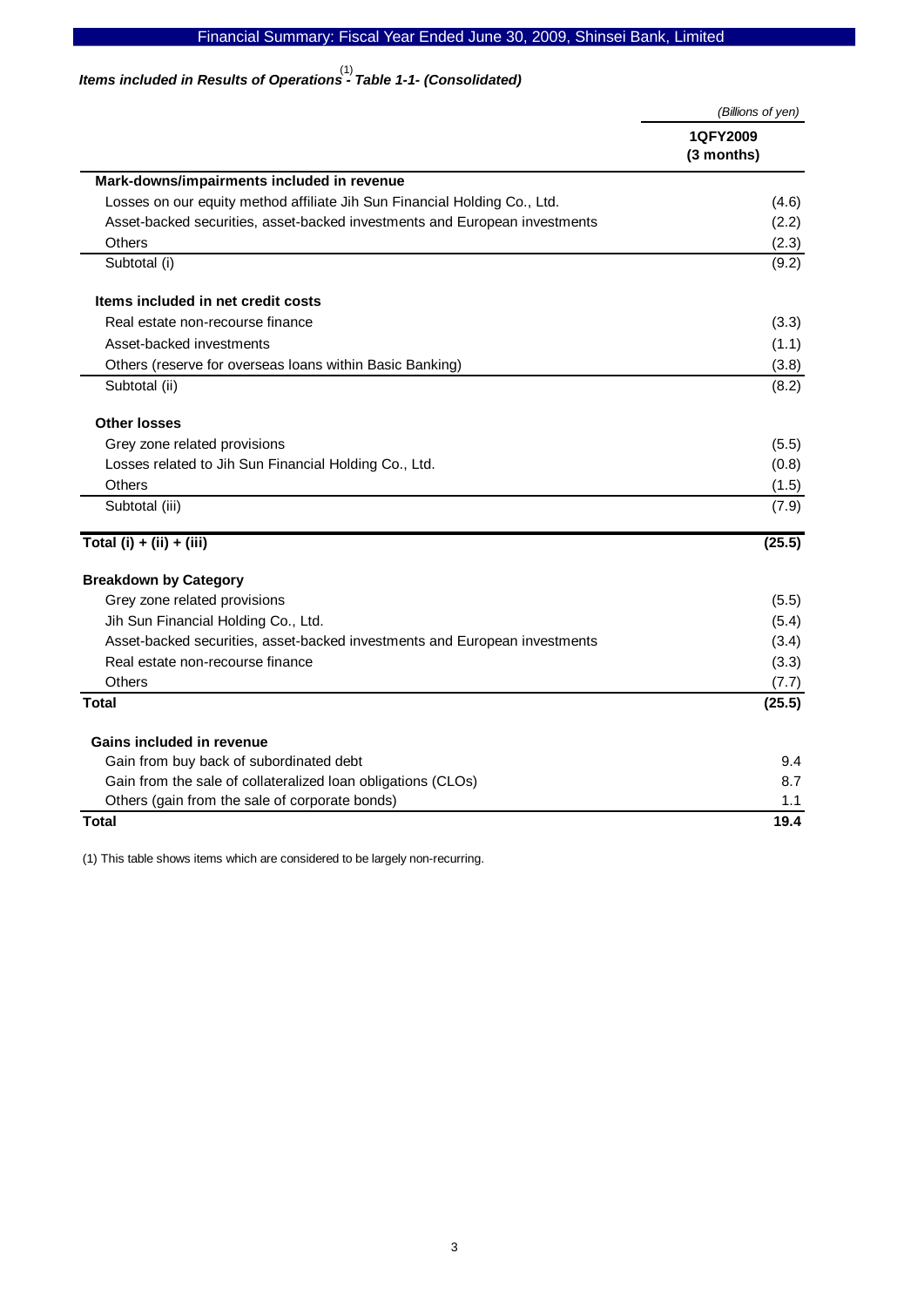#### *Interest-Earning Assets and Interest-Bearing Liabilities -Table 2- (Consolidated)*

|                                                                                         |                    |                |                       |                    |                |                       | (Billions of yen, except percentages) |               |                       |
|-----------------------------------------------------------------------------------------|--------------------|----------------|-----------------------|--------------------|----------------|-----------------------|---------------------------------------|---------------|-----------------------|
|                                                                                         |                    | 1QFY2009       |                       |                    | 1QFY2008       |                       |                                       | <b>FY2008</b> |                       |
|                                                                                         |                    | (3 months)     |                       |                    | (3 months)     |                       |                                       | (12 months)   |                       |
|                                                                                         | Average<br>balance | Interest       | Yield/rate<br>(% )    | Average<br>balance | Interest       | Yield/rate<br>(% )    | Average<br>balance                    | Interest      | Yield/rate<br>$(\%)$  |
| Interest-earning assets <sup>(1)</sup> :                                                |                    |                |                       |                    |                |                       |                                       |               |                       |
| Loans and bills discounted                                                              | 5.683.9            | 68.3           | 4.83                  | 5.714.7            | 47.3           | 3.32                  | 5,910.3                               | 256.1         | 4.33                  |
| Leased assets and installment receivables <sup>(1)</sup>                                | 649.1              | 11.4           | 7.10                  | 727.4              | 12.2           | 6.73                  | 689.0                                 | 49.2          | 7.15                  |
| <b>Securities</b>                                                                       | 3,295.9            | 8.8            | 1.08                  | 2,477.2            | 11.1           | 1.80                  | 2,535.1                               | 37.9          | 1.50                  |
| Other interest-earning assets <sup>(2)(3)</sup>                                         | 702.0              | 2.1            | $n.m.$ (5)            | 994.9              | 2.3            | $n.m.$ $(5)$          | 963.0                                 | 9.2           | $n.m.$ <sup>(5)</sup> |
| Total revenue on interest-earning assets <sup>(4)</sup>                                 | 10,331.0           | 90.8           | 3.53                  | 9,914.4            | 72.9           | 2.95                  | 10,097.5                              | 352.7         | 3.49                  |
| Interest-bearing liabilities:                                                           |                    |                |                       |                    |                |                       |                                       |               |                       |
| Deposits, including negotiable certificates of deposit                                  | 6.690.5            | 14.4           | 0.87                  | 5,998.1            | 12.1           | 0.81                  | 6,195.6                               | 52.2          | 0.84                  |
| Debentures                                                                              | 656.3              | 1.2            | 0.77                  | 665.7              | 0.9            | 0.60                  | 706.3                                 | 5.0           | 0.71                  |
| Borrowed money <sup>(6)</sup>                                                           | 982.0              | 3.2            | 1.34                  | 1,093.6            | 4.2            | 1.55                  | 1,135.9                               | 17.0          | 1.50                  |
| Subordinated debt                                                                       | 102.0              | 0.3            | 1.30                  | 108.0              | 0.3            | 1.41                  | 107.9                                 | 1.4           | 1.33                  |
| Other borrowed money                                                                    | 880.0              | 2.9            | 1.34                  | 985.6              | 3.8            | 1.57                  | 1,028.0                               | 15.5          | 1.51                  |
| Corporate bonds <sup>(6)</sup>                                                          | 261.8              | 2.0            | 3.15                  | 435.6              | 4.1            | 3.81                  | 351.6                                 | 11.5          | 3.27                  |
| Subordinated bonds                                                                      | 187.2              | 1.7            | 3.67                  | 355.8              | 3.8            | 4.30                  | 272.4                                 | 10.1          | 3.71                  |
| Other corporate bonds                                                                   | 74.6               | 0.3            | 1.85                  | 79.7               | 0.3            | 1.63                  | 79.2                                  | 1.3           | 1.76                  |
| Other interest-bearing liabilities <sup>(2)</sup>                                       | 715.9              | 0.8            | $n.m.$ <sup>(5)</sup> | 1,185.7            | 3.5            | $n.m.$ <sup>(5)</sup> | 914.0                                 | 14.5          | $n.m.$ <sup>(5)</sup> |
| Total expense on interest-bearing liabilities                                           | 9,306.6            | 21.8           | 0.94                  | 9,378.8            | 25.0           | 1.07                  | 9,303.7                               | 100.4         | 1.08                  |
| Non interest-bearing sources of funds:                                                  |                    |                |                       |                    |                |                       |                                       |               |                       |
| Non interest-bearing (assets) liabilities, net                                          | 447.6              |                |                       | (180.1)            |                |                       | 154.7                                 |               |                       |
| Total equity excluding minority interests in subsidiaries <sup>(4)</sup>                | 576.7              |                |                       | 715.7              |                |                       | 639.1                                 |               |                       |
| Total interest-bearing liabilities and                                                  |                    |                |                       |                    |                |                       |                                       |               |                       |
| non interest-bearing sources of funds                                                   | 10,331.0           | $\blacksquare$ |                       | 9,914.4            |                | ٠                     | 10,097.5                              |               |                       |
| Net interest margin <sup>(1)</sup>                                                      |                    |                | 2.58                  |                    | $\overline{a}$ | 1.88                  |                                       | ÷.            | 2.41                  |
| Impact of non interest-bearing sources                                                  |                    |                | 0.09                  |                    |                | 0.06                  |                                       |               | 0.08                  |
| Net revenue/yield on interest-earning assets <sup>(1)</sup>                             |                    | 68.9           | 2.68                  |                    | 47.9           | 1.94                  |                                       | 252.2         | 2.50                  |
| Reconciliation of total revenue on interest-earning<br>assets to total interest income: |                    |                |                       |                    |                |                       |                                       |               |                       |
| Total revenue on interest-earning assets                                                | 10,331.0           | 90.8           | 3.53                  | 9,914.4            | 72.9           | 2.95                  | 10,097.5                              | 352.7         | 3.49                  |
| Less: Income on leased assets and installment receivables, net                          | 649.1              | 11.4           | 7.10                  | 727.4              | 12.2           | 6.73                  | 689.0                                 | 49.2          | 7.15                  |
| Total interest income                                                                   | 9,681.9            | 79.3           | 3.29                  | 9,186.9            | 60.7           | 2.65                  | 9,408.5                               | 303.4         | 3.22                  |
| Total interest expense                                                                  |                    | 21.8           |                       |                    | 25.0           |                       |                                       | 100.4         |                       |
| Net interest income                                                                     |                    | 57.4           |                       |                    | 35.7           |                       |                                       | 202.9         |                       |

(1) Includes leased assets and installment receivables and related yields.

(2) Other interest-earning assets and other interest-bearing liabilities include interest swaps and funding swaps.

(3) Excludes average balance of non interest-earning assets.

(4) Represents a simple average of the balance at the end of the current period and the balance at the end of the previous period.

(5) n.m. is not meaningful.

(6) Prior period has been adjusted to conform to current period presentation.

Note 1: Quarterly information is available in the Quarterly Data Book

Net revenue on interest-earning assets includes net interest income as well as revenue earned on the average balance of leased assets and installment receivables. The Bank considers income on leased assets and installment receivables to be a component of interest income, but JGAAP does not include income on leased assets and installment receivables in net interest income. Under JGAAP, therefore, income on leased assets and installment receivables is reported in net other business income in our consolidated statements of operations.

Net revenue on interest-earning assets for the first quarter of fiscal year 2009 was ¥68.9 billion, an increase of ¥21.0

billion compared to the first quarter of the prior fiscal year. Total revenue on interest-earning assets increased by ¥17.8 billion and total expense on interest-bearing liabilities decreased by ¥3.1 billion in the first quarter of fiscal year 2009 from the first quarter of the prior fiscal year. The net yield on interest-earning assets was 2.68% in the first quarter of fiscal year 2009, compared with 1.94% for the first quarter of fiscal year 2008, an increase of 0.74%. The higher net yield reflects the higher volume and rates on our consumer finance assets, as well as lower interest expense due to lower subordinated bond interest expense as well as lower expense for other interest-bearing liabilities.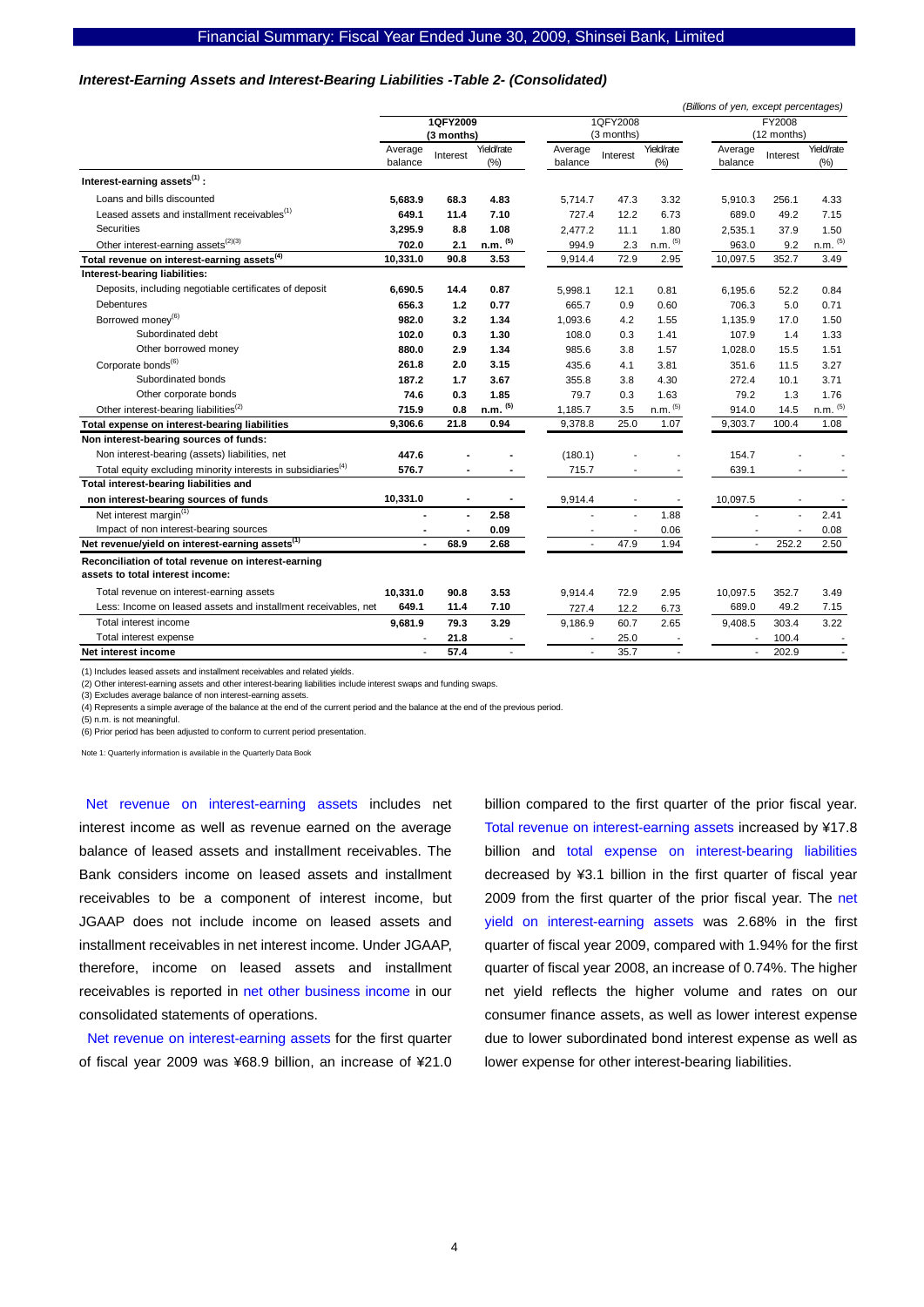#### *Non-Interest Income -Table 3- (Consolidated)*

|                                                          |                        |                        |             | (Billions of yen, except percentages) |
|----------------------------------------------------------|------------------------|------------------------|-------------|---------------------------------------|
|                                                          | 1QFY2009<br>(3 months) | 1QFY2008<br>(3 months) | %<br>Change | FY2008<br>(12 months)                 |
| Net fees and commissions                                 | 4.9                    | 9.3                    | (46.8)      | 26.5                                  |
| Net trading income (loss)                                | (0.3)                  | 2.7                    | (114.3)     | (4.6)                                 |
| Net other business income                                | 25.4                   | 13.2                   | 93.0        | 33.3                                  |
| Income on leased assets and installment receivables, net | 11.4                   | 12.2                   | (5.9)       | 49.2                                  |
| Total non-interest income                                | 30.0                   | 25.2                   | 18.7        | 55.2                                  |

Note 1: Quarterly information is available in the Quarterly Data Book

Total non-interest income for the first quarter of fiscal year 2009 amounted to ¥30.0 billion, an increase of ¥4.7 billion or 18.7% compared to the first quarter of the prior fiscal year. This includes revenue from fees and commissions, trading and other non-interest sources, including revenue from leased assets and installment receivables, gains on the repurchase of our subordinated debt and gains on the sale of available for sale securities.

Net fees and commissions mainly includes fees on non-recourse real estate finance, consumer finance related guarantees and other financing products and commissions on sales of asset management products. Net fees and commissions of ¥4.9 billion were earned in the first quarter of fiscal year 2009, a decrease of ¥4.3 billion or 46.8% compared to the first quarter of the prior fiscal year. The decline in net fees and commissions occurred due to the inclusion of Shinsei Financial customer ATM usage and other customer related fees of ¥1.4 billion in the current quarter, as well as lower fees, commissions and guarantee revenues earned due to the lower level of overall economic activity.

Net trading income reflects revenues from customerdriven transactions as well as transactions undertaken for trading purposes. During the first quarter of fiscal year 2009, net trading income showed a loss of ¥0.3 billion, compared to a gain of ¥2.7 billion in the first quarter of the prior fiscal year.

Net other business income for the first quarter of fiscal year 2009 was ¥25.4 billion. This included income of ¥11.4 billion from the leased assets and installment receivables businesses of Showa Leasing, APLUS and Shinsei Financial. Excluding such income, net other business income for the first quarter of fiscal year 2009 showed a gain of ¥13.9 billion, an increase of ¥12.9 billion from the first quarter of the prior fiscal year. Major items included in net other business income are a gain of ¥9.4 billion on the repurchase of our subordinated debt and gains of ¥8.7 billion on the sale of collateralized loan obligations (CLOs) and ¥1.1 billion on the sale of corporate bonds. These gains were partially offset by ¥4.6 billion of losses on our equity method affiliate Jih Sun Financial Holding Co., Ltd. We further incurred mark-downs and impairments of ¥1.8 billion on our real estate principal investments and ¥2.2 billion on asset-backed investments, asset-backed securities and European investments.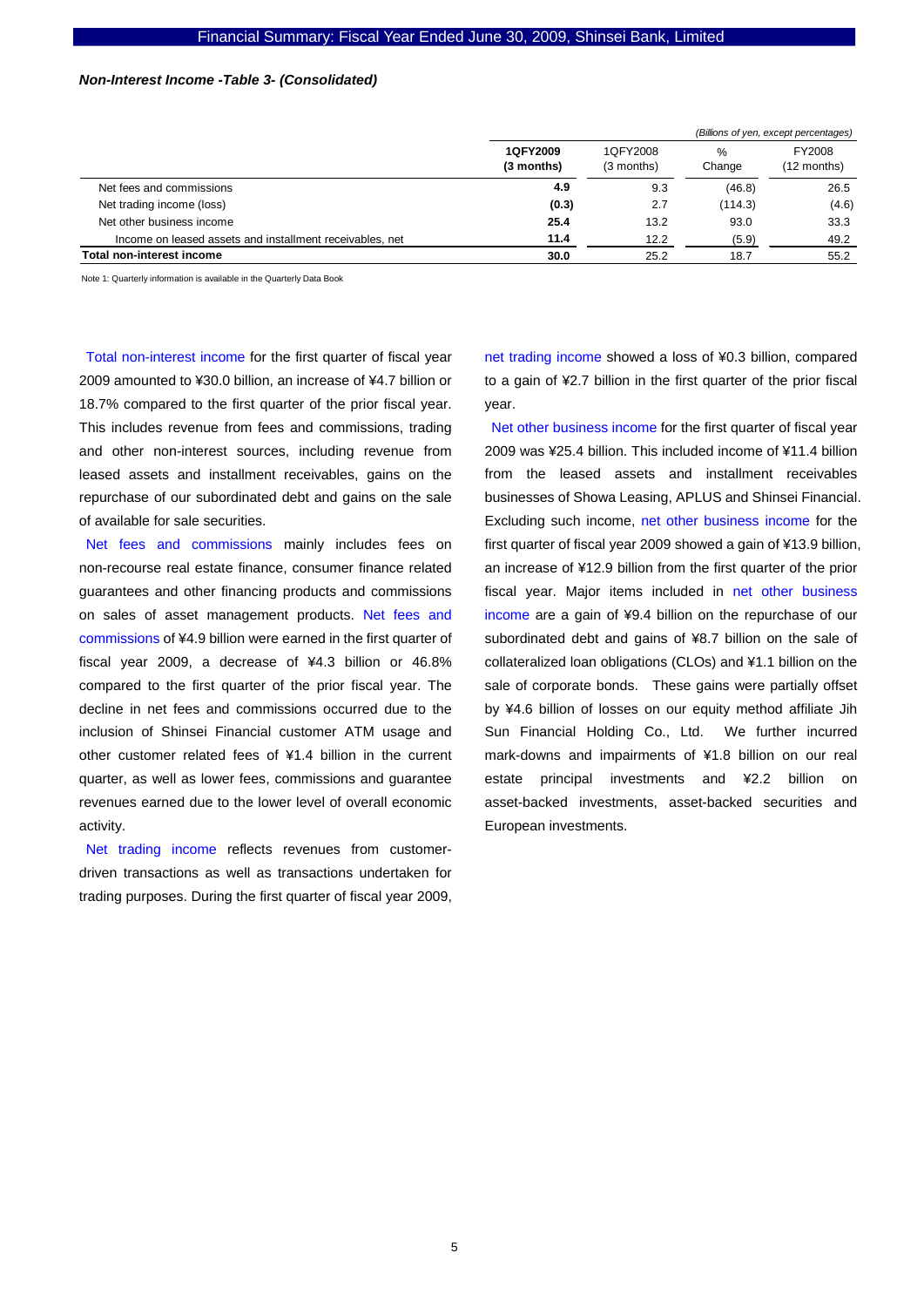#### *General and Administrative Expenses -Table 4- (Consolidated)*

|                                           |                        | (Billions of yen, except percentages) |             |                       |  |
|-------------------------------------------|------------------------|---------------------------------------|-------------|-----------------------|--|
|                                           | 1QFY2009<br>(3 months) | 1QFY2008<br>$(3$ months)              | %<br>Change | FY2008<br>(12 months) |  |
| Personnel expenses                        | 17.0                   | 17.0                                  | (0.4)       | 69.0                  |  |
| Non-personnel expenses                    | 27.4                   | 23.9                                  | 15.0        | 109.7                 |  |
| Premises expenses                         | 7.1                    | 5.5                                   | 28.1        | 27.4                  |  |
| Technology and data processing expenses   | 6.1                    | 5.8                                   | 5.1         | 24.4                  |  |
| Advertising expenses                      | 3.0                    | 2.1                                   | 43.0        | 12.5                  |  |
| Consumption and property taxes            | 2.3                    | 1.8                                   | 27.2        | 8.2                   |  |
| Deposit insurance premium                 | 1.0                    | 0.9                                   | 12.8        | 3.8                   |  |
| Other general and administrative expenses | 7.6                    | 7.4                                   | 2.1         | 33.2                  |  |
| General and administrative expenses       | 44.5                   | 40.9                                  | 8.6         | 178.7                 |  |

Note 1: Quarterly information is available in the Quarterly Data Book

General and administrative expenses were ¥44.5 billion in the first quarter of fiscal year 2009, an increase of ¥3.5 billion or 8.6% compared to the first quarter of the prior fiscal year. Higher expenses were incurred as a result of our acquisition of Shinsei Financial from GE Japan Holdings Corporation on September 22, 2008 and the inclusion of Shinsei Financial's expenses from October 1, 2008. Excluding Shinsei Financial's expenses for the first quarter of fiscal year 2009, our expenses declined to ¥32.8 billion, a decrease of ¥8.1 billion or 19.9% from the prior period.

Personnel expenses of ¥17.0 billion were approximately the same as the first quarter of the prior fiscal year, despite the inclusion of Shinsei Financial's personnel expenses of ¥4.2 billion, as we were able to largely offset Shinsei

Financial's expenses though ongoing personnel expense reductions within other areas of our business.

Non-personnel expenses rose to ¥27.4 billion compared to ¥23.9 billion in the first quarter of the prior fiscal year mainly due to the inclusion of Shinsei Financial results. Premises expenses increased mainly due to Shinsei Financial premises expenses. Advertising expenses were ¥0.9 billion higher than the last fiscal year reflecting the inclusion of Shinsei Financial's expenses offset by continued optimization of advertising activities in other Individual Group businesses. Consumption and property taxes were ¥0.5 billion higher mainly due to the inclusion of consumption and property taxes incurred by Shinsei Financial.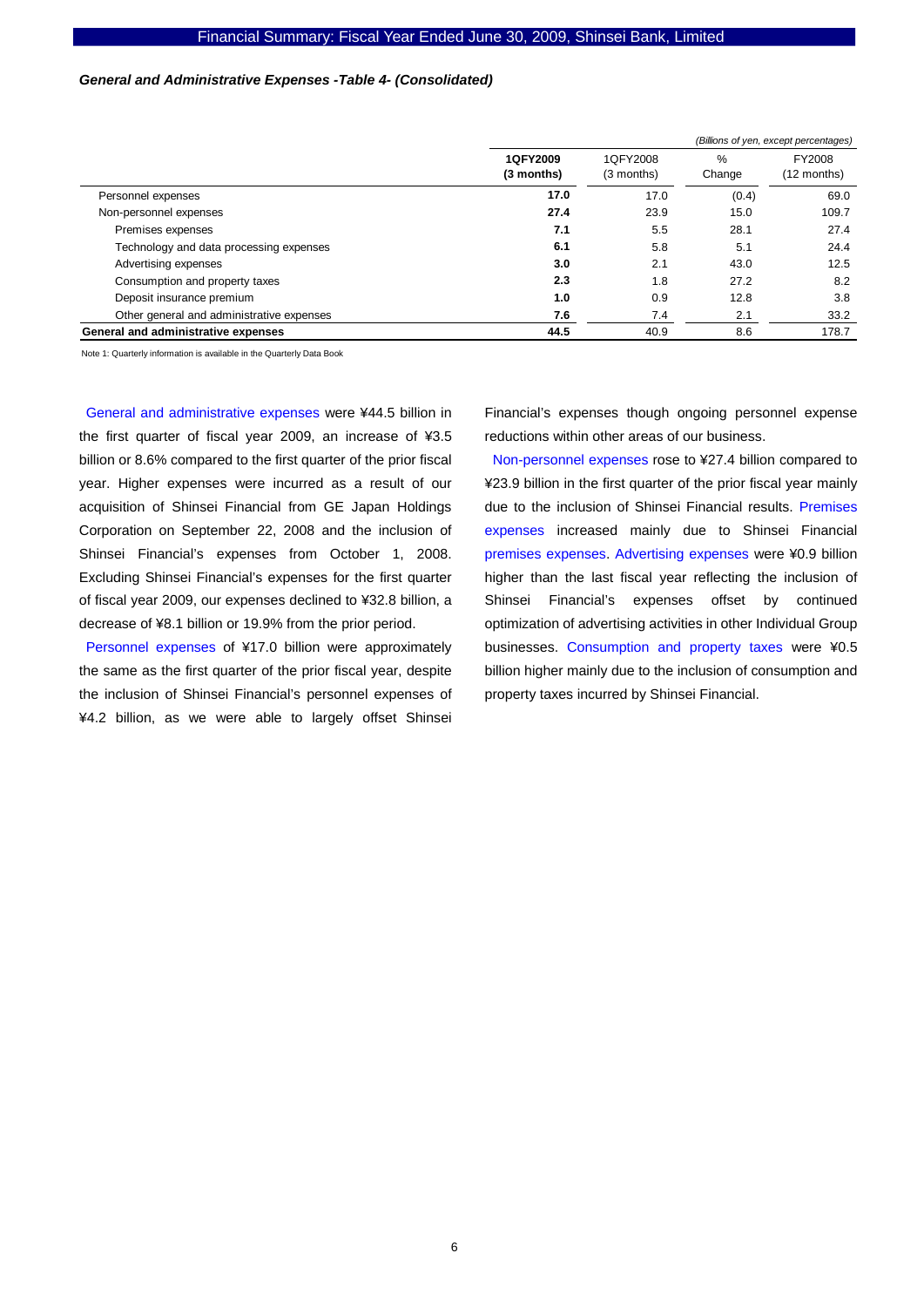#### *Net Credit Costs -Table 5- (Consolidated)*

|                                                                                   |                        |                          |                          | (Billions of yen, except percentages) |
|-----------------------------------------------------------------------------------|------------------------|--------------------------|--------------------------|---------------------------------------|
|                                                                                   | 1QFY2009<br>(3 months) | 1QFY2008<br>(3 months)   | $\%$<br>Change           | FY2008<br>(12 months)                 |
| Losses on write-off of loans/Losses on sale of loans                              | 1.4                    | 0.6                      | 138.8                    | 3.1                                   |
| Net provision (reversal) of reserve for loan losses:                              | 24.7                   | 8.1                      | 204.5                    | 129.7                                 |
| Net provision (reversal) of general reserve for loan losses                       | 2.6                    | (0.5)                    | 555.8                    | 56.1                                  |
| Net provision (reversal) of specific reserve for loan losses                      | 22.1                   | 8.6                      | 154.3                    | 73.6                                  |
| Net provision (reversal) of reserve for loan losses to<br>restructuring countries |                        | $\overline{\phantom{a}}$ | $\overline{\phantom{0}}$ | (0.0)                                 |
| Net provision (reversal) of specific reserve for<br>other credit losses           | (0.1)                  | (0.2)                    | 38.3                     | (4.7)                                 |
| Other credit costs relating to leasing business                                   | 0.0                    | (0.1)                    | 114.7                    | 0.8                                   |
| Net credit costs                                                                  | 26.0                   | 8.3                      | 211.1                    | 129.0                                 |

Note 1: Quarterly information is available in the Quarterly Data Book

We recorded net credit costs of ¥26.0 billion for the first quarter of fiscal year 2009 compared with net credit costs of ¥8.3 billion for the first quarter of fiscal year 2008. The ¥17.6 billion increase was driven primarily by ¥8.9 billion of net credit costs within Shinsei Financial, ¥3.8 billion of reserves

for overseas loans within Basic Banking, ¥3.3 billion of reserves for real estate non-recourse finance related loans and ¥1.1 billion in net credit costs associated with our holdings of asset-backed investments.

#### *Amortization of Goodwill and Other Intangible Assets -Table 6- (Consolidated)*

|                                                      |                        |                        |                | (Billions of yen, except percentages) |
|------------------------------------------------------|------------------------|------------------------|----------------|---------------------------------------|
|                                                      | 1QFY2009<br>(3 months) | 1QFY2008<br>(3 months) | $\%$<br>Change | FY2008<br>(12 months)                 |
| Shinsei Financial                                    | 2.8                    | ٠                      |                | 5.6                                   |
| <b>APLUS</b>                                         | 1.6                    | 2.1                    | (24.3)         | 8.6                                   |
| Shinki                                               | 0.1                    | 0.2                    | (13.5)         | 0.8                                   |
| Showa Leasing                                        | 0.7                    | 0.5                    | 33.2           | 2.9                                   |
| Others                                               | (0.0)                  | 0.0                    | (100.4)        | (0.4)                                 |
| Amortization of Goodwill and Other Intangible Assets | 5.3                    | 2.9                    | 80.2           | 17.5                                  |

Amortization of Goodwill and Other Intangible Assets totaled ¥5.3 billion in the current period, compared to ¥2.9 billion in the first quarter of the prior fiscal year. The ¥2.3 billion net increase in amortization of goodwill and other intangible assets reflects our acquisition of Shinsei Financial on September 22, 2008 and associated amortization of

goodwill and other intangible assets resulting from the acquisition, partially offset by a reduction in APLUS' amortization of goodwill and other intangible assets resulting from accelerated amortization of APLUS' goodwill at the end of fiscal year 2008.

#### *Other Gains (Losses) -Table 7- (Consolidated)*

|                                                                |                        |                          |                | (Billions of yen, except percentages) |
|----------------------------------------------------------------|------------------------|--------------------------|----------------|---------------------------------------|
|                                                                | 1QFY2009<br>(3 months) | 1QFY2008<br>(3 months)   | $\%$<br>Change | FY2008<br>(12 months)                 |
| Extraordinary income (loss)                                    | 2.0                    | 7.0                      | (70.4)         | (30.8)                                |
| Net gain on disposal of premises and equipment                 | (0.1)                  | 10.1                     | (101.3)        | 8.7                                   |
| Provision for loss on disposition of premises and<br>equipment |                        | (3.0)                    | ۰              | (3.9)                                 |
| Recoveries of written-off claims                               | 2.1                    | 0.5                      | 295.3          | 5.7                                   |
| Gain on sale of subsidiary's stock                             |                        | $\overline{\phantom{a}}$ |                | 8.2                                   |
| Other extraordinary income (loss)                              | 0.0                    | (0.6)                    | 109.5          | (49.7)                                |
| Other                                                          | (6.2)                  | (0.8)                    | (633.5)        | (21.0)                                |
| <b>Other Gains (Losses)</b>                                    | (4.1)                  | 6.2                      | (167.0)        | (51.8)                                |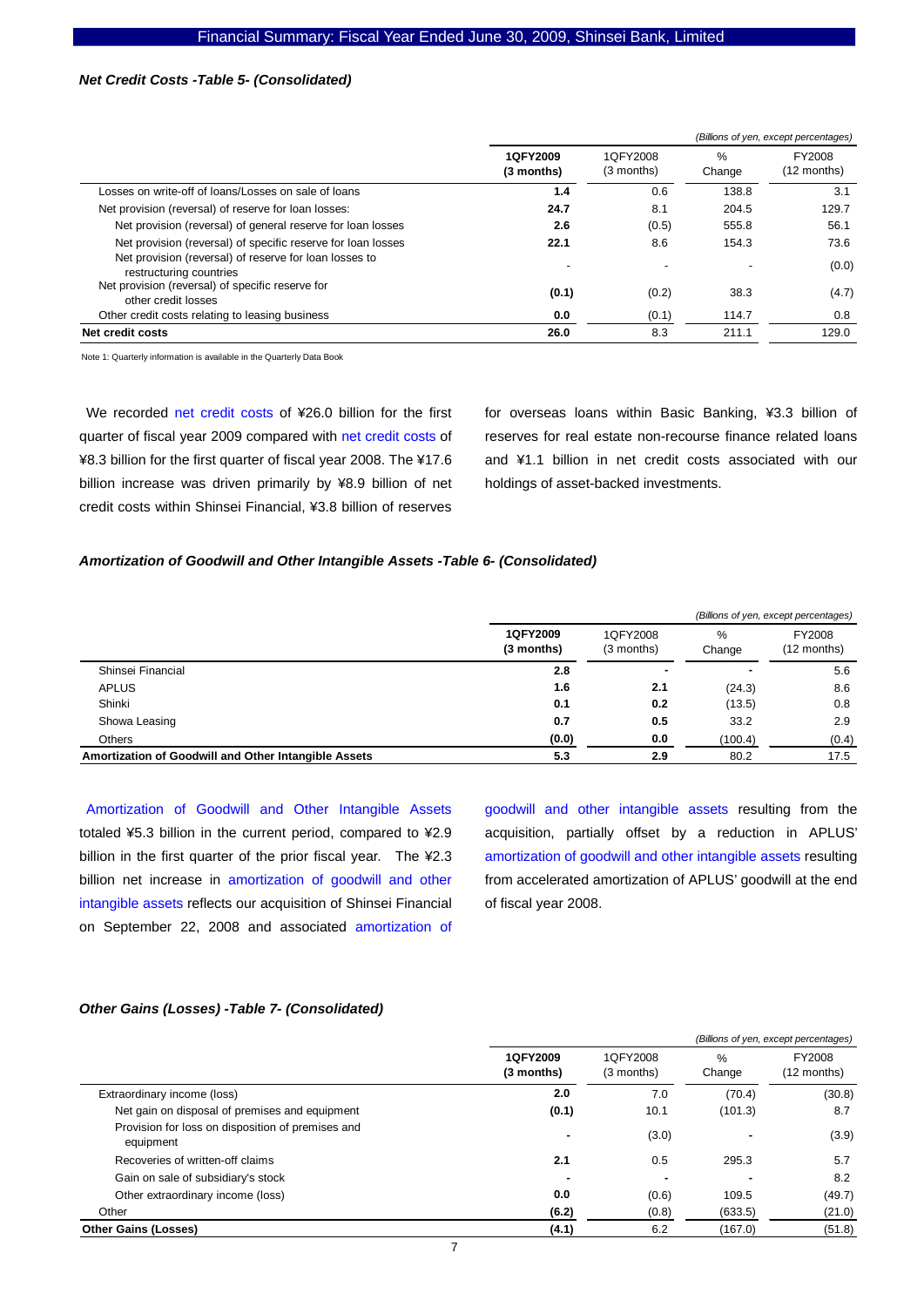Other losses of ¥4.1 billion largely included recoveries of written off-claims of ¥2.1 billion, offset by grey zone expenses of ¥4.5 billion at Shinki and ¥1.0 billion at Shinsei Financial. The Shinsei Financial grey zone charges incurred during the first quarter of fiscal year 2009 were for the portion of the portfolio not covered by the GE indemnity included in the purchase of Shinsei Financial from GE. The first quarter of fiscal year 2008 results include a ¥7.2 billion gain on the sale of the Bank's Meguro Production Center, net of restoration and future relocation costs.

#### *Minority Interests in Net Income of Subsidiaries -Table 8- (Consolidated)*

|                                                                                     |                        |                        |                         | (Billions of yen, except percentages) |
|-------------------------------------------------------------------------------------|------------------------|------------------------|-------------------------|---------------------------------------|
|                                                                                     | 1QFY2009<br>(3 months) | 1QFY2008<br>(3 months) | $\frac{9}{6}$<br>Change | FY2008<br>(12 months)                 |
| Dividends on preferred securities (hybrid Tier I capital) issued<br>by foreign SPCs | 2.6                    | 2.6                    | 0.9                     | 9.8                                   |
| Dividends on APLUS' preferred stock                                                 | 0.1                    | 0.7                    | (80.4)                  | 3.5                                   |
| Others                                                                              | (0.1)                  | 0.8                    | (113.1)                 | 0.1                                   |
| Minority Interests in Net Income of Subsidiaries                                    | 2.7                    | 4.2                    | (36.8)                  | 13.5                                  |

Minority interests in net income of subsidiaries for the first quarter of fiscal year 2009 amounting to ¥2.7 billion largely reflected dividends paid on perpetual preferred securities and minority interests relating to APLUS' preferred shareholders as well as minority interests in other subsidiaries. Lower APLUS preferred stock dividends were received in the first quarter of fiscal year 2009 as a result of the redemption of APLUS' preferred securities which occurred during the fourth quarter of fiscal year 2008.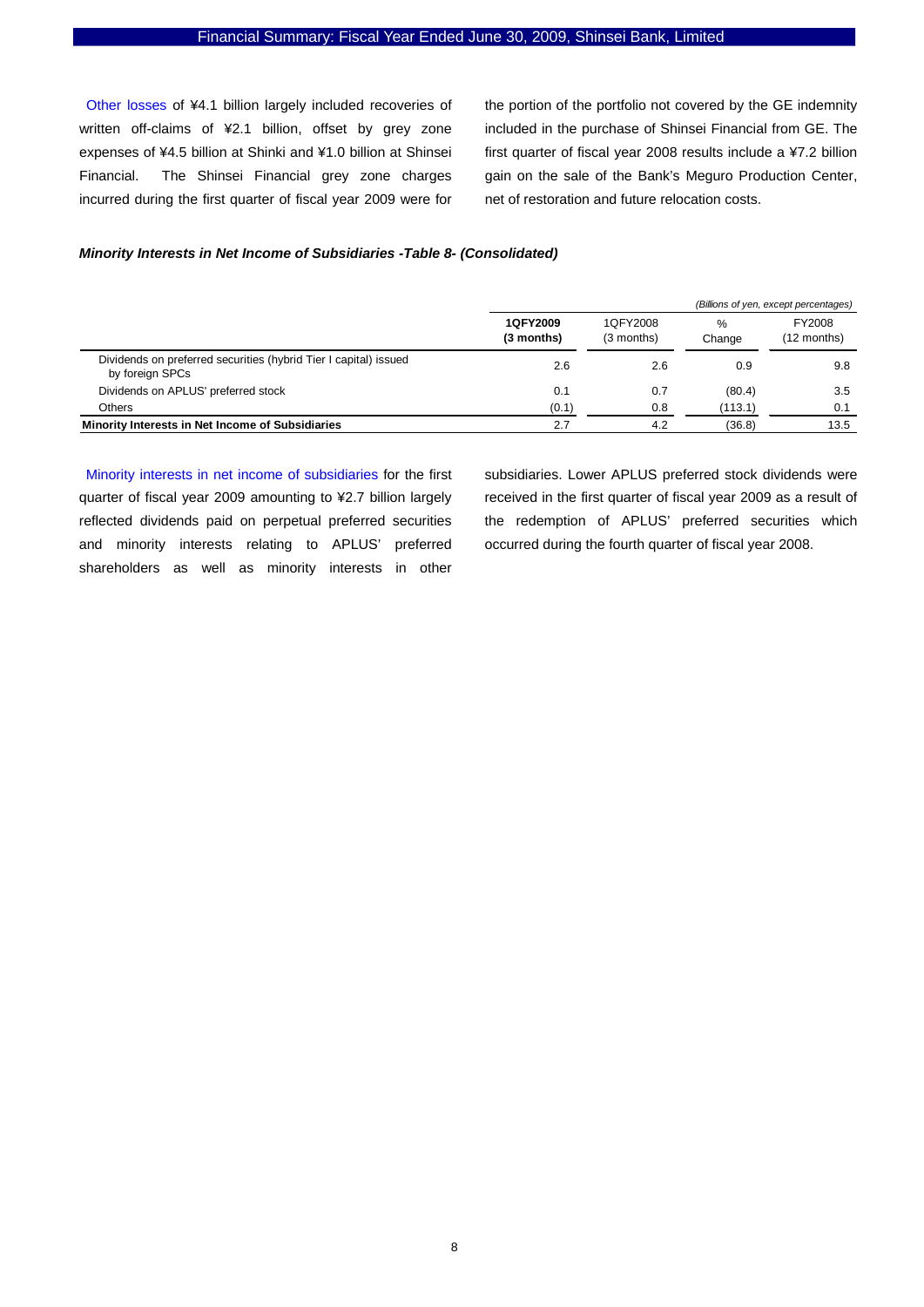#### *Major Balance Sheet Data -Table 9- (Consolidated)*

|                                                       |          |          |           |          | (Billions of yen) |
|-------------------------------------------------------|----------|----------|-----------|----------|-------------------|
|                                                       | June 30  | June 30  | Change    | March 31 | Change            |
|                                                       | 2009     | 2008     |           | 2009     |                   |
|                                                       | (a)      | (b)      | $(a)-(b)$ | (c)      | $(a)-(c)$         |
| Other monetary claims purchased                       | 415.3    | 468.3    | (53.0)    | 408.0    | 7.3               |
| Monetary assets held in trust                         | 339.4    | 370.2    | (30.8)    | 348.8    | (9.4)             |
| <b>Securities</b>                                     | 3,262.3  | 2,587.9  | 674.4     | 2,174.1  | 1,088.2           |
| Loans and bills discounted                            | 5,341.5  | 5.664.1  | (322.6)   | 5,876.9  | (535.4)           |
| Lease receivables and leased investment assets        | 228.1    | 249.9    | (21.8)    | 232.5    | (4.4)             |
| Other assets                                          | 1,070.5  | 1,064.1  | 6.4       | 1,125.7  | (55.2)            |
| Installment receivables                               | 393.3    | 408.6    | (15.3)    | 404.7    | (11.4)            |
| Premises and equipment                                | 49.6     | 74.6     | (25.0)    | 50.9     | (1.3)             |
| Tangible leased assets                                | 9.6      | 43.1     | (33.5)    | 10.8     | (1.2)             |
| Intangible assets                                     | 203.5    | 191.5    | 12.0      | 209.1    | (5.6)             |
| Goodwill, net                                         | 129.5    | 139.9    | (10.4)    | 132.9    | (3.4)             |
| Other intangible assets <sup>(1)</sup>                | 42.7     | 22.7     | 20.0      | 44.7     | (2.0)             |
| Intangible leased assets                              | 0.4      | 1.5      | (1.1)     | 0.7      | (0.3)             |
| Customers' liabilities for acceptances and guarantees | 666.0    | 705.5    | (39.5)    | 675.2    | (9.2)             |
| Reserve for credit losses                             | (202.5)  | (128.4)  | (74.1)    | (192.5)  | (10.0)            |
| <b>Total assets</b>                                   | 12,249.3 | 12,532.6 | (283.3)   | 11,949.1 | 300.2             |
| Deposits and negotiable certificates of deposit       | 6,994.6  | 6,109.1  | 885.5     | 6,272.1  | 722.5             |
| <b>Debentures</b>                                     | 621.5    | 684.6    | (63.1)    | 675.5    | (54.0)            |
| Borrowed money                                        | 879.5    | 1,060.0  | (180.5)   | 1,012.3  | (132.8)           |
| Corporate bonds                                       | 236.4    | 431.4    | (195.0)   | 266.4    | (30.0)            |
| Other liabilities                                     | 805.0    | 611.0    | 194.0     | 819.9    | (14.9)            |
| Reserve for losses on interest repayments             | 157.9    | 34.4     | 123.5     | 193.8    | (35.9)            |
| Acceptances and guarantees                            | 666.0    | 705.5    | (39.5)    | 675.2    | (9.2)             |
| <b>Total liabilities</b>                              | 11,451.8 | 11,556.8 | (105.0)   | 11,181.7 | 270.1             |
| <b>Total equity</b>                                   | 797.4    | 975.8    | (178.4)   | 767.4    | 30.0              |

(1) Intangible assets recorded through consolidation of Shinsei Financial, APLUS, Showa Leasing and Shinki.

Note 1: Quarterly information is available in the Quarterly Data Book

Shinsei Bank's loans and bills discounted balance was ¥5,341.5 billion as at June 30, 2009 as compared to ¥5,876.9 billion as at March 31, 2009. The decrease mainly occurred due to a decline of ¥456.9 billion in our Institutional Group loans outstanding as we worked to reduce our Institutional Group loan exposures and risk assets during the current period. This was offset by the inclusion of loans to Shinsei Financial's customers, which totaled ¥657.7 billion at June 30, 2009.

Corporate loans decreased 16.8% to ¥2,004.9 billion at June 30, 2009 compared to ¥2,409.8 billion at March 31, 2009, and the real estate finance balance decreased 2.5% to ¥805.1 billion at June 30, 2009 from ¥825.7 billion at March 31, 2009 as we have continued to work to reduce our loan exposures and risk weighted assets. Excluding non-recourse real estate loans, other real estate finance

loans decreased by approximately 4.2% during the quarter ended June 30, 2009.

Securities balance as of June 30, 2009 amounted to ¥3,262.3 billion as compared to ¥2,174.1 billion as of March 31, 2009. This increase occurred largely due to purchases of Japanese government bonds, the balance of which increased to ¥2,299.4 billion at June 30, 2009 from ¥1,204.2 billion at March 31, 2009, for liquidity purposes.

Shinsei Bank continues to strengthen its funding base through deposits from retail customers. Total deposits and negotiable certificates of deposit increased ¥722.5 billion from March 31, 2009 to ¥6,994.6 billion at June 30, 2009. The retail deposits balance totaled ¥5,656.7 billion at June 30, 2009, an increase of ¥633.7 billion compared to March 31, 2009. Retail Banking represents 78.2% of the Bank's total funding through customer deposits and debentures.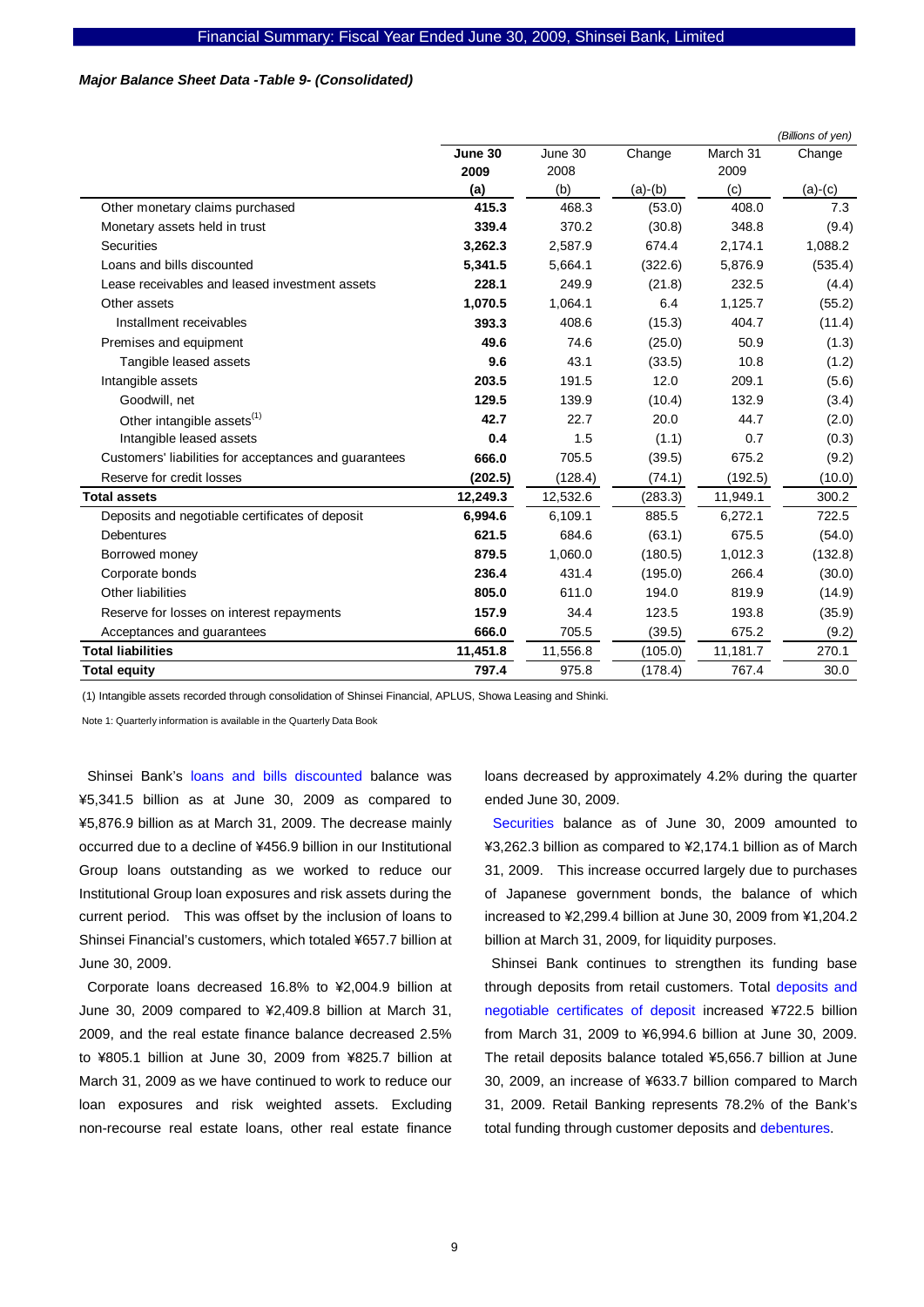#### *Risk-Monitored Loans -Table 10- (Consolidated)*

|                                                   |         |         |           | (Billions of yen, except percentages) |           |  |
|---------------------------------------------------|---------|---------|-----------|---------------------------------------|-----------|--|
|                                                   | June 30 | June 30 | Change    | March 31                              | Change    |  |
|                                                   | 2009    | 2008    |           | 2009                                  |           |  |
|                                                   | (a)     | (b)     | $(a)-(b)$ | (c)                                   | $(a)-(c)$ |  |
| Loans to bankrupt obligors                        | 39.5    | 2.7     | 36.8      | 39.5                                  | 0.0       |  |
| Non-accrual delinguent loans                      | 213.2   | 53.9    | 159.3     | 178.5                                 | 34.7      |  |
| Loans past due for three months or more           | 13.8    | 5.1     | 8.7       | 5.9                                   | 7.9       |  |
| <b>Restructured loans</b>                         | 61.6    | 31.2    | 30.4      | 59.6                                  | 2.0       |  |
| Total (A)                                         | 328.3   | 93.0    | 235.2     | 283.6                                 | 44.7      |  |
| Loans and bills discounted (B)                    | 5,341.5 | 5,664.1 | (322.5)   | 5,876.9                               | (535.3)   |  |
| Ratio to total loans and bills discounted (A / B) | 6.15%   | 1.64%   | 4.50%     | 4.83%                                 | 1.32%     |  |
| Reserve for credit losses (C)                     | 202.5   | 128.4   | 74.1      | 192.5                                 | 10.0      |  |
| Reserve ratio $(C / A)$                           | 61.7%   | 138.0%  | (76.3%)   | 67.9%                                 | $(6.2\%)$ |  |

Note 1: Quarterly information is available in the Quarterly Data Book

As at June 30, 2009, risk monitored loans totaled ¥328.3 billion, and the ratio of risk monitored loans to total loans and bills discounted was 6.15%. This represents an increase in risk monitored loans and the ratio of risk monitored loans to total loans and bills discounted of ¥44.7 billion, and 1.32%, respectively, from March 31, 2009. This increase was primarily due to an increase of ¥42.3 billion of risk monitored loans within Shinsei Bank.

For the period from June 30, 2008 to June 30, 2009, risk monitored loans increased by ¥235.2 billion, and the ratio of risk monitored loans to total loans and bills discounted increased by 4.50%. This increase occurred in part due to the inclusion of ¥70.6 billion of Shinsei Financial's risk monitored loans as of June 30, 2009, as well as due to an increase of ¥147.3 billion of risk monitored loans within Shinsei Bank. The ratio of risk monitored loans to total loans and bills discounted also increased in part due to the ¥322.5 billion decrease in total loans and bills discounted over the period.

# *Reserve for Credit Losses -Table 11- (Consolidated)*

|                                              |         |         |           |          | (Billions of yen) |
|----------------------------------------------|---------|---------|-----------|----------|-------------------|
|                                              | June 30 | June 30 | Change    | March 31 | Change            |
|                                              | 2009    | 2008    |           | 2009     |                   |
|                                              | (a)     | (b)     | $(a)-(b)$ | (c)      | (a)-(c)           |
| General reserve for loan losses              | 109.8   | 82.1    | 27.6      | 105.6    | 4.2               |
| Specific reserve for loan losses             | 92.6    | 46.2    | 46.4      | 86.8     | 5.8               |
| Reserve for loans to restructuring countries | 0.0     | 0.0     | 0.0       | 0.0      | 0.0               |
| Total reserve for credit losses              | 202.5   | 128.4   | 74.1      | 192.5    | 10.0              |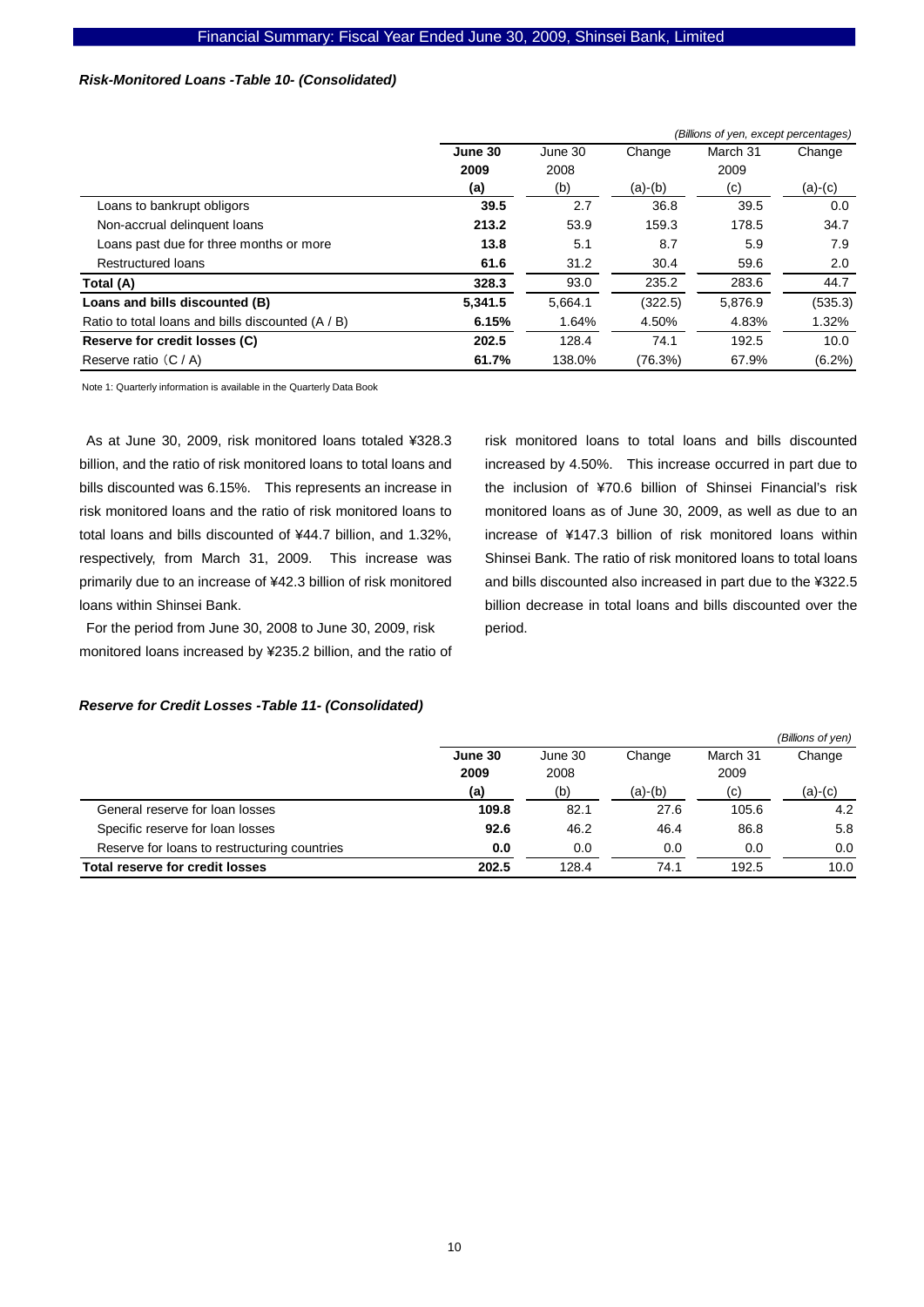## *Loans by Borrower Industry -Table 12- (Consolidated)*

|                                                                                        |         |         |           |          | (Billions of yen) |
|----------------------------------------------------------------------------------------|---------|---------|-----------|----------|-------------------|
|                                                                                        | June 30 | June 30 | Change    | March 31 | Change            |
|                                                                                        | 2009    | 2008    |           | 2009     |                   |
|                                                                                        | (a)     | (b)     | $(a)-(b)$ | (c)      | $(a)-(c)$         |
| Domestic offices (excluding Japan offshore market account):                            |         |         |           |          |                   |
| Manufacturing                                                                          | 252.0   | 202.4   | 49.5      | 243.1    | 8.8               |
| Agriculture, forestry                                                                  | 0.0     | 0.0     | (0.0)     | 0.0      | (0.0)             |
| Fishery                                                                                | 2.6     | 2.8     | (0.2)     | 2.7      | (0.1)             |
| Mining, quarrying, gravel extraction                                                   | 3.5     | 4.5     | (0.9)     | 3.6      | (0.0)             |
| Construction                                                                           | 8.7     | 18.2    | (9.5)     | 13.0     | (4.3)             |
| Electric power, gas, heat supply and water supply                                      | 43.7    | 75.7    | (32.0)    | 45.4     | (1.7)             |
| Information and communications                                                         | 30.2    | 48.9    | (18.7)    | 48.1     | (17.9)            |
| Transportation, postal service                                                         | 324.7   | 368.7   | (43.9)    | 336.9    | (12.2)            |
| Wholesale and retail                                                                   | 127.7   | 134.1   | (6.4)     | 132.1    | (4.4)             |
| Finance and insurance                                                                  | 782.9   | 1,040.9 | (258.0)   | 1,152.7  | (369.8)           |
| Real estate                                                                            | 992.3   | 1,278.7 | (286.4)   | 1,011.3  | (18.9)            |
| Services                                                                               | 301.3   | 359.9   | (58.5)    | 332.7    | (31.3)            |
| Local government                                                                       | 172.4   | 283.2   | (110.8)   | 156.5    | 15.8              |
| Others                                                                                 | 2,191.0 | 1,703.2 | 487.7     | 2,280.8  | (89.8)            |
| Loans to individual customers (retail banking,<br>Shinsei Financial, APLUS and Shinki) | 1,808.8 | 1,239.7 | 569.0     | 1,887.6  | (78.7)            |
| Total domestic (A)                                                                     | 5,233.4 | 5,521.8 | (288.4)   | 5,759.5  | (526.1)           |
| Overseas offices (including Japan offshore market accounts):                           |         |         |           |          |                   |
| Governments                                                                            | 1.6     | 1.3     | 0.3       | 1.4      | 0.1               |
| <b>Financial institutions</b>                                                          |         |         |           |          |                   |
| <b>Others</b>                                                                          | 106.4   | 140.9   | (34.4)    | 115.8    | (9.4)             |
| Total overseas (B)                                                                     | 108.0   | 142.2   | (34.1)    | 117.3    | (9.2)             |
| Total (A+B)                                                                            | 5,341.5 | 5,664.1 | (322.5)   | 5,876.9  | (535.3)           |

Note: Presentation of some industries has changed with the revision of Japan Standard Industry Classification (November 2007).

The figures on or before March 31, 2009 were not adjusted as the impact from this change is negligible.

#### *Securities Being Held to Maturity with Readily Determinable Fair Value -Table 13- (Consolidated)*

|                                    |                      |               |                   |                      |               |                   |                      |               | (Billions of yen) |  |
|------------------------------------|----------------------|---------------|-------------------|----------------------|---------------|-------------------|----------------------|---------------|-------------------|--|
|                                    | June 30, 2009        |               |                   | June 30, 2008        |               |                   | March 31, 2009       |               |                   |  |
|                                    | <b>Book</b><br>Value | Fair<br>Value | <b>Difference</b> | <b>Book</b><br>Value | Fair<br>Value | <b>Difference</b> | <b>Book</b><br>Value | Fair<br>Value | <b>Difference</b> |  |
| Japanese national government bonds | 427.3                | 430.7         | 3.3               | 304.2                | 304.7         | 0.4               | 229.1                | 231.0         | 1.8               |  |
| Japanese corporate bonds           | 75.3                 | 76.8          | 1.5               | 75.1                 | 75.7          | 0.5               | 75.2                 | 76.6          | 1.3               |  |
| Other                              | 57.6                 | 52.0          | (5.5)             | 11.6                 | 12.6          | 0.9               | 58.2                 | 51.5          | (6.6)             |  |
| Total                              | 560.3                | 559.7         | (0.6)             | 391.1                | 393.0         | 1.9               | 362.6                | 359.2         | (3.4)             |  |

Note: Among the securities that were previously classified as available-for-sale, certain of the foreign bonds with high credit ratings were reclassified to held-to-maturity on October 1, 2008 at thier fair values of ¥102.6 billion, in accordance with "Tentative Solution on Reclassification of Debt Securities" (December 5, 2008, Practical Issue Task Force No.26).

Subsequent to this date, an impairment of ¥50.7 billion was recognized for certain of these reclassified securities as a result of the worsening credit environment, and the value of such securities after impairment (¥19.6 billion) was reclassified from held-to-maturity back to available-for-sale as of March 31, 2009.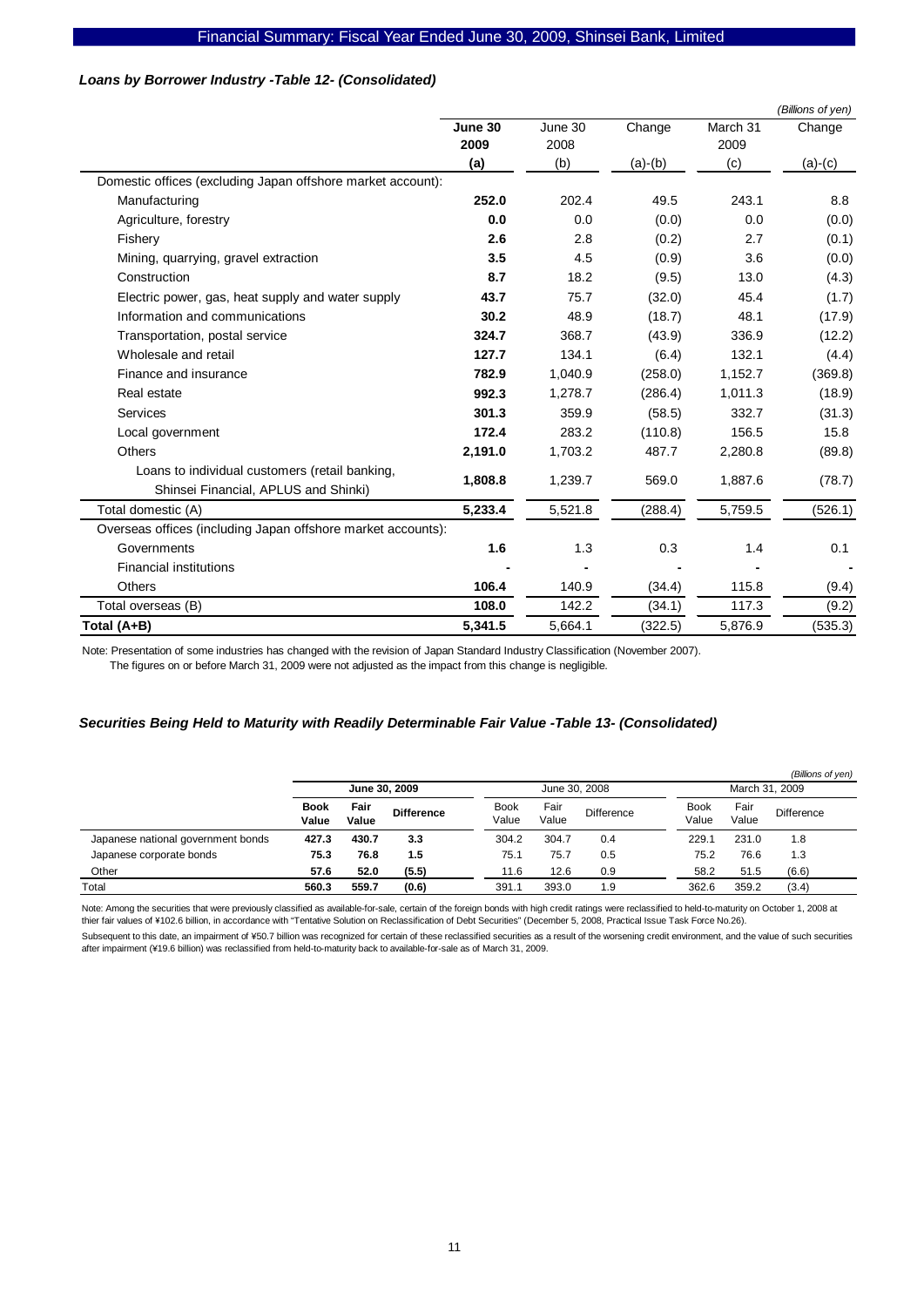#### *Marketable Securities, at Fair Value -Table 14- (Consolidated)*

|                                                                        |               |            |                                      |                                              |               |               |                    |                                              |                |                |                    | (Billions of yen)                            |
|------------------------------------------------------------------------|---------------|------------|--------------------------------------|----------------------------------------------|---------------|---------------|--------------------|----------------------------------------------|----------------|----------------|--------------------|----------------------------------------------|
|                                                                        |               |            | June 30, 2009                        |                                              |               | June 30, 2008 |                    |                                              | March 31, 2009 |                |                    |                                              |
|                                                                        |               |            | Net unrealized gain (loss) (a) - (b) |                                              |               |               |                    | Net unrealized gain (loss) (a) - (b)         |                |                |                    | Net unrealized gain (loss) (a) - (b)         |
|                                                                        | Fair<br>value | <b>Net</b> | Gross<br>qains (a)                   | Gross<br>unrealized unrealized<br>losses (b) | Fair<br>value | <b>Net</b>    | Gross<br>qains (a) | Gross<br>unrealized unrealized<br>losses (b) | Fair<br>value  | <b>Net</b>     | Gross<br>qains (a) | Gross<br>unrealized unrealized<br>losses (b) |
| Equity securities                                                      | 16.0          | (2.3)      | 1.7                                  | 4.0                                          | 20.8          | (1.4)         | 1.4                | 2.8                                          | 15.0           | (3.4)          | 0.4                | 3.9                                          |
| <b>Bonds</b>                                                           | 1,890.7       | 3.5        | 4.5                                  | 0.9                                          | 1,126.1       | (4.8)         | 0.5                | 5.4                                          | 1,011.9        | (0.7)          | 1.2                | 1.9                                          |
| Japanese national government bonds                                     | 1,872.0       | 4.3        | 4.3                                  | $\blacksquare$                               | 937.2         | (4.6)         | 0.3                | 5.0                                          | 975.0          | 0.3            | 1.0                | 0.7                                          |
| Japanese local government bonds                                        | 1.7           | 0.0        | 0.0                                  | $\blacksquare$                               | 2.2           | 0.0           | 0.0                | $\blacksquare$                               | 1.7            | 0.0            | 0.0                | $\blacksquare$                               |
| Japanese corporate bonds                                               | 16.8          | (0.8)      | 0.0                                  | 0.9                                          | 186.6         | (0.2)         | 0.2                | 0.4                                          | 35.0           | (1.1)          | 0.1                | 1.2                                          |
| Other                                                                  | 296.5         | (5.6)      | 11.5                                 | 17.1                                         | 483.3         | (29.7)        | 6.1                | 35.8                                         | 273.1          | (25.9)         | 1.9                | 27.8                                         |
| Foreign securities                                                     | 295.6         | (5.6)      | 11.4                                 | 17.1                                         | 479.8         | (29.8)        | 5.9                | 35.7                                         | 272.2          | (25.9)         | 1.9                | 27.8                                         |
| Foreign currency denominated foreign<br>corporate and government bonds | 161.3         | 0.1        | 7.5                                  | 7.4                                          | 322.6         | (32.0)        | 0.4                | 32.5                                         | 136.3          | (12.5)         | 0.3                | 12.9                                         |
| Yen-denominated foreign corporate<br>and government bonds              | 121.1         | (9.6)      | 0.0                                  | 9.7                                          | 139.2         | (3.2)         | 0.0                | 3.2                                          | 123.7          | (14.6)         |                    | 14.6                                         |
| Foreign equity securities                                              | 9.1           | 3.4        | 3.4                                  | $\blacksquare$                               | 11.5          | 5.1           | 5.1                | $\blacksquare$                               | 6.6            | 0.9            | 1.2                | 0.3                                          |
| Other securities                                                       | 0.9           | 0.0        | 0.0                                  |                                              | 3.5           | 0.1           | 0.1                | 0.0                                          | 0.9            | $\blacksquare$ |                    |                                              |
| Total                                                                  | 2,203.3       | (4.4)      | 17.7                                 | 22.1                                         | 1,630.3       | (36.0)        | 8.1                | 44.1                                         | 1,300.0        | (30.1)         | 3.6                | 33.7                                         |

Note: Among the securities that were previously classified as available-for-sale, certain of the foreign bonds with high credit ratings were reclassified to held-to-maturity on October 1, 2008 at Their fair values of ¥102.6 billion, in accordance with "Tentative Solution on Reclassification of Debt Securities" (December 5, 2008, Practical Issue Task Force No.26). This reclassification was their fair values of ¥102. pursuant to a change in the investment policy based on management's judgment that it would be difficult to sell these securities at their fair values under the extremely illiquid market condition which currently exist.

Subsequent to this date, an impairment of ¥50.7 billion was recognized for certain of these reclassified securities as a result of the worsening credit environment, and the value of such securities after impairment (¥19.6 billion) was reclassified from held-to-maturity back to available-for-sale as of March 31, 2009.

As a result, the foreign bonds that were reclassified to held-to-maturity as of October 1, 2008, and are accounted for as held-to-maturity were as follows:

Securities reclassified from available-for-sale to held-to-maturity *(Billions of yen) (Billions of yen)* 

|                                 |               |                   |                                                        |               |                   |                                                        |                |                   | _ _ _ _ _ _ _ _ _ _ _ _ _ _                            |
|---------------------------------|---------------|-------------------|--------------------------------------------------------|---------------|-------------------|--------------------------------------------------------|----------------|-------------------|--------------------------------------------------------|
|                                 | June 30, 2009 |                   |                                                        | June 30, 2008 |                   |                                                        | March 31, 2009 |                   |                                                        |
|                                 | Fair value    | Amortized<br>cost | Unrealized loss on<br>available-for-sale<br>securities | Fair value    | Amortized<br>cost | Unrealized loss on<br>available-for-sale<br>securities | Fair value     | Amortized<br>cost | Unrealized loss on<br>available-for-sale<br>securities |
| Other (foreign debt securities) | 40.3          | 47.0              | 8.1                                                    |               | -                 |                                                        | 38.7           | 47.3              | 8.4                                                    |

#### *Deposits, Including Negotiable Certificates of Deposit (NCDs) -Table 15- (Consolidated)*

|                                            |         |         |           |          | (Billions of yen) |
|--------------------------------------------|---------|---------|-----------|----------|-------------------|
|                                            | June 30 | June 30 | Change    | March 31 | Change            |
|                                            | 2009    | 2008    |           | 2009     |                   |
|                                            | (a)     | (b)     | $(a)-(b)$ | (c)      | (a)-(c)           |
| Deposits                                   | 6,599.2 | 5,424.0 | 1,175.2   | 6,012.4  | 586.8             |
| Liquid (current, ordinary, note) deposits  | 1,304.9 | 1,449.6 | (144.7)   | 1,315.0  | (10.1)            |
| Time deposits                              | 5,043.2 | 3,719.5 | 1,323.7   | 4,435.7  | 607.5             |
| Other                                      | 251.0   | 254.8   | (3.8)     | 261.6    | (10.6)            |
| Negotiable certificates of deposits (NCDs) | 395.4   | 685.0   | (289.6)   | 259.6    | 135.8             |
| Total                                      | 6.994.6 | 6.109.1 | 885.5     | 6.272.1  | 722.5             |

Note 1: Quarterly information is available in the Quarterly Data Book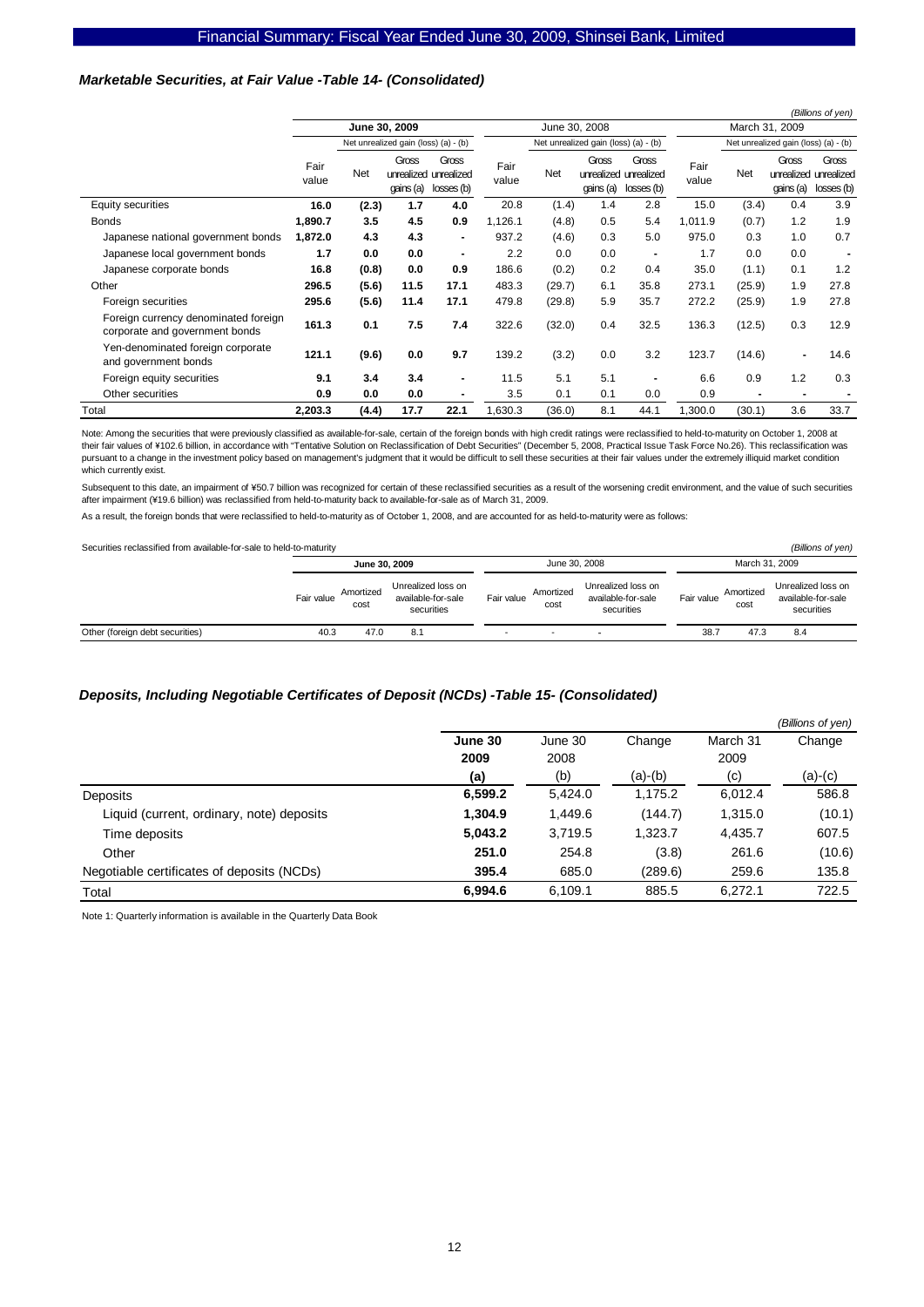#### *Financial Ratios -Table 16- (Consolidated)*

|                                                            | 1QFY2009<br>$(3$ months) | 1QFY2008<br>$(3$ months) | FY2008<br>(12 months) |
|------------------------------------------------------------|--------------------------|--------------------------|-----------------------|
| Return on assets <sup>(1)</sup>                            | $0.2\%$ <sup>(4)</sup>   | $0.4\%$ <sup>(4)</sup>   | (1.2)%                |
| Return on equity <sup>(2)</sup>                            | 3.6% $(4)$               | 6.1% $(4)$               | $(22.4)\%$            |
| Return on equity (fully diluted) <sup>(3)</sup>            | 3.6% $(4)$               | 6.1% $(4)$               | $(22.4)\%$            |
| Cash basis return on assets <sup>(1)</sup>                 | $0.3\%$ <sup>(4)</sup>   | $0.5\%$ <sup>(4)</sup>   | (0.8)%                |
| Cash basis return on equity <sup>(2)</sup>                 | 6.8% $(4)$               | $7.6\%$ (4)              | $(15.2)\%$            |
| Cash basis return on equity (fully diluted) <sup>(3)</sup> | 6.8% $(4)$               | $7.6\%$ (4)              | $(15.2)\%$            |
| Expense-to-revenue ratio $(5)$ $(6)$                       | 50.9% $(4)$              | 67.2% $(4)$              | 69.2%                 |

(1) Return on assets:

Net income (Total assets at the BOP + Total assets at the EOP) / 2

 BOP: beginning of period EOP: end of period

For the calculation of cash basis return on assets, goodwill and other intangibles are excluded from the amount of total assets.

(2) Return on equity:

Net income - dividends on preferred shares

(Total equity eligible for common shareholders at the BOP + Total equity eligible for common shareholders at the EOP) / 2

(3) Return on equity (fully diluted):

Net income

 (Total equity at the EOP - Share warrants at the EOP - Minority interests at the EOP)) / 2 ((Total equity at the BOP - Share warrants at the BOP - Minority interests at the BOP) +

(4) Annualized basis.

(5) Management accounting basis.

(6) Expense denotes general and administrative expenses.

Note 1: Quarterly information is available in the Quarterly Data Book

# *Capital Adequacy Data -Table 17- (Consolidated)*  (1)

|                                                                                                     |                 |                 |           | (Billions of yen, except percentages) |            |
|-----------------------------------------------------------------------------------------------------|-----------------|-----------------|-----------|---------------------------------------|------------|
|                                                                                                     | June 30<br>2009 | June 30<br>2008 | Change    | March 31<br>2009                      | Change     |
|                                                                                                     | (a)             | (b)             | $(a)-(b)$ | (c)                                   | $(a)-(c)$  |
| Basic items (Tier I)                                                                                | 581.3           | 699.9           | (118.5)   | 580.0                                 | 1.3        |
| Amount eligible for inclusion in capital (Tier II)                                                  | 310.5           | 544.5           | (234.0)   | 327.3                                 | (16.7)     |
| General reserve for loan losses                                                                     | 12.5            | 6.1             | 6.4       | 13.0                                  | (0.5)      |
| Perpetual/non-perpetual preferred stocks and<br>Perpetual/non-perpetual subordinated debt and bonds | 297.9           | 538.7           | (240.7)   | 314.2                                 | (16.2)     |
| Amount net eligible for inclusion in capital                                                        |                 | (0.3)           | 0.3       |                                       |            |
| <b>Deduction</b>                                                                                    | (102.4)         | (135.3)         | 32.9      | (103.9)                               | 1.4        |
| Total capital <sup>(2)</sup>                                                                        | 789.4           | 1,109.1         | (319.6)   | 803.4                                 | (13.9)     |
| Risk assets                                                                                         | 8,491.2         | 9,231.9         | (740.6)   | 9,621.0                               | (1, 129.7) |
| Total capital adequacy ratio                                                                        | 9.29%           | 12.01%          |           | 8.35%                                 |            |
| Tier I capital ratio                                                                                | 6.84%           | 7.58%           |           | 6.02%                                 |            |

(1) Calculated by new standard (Basel II, F-IRB). And also calculated in accordance with FSA Notification Number 79 issued in December 2008 (special treatment of FSA Notification Number 19 issued in 2006) regarding figures of March 31 2009 and June 30 20009. As a result, ¥38.8 billion of net unrealized losses on securities availablefor-sale, net taxes as of March 31 2009 and ¥12.8 billion of net unrealized losses on securities available- for-sale, net taxes as of June 30 2009 are not included in BIS capital.

(2) Consolidated total required capital is ¥637.0 billion as at June 30, 2009, ¥691.8 billion yen as at June 30, 2008 and ¥682.6 billion as at March 31, 2009.

Note 1: Quarterly information is available in the Quarterly Data Book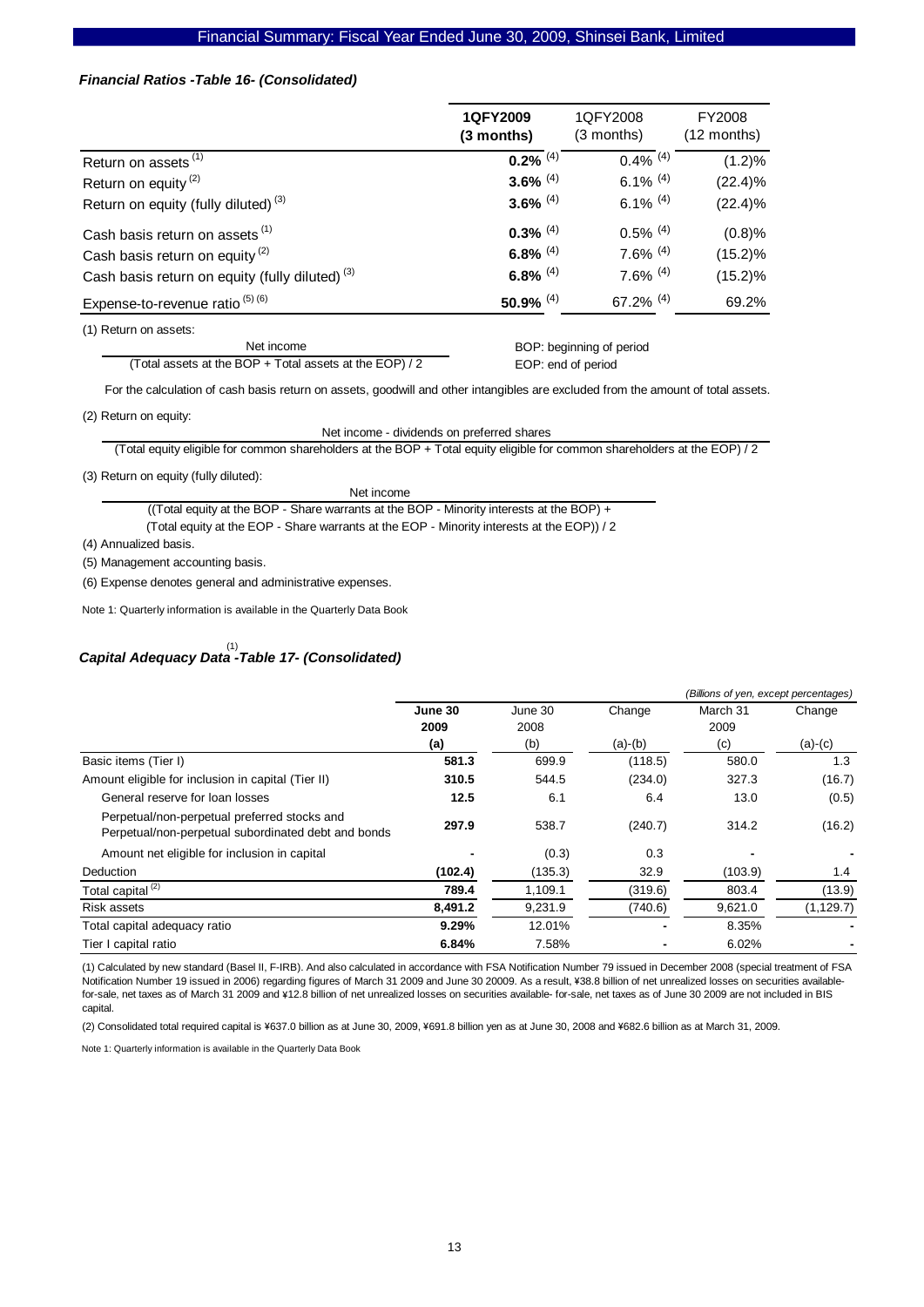## *Per Share Data -Table 18- (Consolidated)*

|                           |                                                                |                        |                        |                | (Yen, except percentages) |
|---------------------------|----------------------------------------------------------------|------------------------|------------------------|----------------|---------------------------|
|                           |                                                                | 1QFY2009<br>(3 months) | 1QFY2008<br>(3 months) | $\%$<br>Change | FY2008<br>(12 months)     |
| Common equity             |                                                                | 300.62                 | 363.15                 | (17.2)         | 284.95                    |
| Fully diluted equity      |                                                                | 300.62                 | 363.15                 | (17.2)         | 284.95                    |
| Basic net income (loss)   |                                                                | 2.63                   | 5.53                   | (52.4)         | (72.85)                   |
| Diluted net income (loss) |                                                                | 2.63                   | 5.53                   | (52.4)         | (72.85)                   |
| Cash basis:               |                                                                |                        |                        |                |                           |
| Basic net income (loss)   |                                                                | 4.96                   | 6.86                   | (27.7)         | (49.39)                   |
| Diluted net income (loss) |                                                                | 4.96                   | 6.86                   | (27.7)         | (49.39)                   |
|                           | For calculation of per share data (excluding treasury shares): |                        |                        |                |                           |
| Equity:                   | Number of common shares <sup>(1)</sup>                         | 1,963,919,453          | 1,963,909,876          |                | 1,963,919,853             |
|                           | Fully diluted number of shares <sup>(1)</sup>                  | 1,963,919,453          | 1,963,909,876          |                | 1,963,919,853             |
| Net income:               | Number of common shares <sup>(2)</sup>                         | 1,963,919,704          | 1,963,909,970          |                | 1,963,916,133             |
|                           | Fully diluted number of shares <sup>(2)</sup>                  | 1,963,919,704          | 1,963,909,970          |                | 1,963,916,133             |

(1) Outstanding shares at the end of the respective periods.

(2) Weighted average number of outstanding shares during the respective period.

Note 1: Quarterly information is available in the Quarterly Data Book

Diluted net income per share for the first quarter of fiscal year 2009 was ¥2.63. Cash basis diluted net income per share for the first quarter of fiscal year 2009 was ¥4.96, a

decline of 27.7%, as compared to the first quarter of fiscal year 2008.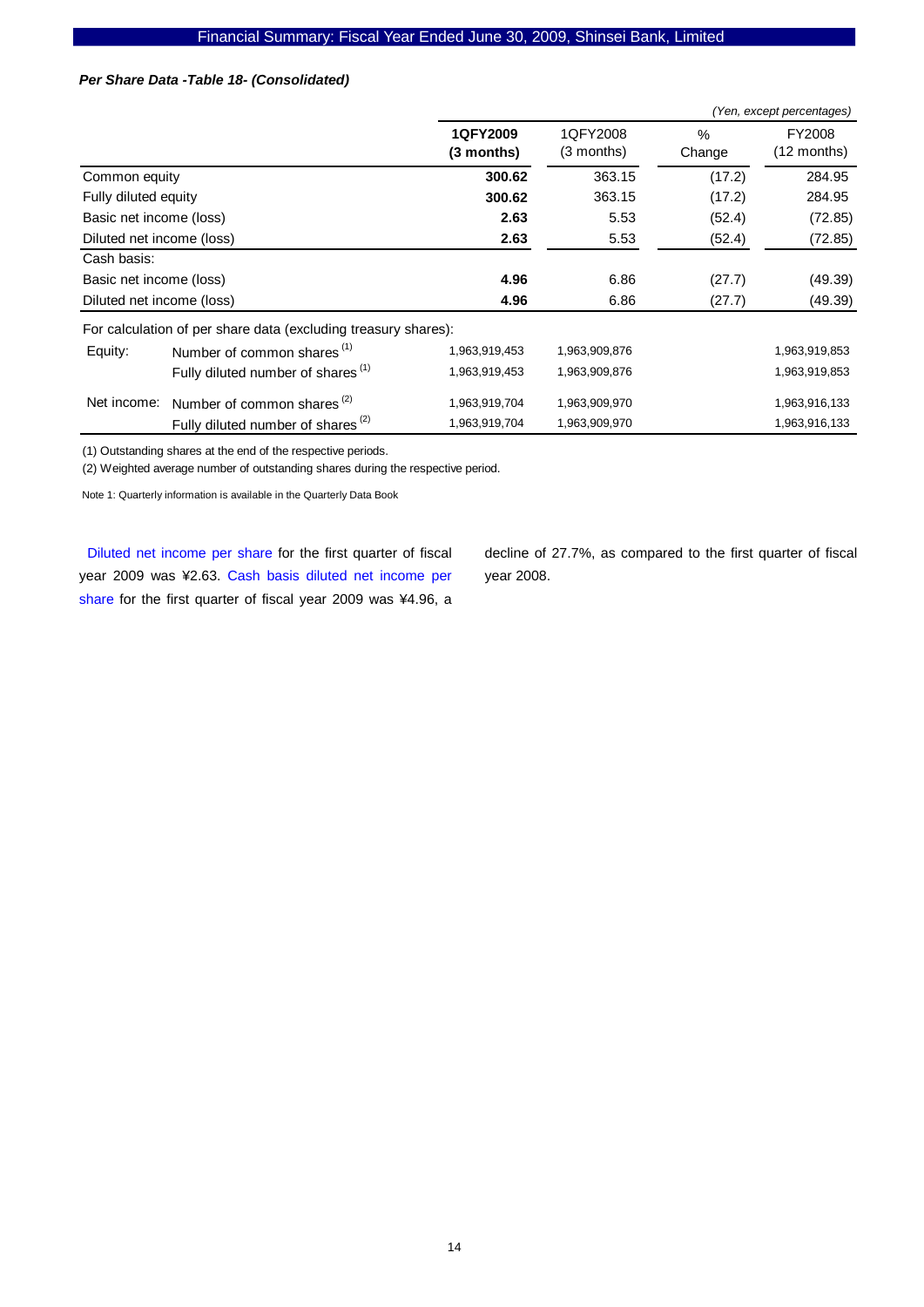# Financial Summary: Fiscal Year Ended June 30, 2009, Shinsei Bank, Limited

### *Business Lines Results -Table 19- (Consolidated)*

|                                                                     |                        |                                       | (Billions of yen, except percentages) |                       |  |
|---------------------------------------------------------------------|------------------------|---------------------------------------|---------------------------------------|-----------------------|--|
|                                                                     | 1QFY2009<br>(3 months) | 1QFY2008 <sup>(2)</sup><br>(3 months) | $\frac{0}{0}$<br>Change               | FY2008<br>(12 months) |  |
| <b>Institutional Group:</b>                                         |                        |                                       |                                       |                       |  |
| Net interest income                                                 | 8.7                    | 11.8                                  | (26.4)                                | 44.6                  |  |
| Non-interest income                                                 | 12.0                   | 10.8                                  | 11.3                                  | (74.0)                |  |
| <b>Total revenue</b>                                                | 20.7                   | 22.6                                  | (8.4)                                 | (29.3)                |  |
| General and administrative expenses                                 | 11.5                   | 16.8                                  | (31.2)                                | 57.8                  |  |
| Ordinary business profit (loss)                                     | 9.2                    | 5.8                                   | 57.1                                  | (87.2)                |  |
| Net credit costs (recoveries)                                       | 9.0                    | (0.6)                                 | 1,425.7                               | 80.8                  |  |
| Ordinary business profit (loss) after net credit costs (recoveries) | 0.1                    | 6.5                                   | (98.0)                                | (168.0)               |  |
| <b>Individual Group:</b>                                            |                        |                                       |                                       |                       |  |
| Net interest income                                                 | 48.4                   | 22.0                                  | 119.9                                 | 152.8                 |  |
| Non-interest income                                                 | 10.4                   | 14.0                                  | (25.2)                                | 50.7                  |  |
| <b>Total revenue</b>                                                | 58.9                   | 36.0                                  | 63.5                                  | 203.5                 |  |
| General and administrative expenses                                 | 33.3                   | 23.8                                  | 39.9                                  | 120.1                 |  |
| <b>Ordinary business profit</b>                                     | 25.6                   | 12.2                                  | 109.5                                 | 83.3                  |  |
| Net credit costs                                                    | 17.0                   | 9.0                                   | 88.4                                  | 49.5                  |  |
| Ordinary business profit after net credit costs                     | 8.6                    | 3.2                                   | 169.0                                 | 33.8                  |  |
| Corporate/Other <sup>(1)</sup> :                                    |                        |                                       |                                       |                       |  |
| Net interest income                                                 | 0.3                    | 1.8                                   | (82.7)                                | 5.5                   |  |
| Non-interest income                                                 | 7.4                    | 0.4                                   | 1,609.1                               | 78.5                  |  |
| <b>Total revenue</b>                                                | 7.8                    | 2.2                                   | 241.1                                 | 84.0                  |  |
| General and administrative expenses                                 | (0.3)                  | 0.3                                   | (201.5)                               | 0.7                   |  |
| <b>Ordinary business profit</b>                                     | 8.1                    | 1.9                                   | 324.7                                 | 83.2                  |  |
| Net credit costs (recoveries)                                       | (0.0)                  | 0.0                                   | (196.6)                               | (1.3)                 |  |
| Ordinary business profit after net credit costs (recoveries)        | 8.2                    | 1.8                                   | 334.1                                 | 84.6                  |  |
| Total:                                                              |                        |                                       |                                       |                       |  |
| Net interest income                                                 | 57.4                   | 35.7                                  | 60.9                                  | 202.9                 |  |
| Non-interest income                                                 | 30.0                   | 25.2                                  | 18.7                                  | 55.2                  |  |
| <b>Total revenue</b>                                                | 87.5                   | 61.0                                  | 43.4                                  | 258.2                 |  |
| General and administrative expenses                                 | 44.5                   | 40.9                                  | 8.6                                   | 178.7                 |  |
| <b>Ordinary business profit</b>                                     | 43.0                   | 20.0                                  | 114.8                                 | 79.4                  |  |
| Net credit costs                                                    | 26.0                   | 8.3                                   | 211.1                                 | 129.0                 |  |
| Ordinary business profit (loss) after net credit costs              | 16.9                   | 11.6                                  | 45.6                                  | (49.6)                |  |

(1) Corporate/Other largely includes results of equity and sub-debt finance activities, corporate level expenses and credit costs.

(2) Prior period has been adjusted to conform to current period presentation.

Note 1: Quarterly information is available in the Quarterly Data Book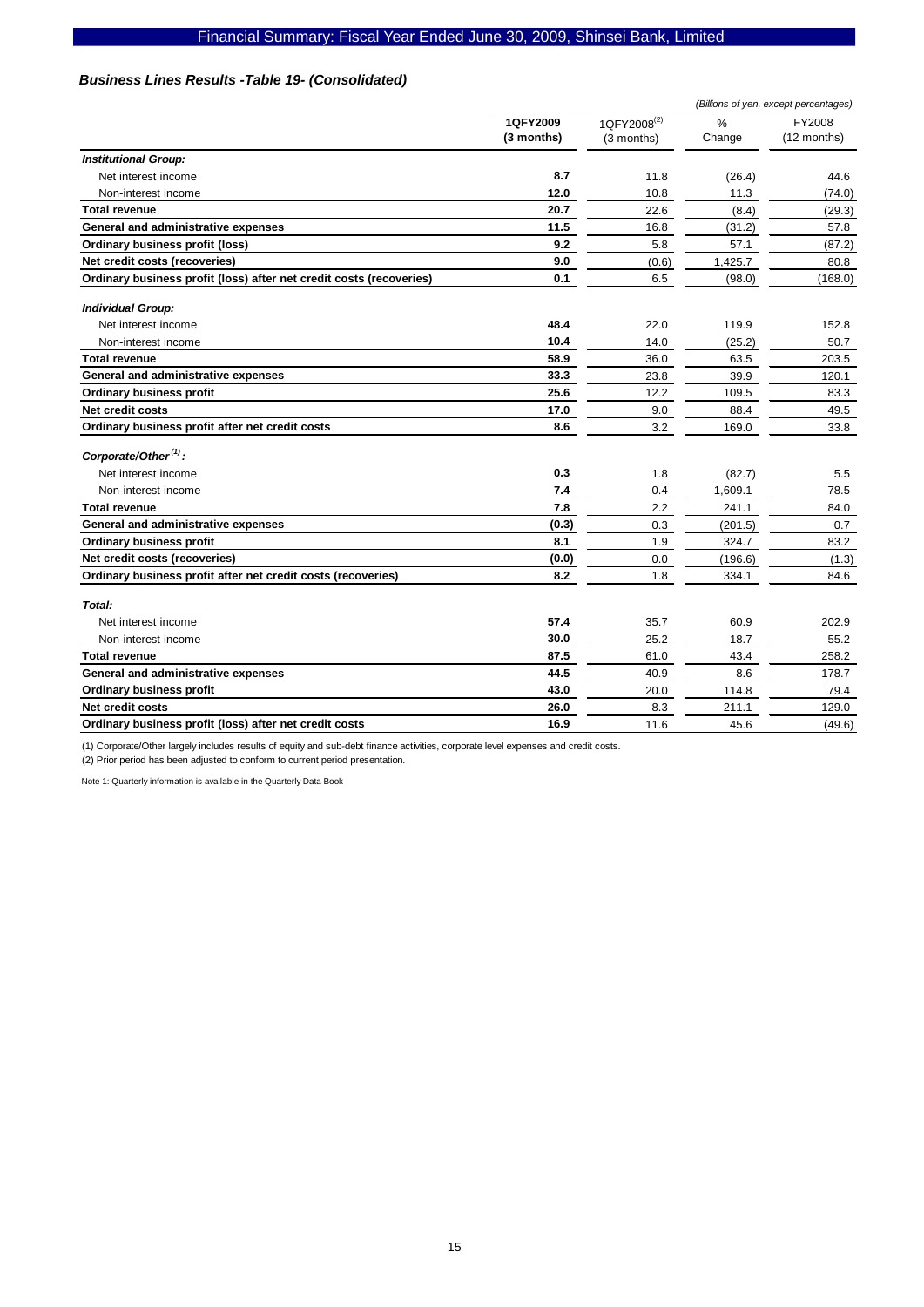# *Institutional Group -Table 20- (Consolidated)*  (1)

|                                                                     |                        | (Billions of yen, except percentages) |             |                       |
|---------------------------------------------------------------------|------------------------|---------------------------------------|-------------|-----------------------|
|                                                                     | 1QFY2009<br>(3 months) | 1QFY2008 <sup>(3)</sup><br>(3 months) | %<br>Change | FY2008<br>(12 months) |
| Institutional Banking <sup>(2)</sup> :                              |                        |                                       |             |                       |
| Net interest income                                                 | 9.8                    | 13.2                                  | (25.7)      | 49.7                  |
| Non-interest income                                                 | 6.3                    | 3.5                                   | 81.0        | (100.1)               |
| <b>Total revenue</b>                                                | 16.2                   | 16.7                                  | (3.4)       | (50.4)                |
| General and administrative expenses                                 | 9.5                    | 13.6                                  | (29.7)      | 46.9                  |
| Ordinary business profit (loss)                                     | 6.6                    | 3.1                                   | 110.0       | (97.4)                |
| Net credit costs (recoveries)                                       | 6.9                    | (2.0)                                 | 441.9       | 72.7                  |
| Ordinary business profit (loss) after net credit costs (recoveries) | (0.3)                  | 5.2                                   | (106.7)     | (170.1)               |
| <b>Showa Leasing:</b>                                               |                        |                                       |             |                       |
| Net interest income                                                 | (1.1)                  | (1.4)                                 | 20.1        | (5.0)                 |
| Non-interest income                                                 | 5.7                    | 7.3                                   | (22.1)      | 26.1                  |
| <b>Total revenue</b>                                                | 4.5                    | 5.9                                   | (22.6)      | 21.0                  |
| General and administrative expenses                                 | 1.9                    | 3.1                                   | (37.7)      | 10.8                  |
| <b>Ordinary business profit</b>                                     | 2.5                    | 2.7                                   | (4.6)       | 10.1                  |
| Net credit costs                                                    | 2.0                    | 1.3                                   | 54.8        | 8.1                   |
| Ordinary business profit after net credit costs                     | 0.4                    | 1.3                                   | (64.5)      | 2.0                   |
| <b>Institutional Group:</b>                                         |                        |                                       |             |                       |
| Net interest income                                                 | 8.7                    | 11.8                                  | (26.4)      | 44.6                  |
| Non-interest income                                                 | 12.0                   | 10.8                                  | 11.3        | (74.0)                |
| <b>Total revenue</b>                                                | 20.7                   | 22.6                                  | (8.4)       | (29.3)                |
| General and administrative expenses                                 | 11.5                   | 16.8                                  | (31.2)      | 57.8                  |
| Ordinary business profit (loss)                                     | 9.2                    | 5.8                                   | 57.1        | (87.2)                |
| Net credit costs (recoveries)                                       | 9.0                    | (0.6)                                 | 1.425.7     | 80.8                  |
| Ordinary business profit (loss) after net credit costs (recoveries) | 0.1                    | 6.5                                   | (98.0)      | (168.0)               |

(1) Net of consolidation adjustments, if applicable.

(2) Represents "Institutional Group excluding Showa Leasing."

(3) Prior period has been adjusted to conform to current period presentation.

Note 1: Quarterly information is available in the Quarterly Data Book

The Institutional Group consists of the Institutional Banking business and Showa Leasing.

The Institutional Banking business recorded total revenue of ¥16.2 billion in the first quarter of fiscal year 2009. This is ¥0.5 billion, or 3.4%, lower than the first quarter of fiscal year 2008. Our real estate finance business generated revenue of ¥4.9 billion, a decrease of ¥0.7 billion or 13.2% compared to the first quarter of fiscal year 2008. "Basic Banking" generated total revenues of ¥3.3 billion in the first quarter of fiscal year 2009, in line with the ¥3.3 billion generated in the first quarter of fiscal year 2008. "Credit Trading" generated ¥1.3 billion in total revenue in the first quarter of fiscal year 2009, a decrease of ¥3.2 billion from the first quarter of the prior fiscal year. "Foreign Exchange, Derivatives and Equity-Related Transactions" showed a gain of ¥2.8 billion in the current quarter, up from the ¥1.5 billion gain recorded in the first quarter of the prior fiscal year. Our "Principal Investments" business generated a loss of ¥5.2 billion including ¥4.6 billion of losses in Jih Sun Financial Holding Co., Ltd., compared to a gain of ¥4.5 billion in the first quarter of fiscal year 2008. Securitization recognized a loss of ¥0.9 billion during the first quarter of fiscal year 2009 as

compared to a loss of ¥3.7 billion during the first quarter of fiscal year 2008. Our "Other Capital Markets" businesses generated revenue of ¥9.3 billion for the current period including ¥8.7 billion of gains from the sale of CLOs, compared to revenue of ¥0.0 billion in the first quarter of the prior fiscal year.

In the first quarter of fiscal year 2009, Institutional Banking's general and administrative expenses were ¥9.5 billion, a ¥4.0 billion or 29.7% decrease from the first quarter of the prior fiscal year. The decrease was largely due to the restructuring that we carried out during fiscal year 2008, as well as stricter cost controls and cost reduction measures enacted during the current period.

The increase in net credit costs to ¥6.9 billion in the current period from ¥2.0 billion of recoveries in the prior period was primarily driven by ¥3.3 billion of credit costs related to our real estate non-recourse finance portfolio and ¥3.8 billion of overseas credit costs related to loans made within our Basic Banking business.

As a result, Institutional Banking showed an ordinary business loss after net credit costs of ¥0.3 billion for the first quarter of fiscal year 2009, compared to an ordinary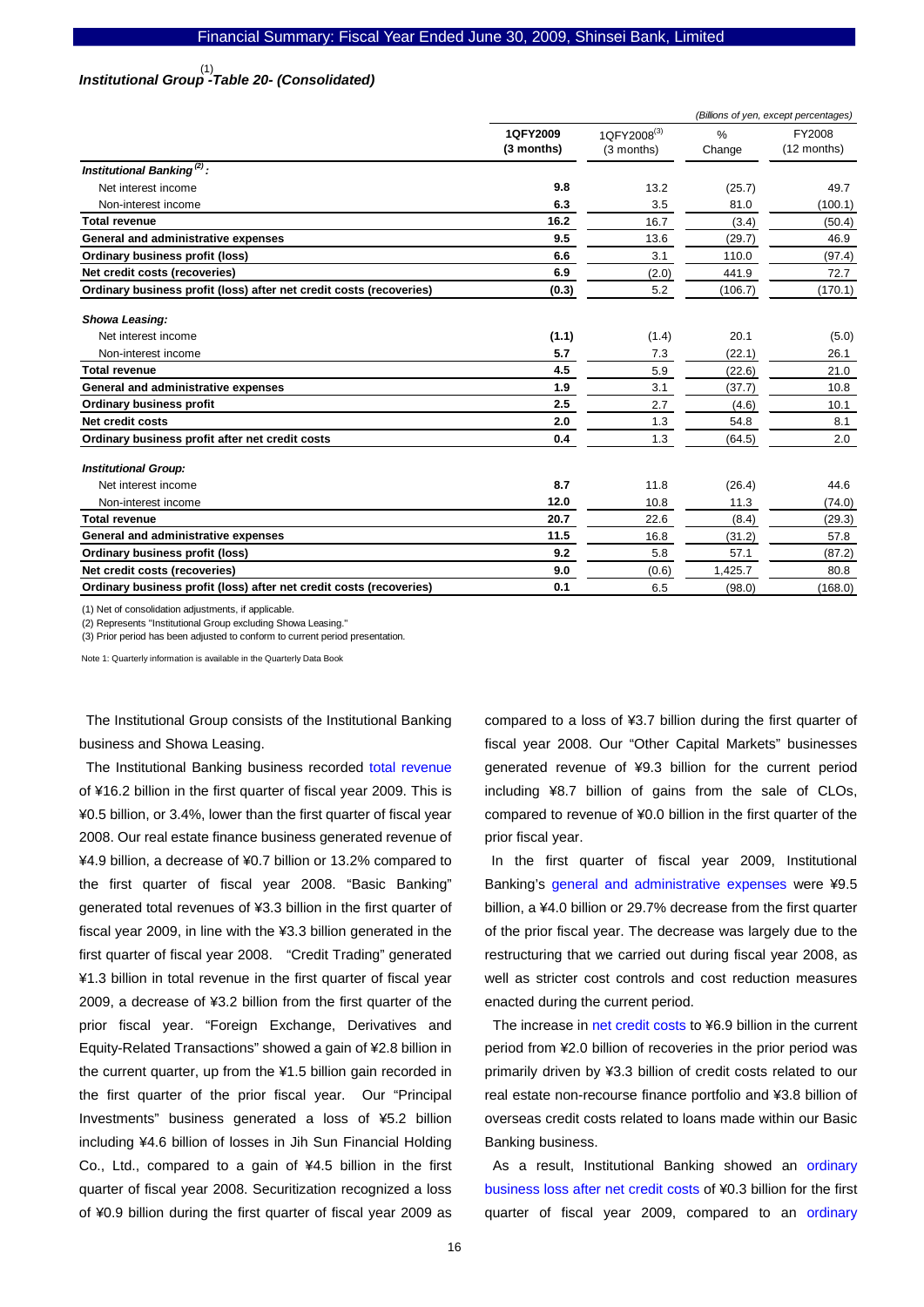business profit after net credit costs of ¥5.2 billion in the first quarter of fiscal year 2008.

Showa Leasing's ordinary business profit after net credit costs declined to ¥0.4 billion for the first quarter of fiscal year

2009 from ¥1.3 billion in the first quarter of the prior fiscal year, mainly due to our sale of Showa Auto Rental Leasing at the end of the second quarter of fiscal year 2008.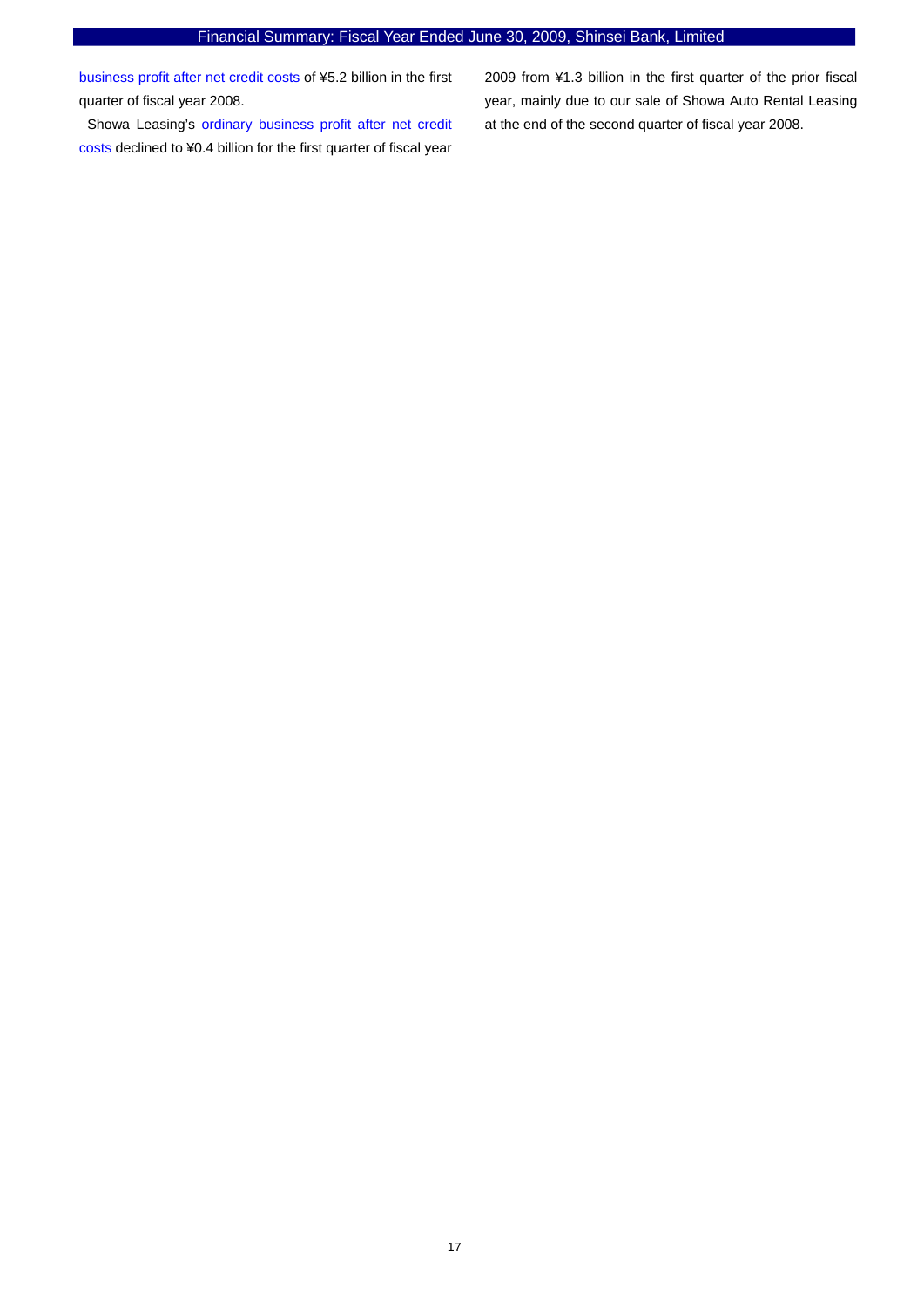#### Financial Summary: Fiscal Year Ended June 30, 2009, Shinsei Bank, Limited

# *Individual Group -Table 21- (Consolidated)*  (1)

|                                                                     |            |            | (Billions of yen, except percentages) |               |  |  |  |
|---------------------------------------------------------------------|------------|------------|---------------------------------------|---------------|--|--|--|
|                                                                     | 1QFY2009   | 1QFY2008   | %                                     | FY2008        |  |  |  |
|                                                                     | (3 months) | (3 months) | Change                                | $(12$ months) |  |  |  |
| <b>Retail Banking:</b>                                              |            |            |                                       |               |  |  |  |
| Net interest income                                                 | 7.9        | 5.7        | 38.5                                  | 28.4          |  |  |  |
| Non-interest income                                                 | 2.7        | 3.6        | (25.1)                                | 11.1          |  |  |  |
| <b>Total revenue</b>                                                | 10.7       | 9.4        | 13.8                                  | 39.6          |  |  |  |
| General and administrative expenses                                 | 8.9        | 9.7        | (8.3)                                 | 37.3          |  |  |  |
| <b>Ordinary business profit (loss)</b>                              | 1.7        | (0.3)      | 622.3                                 | 2.3           |  |  |  |
| Net credit costs (recoveries)                                       | (0.0)      | 0.0        | 127.9                                 | 0.0           |  |  |  |
| Ordinary business profit (loss) after net credit costs (recoveries) | 1.7        | (0.4)      | 519.2                                 | 2.2           |  |  |  |
| (Reference) Revenue from structured deposits                        | 2.3        | 1.3        | 68.9                                  | 7.0           |  |  |  |
| <b>Shinsei Financial:</b>                                           |            |            |                                       |               |  |  |  |
| Net interest income                                                 | 28.4       |            |                                       | 65.3          |  |  |  |
| Non-interest income                                                 | (0.8)      |            |                                       | (0.3)         |  |  |  |
| <b>Total revenue</b>                                                | 27.5       |            |                                       | 64.9          |  |  |  |
| General and administrative expenses                                 | 12.0       |            |                                       | 26.6          |  |  |  |
| <b>Ordinary business profit</b>                                     | 15.4       |            |                                       | 38.3          |  |  |  |
| Net credit costs                                                    | 8.9        |            |                                       | 14.9          |  |  |  |
| Ordinary business profit after net credit costs                     | 6.4        |            |                                       | 23.3          |  |  |  |
|                                                                     |            |            |                                       |               |  |  |  |
| <b>APLUS:</b>                                                       | 7.4        | 9.2        |                                       |               |  |  |  |
| Net interest income                                                 | 8.7        |            | (19.6)                                | 34.2          |  |  |  |
| Non-interest income                                                 |            | 10.3       | (15.4)                                | 40.6          |  |  |  |
| <b>Total revenue</b>                                                | 16.2       | 19.6       | (17.4)                                | 74.9          |  |  |  |
| General and administrative expenses                                 | 9.9        | 10.7       | (7.7)                                 | 43.3          |  |  |  |
| <b>Ordinary business profit</b>                                     | 6.3        | 8.9        | (29.2)                                | 31.6          |  |  |  |
| Net credit costs                                                    | 6.2        | 7.3        | (15.1)                                | 24.3          |  |  |  |
| Ordinary business profit after net credit costs                     | 0.0        | 1.5        | (94.0)                                | 7.2           |  |  |  |
| Shinki:                                                             |            |            |                                       |               |  |  |  |
| Net interest income                                                 | 4.3        | 5.9        | (27.3)                                | 21.0          |  |  |  |
| Non-interest income                                                 | (0.2)      | (0.2)      | 10.8                                  | (1.2)         |  |  |  |
| <b>Total revenue</b>                                                | 4.1        | 5.6        | (28.0)                                | 19.7          |  |  |  |
| General and administrative expenses                                 | 2.3        | 2.8        | (17.8)                                | 10.8          |  |  |  |
| <b>Ordinary business profit</b>                                     | 1.7        | 2.8        | (38.0)                                | 8.9           |  |  |  |
| Net credit costs                                                    | 1.6        | 1.0        | 49.7                                  | 3.9           |  |  |  |
| Ordinary business profit after net credit costs                     | 0.1        | 1.7        | (91.4)                                | 4.9           |  |  |  |
| Other Subsidiaries <sup>(2)</sup> :                                 |            |            |                                       |               |  |  |  |
| Net interest income                                                 | 0.2        | 1.0        | (72.6)                                | 3.6           |  |  |  |
| Non-interest income                                                 | 0.0        | 0.2        | (82.2)                                | 0.5           |  |  |  |
| <b>Total revenue</b>                                                | 0.3        | 1.2        | (74.3)                                | 4.1           |  |  |  |
| General and administrative expenses                                 | $0.0\,$    | 0.5        | (86.2)                                | 1.9           |  |  |  |
| <b>Ordinary business profit</b>                                     | 0.2        | 0.7        | (66.5)                                | 2.1           |  |  |  |
| Net credit costs                                                    | 0.1        | 0.5        | (66.0)                                | 6.1           |  |  |  |
| Ordinary business profit (loss) after net credit costs              | 0.0        | 0.2        | (67.4)                                | (3.9)         |  |  |  |
| <b>Total Individual Group:</b>                                      |            |            |                                       |               |  |  |  |
| Net interest income                                                 | 48.4       | 22.0       | 119.9                                 | 152.8         |  |  |  |
| Non-interest income                                                 | 10.4       | 14.0       | (25.2)                                | 50.7          |  |  |  |
| <b>Total revenue</b>                                                | 58.9       | 36.0       | 63.5                                  | 203.5         |  |  |  |
| General and administrative expenses                                 | 33.3       | 23.8       | 39.9                                  | 120.1         |  |  |  |
| <b>Ordinary business profit</b>                                     | 25.6       | 12.2       | 109.5                                 | 83.3          |  |  |  |
| Net credit costs                                                    | 17.0       | 9.0        | 88.4                                  | 49.5          |  |  |  |
| Ordinary business profit after net credit costs                     | 8.6        | 3.2        | 169.0                                 | 33.8          |  |  |  |
|                                                                     |            |            |                                       |               |  |  |  |

(1) Net of consolidation adjustments, if applicable.

(2) Includes Shinsei Property Finance and unallocated Consumer Finance Sub-Group financials.

Note 1: Quarterly information is available in the Quarterly Data Book

The Individual Group consists of the Retail Banking business as well as the subsidiaries Shinsei Financial, APLUS, Shinki and Shinsei Property Finance. Shinsei Financial was acquired on September 22, 2008 from GE Japan Holdings Corporation and Shinsei Financial's results have been incorporated in our Results of Operations from the third quarter of fiscal year 2008.

During the first quarter of fiscal year 2009, the Individual Group generated ordinary business profit after net credit costs of ¥8.6 billion compared to an ordinary business profit after net credit costs of ¥3.2 billion during the first quarter of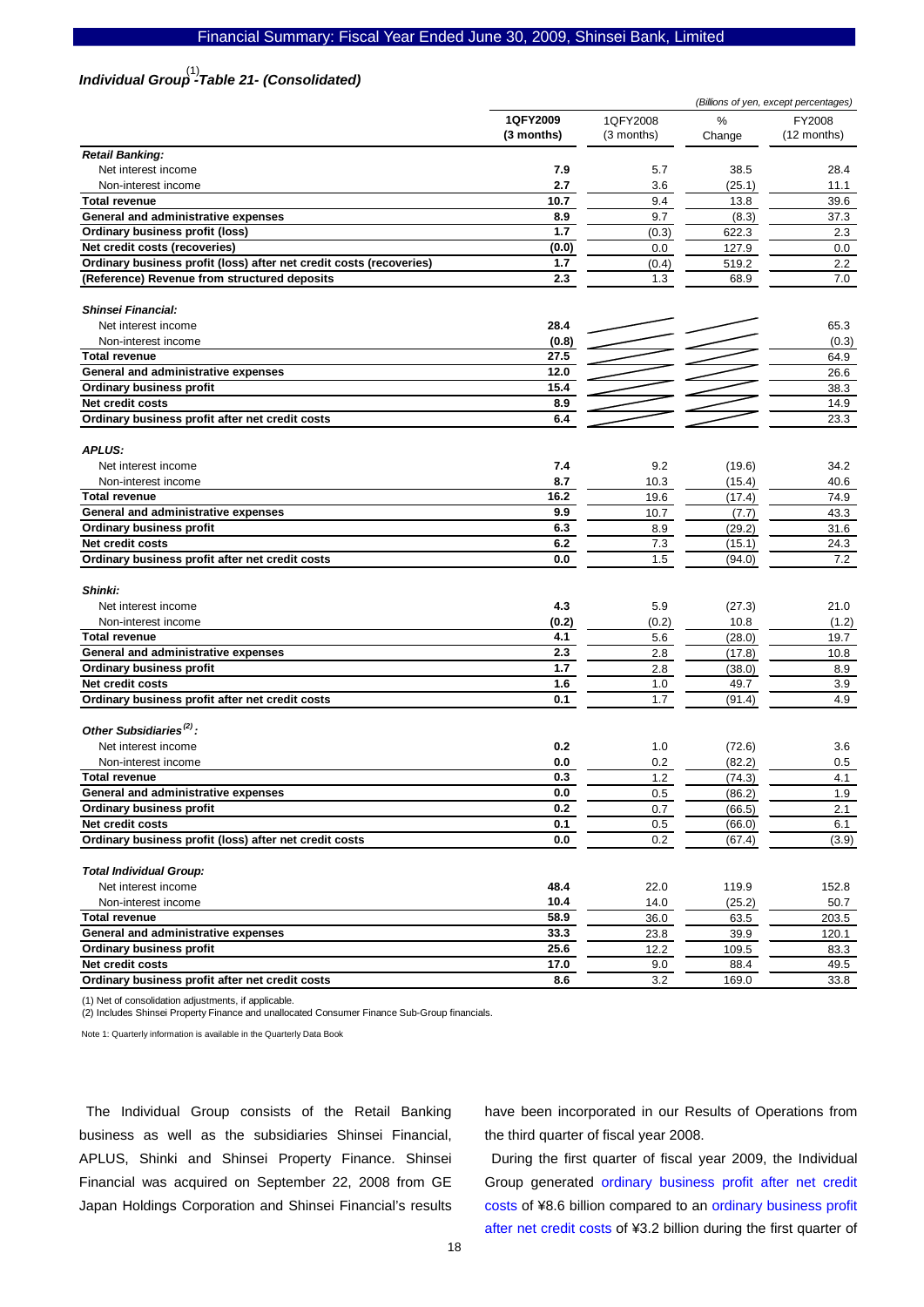the prior fiscal year. The improved ordinary business profit after net credit costs for the current quarter reflects the incorporation of Shinsei Financial within our Individual Group as well as improved results within our Retail Banking business, offset by lower ordinary business profit after net credit costs within our APLUS and Shinki businesses.

During the first quarter of fiscal year 2009, total Retail Banking revenue was ¥10.7 billion as compared to ¥9.4 billion during the first quarter of the prior fiscal year. The main sources of revenue were interest income from retail deposits, fees from asset management products, income from structured deposits and fees and net interest income from loan products. During the current period, we generated net interest income of ¥7.9 billion compared to ¥5.7 billion during the first quarter of the prior fiscal year. The increase in net interest income comes primarily from increases in "deposits and debentures net interest income" as well as from loans. Non-interest income declined to ¥2.7 billion from ¥3.6 billion in the first quarter of the prior fiscal year as fees from asset management products continued to decline with the lower level of investment activity in the marketplace.

Retail Banking incurred general and administrative expenses of ¥8.9 billion during the first quarter of fiscal year 2009, a decrease of 8.3% as compared to the first quarter of the prior fiscal year. The business generated ordinary business profit of ¥1.7 billion for the first quarter of fiscal year 2009, as compared to an ordinary business loss of ¥0.3 billion during the first quarter of the prior fiscal year. The ordinary business profit after net credit costs within Retail Banking reflects the steps that we have made to restructure our business and focus upon providing profitable products and services to our customer base.

For the first quarter of fiscal year 2009, Shinsei Financial generated total revenue of ¥27.5 billion, incurred general and administrative expenses of ¥12.0 billion and incurred net credit costs of ¥8.9 billion. As a result, Shinsei Financial's ordinary business profit after net credit costs was ¥6.4 billion for the current quarter.

For the first quarter of fiscal year 2009, APLUS generated total revenue of ¥16.2 billion, compared to ¥19.6 billion in the first quarter of the prior fiscal year. The decline in revenue was due both to the slowdown in economic activity as well

as tighter credit controls that we enacted during the prior fiscal year. The revenue shortfall was partially offset by lower general and administrative expenses and net credit costs. General and administrative expenses declined to ¥9.9 billion from ¥10.7 billion in the first quarter of the prior fiscal year, while net credit costs declined to ¥6.2 billion from ¥7.3 billion in the previous period. As a result, the business generated ordinary business profit after net credit costs of ¥0.0 billion in the first quarter of fiscal year 2009, compared to ¥1.5 billion in the first quarter of the prior fiscal year.

For the first quarter of fiscal year 2009, Shinki recorded total revenue of ¥4.1 billion, general and administrative expenses of ¥2.3 billion and net credit costs of ¥1.6 billion, for an ordinary business profit after net credit costs of ¥0.1 billion. This compares to an ordinary business profit after net credit costs of ¥1.7 billion in the first quarter of fiscal year 2008.

Shinsei Financial's grey zone payments and write-offs amounted to ¥35.5 billion in the first quarter of fiscal year 2009. The Shinsei Financial purchase agreement from GE includes an indemnity from GE that provides protection for potential losses beyond ¥203.9 billion from the majority of the legacy accounts with grey zone interest exposure. The business made new grey zone related provisions of ¥1.0 billion for the non-indemnified portion, and as a result, the total balance of Shinsei Financial's grey zone reserves was ¥126.5 billion as of June 30, 2009, as compared to ¥161.0 billion as of March 31, 2009.

APLUS' grey zone payments and write-offs amounted to ¥1.5 billion in the first quarter of fiscal year 2009. The business made no new grey zone related provisions and the total balance of the grey zone reserve was ¥9.4 billion as of June 30, 2009, as compared to ¥11.0 billion as of March 31, 2009.

Shinki's grey zone payments and write-offs amounted to ¥4.4 billion in the first quarter of fiscal year 2009. The business made new grey zone related provisions of ¥4.5 billion. The total balance of the grey zone reserve was ¥21.8 billion as of June 30, 2009, as compared to ¥21.7 billion as of March 31, 2009.

Other subsidiaries' financials mainly include the financial results of Shinsei Property Finance Co., Ltd.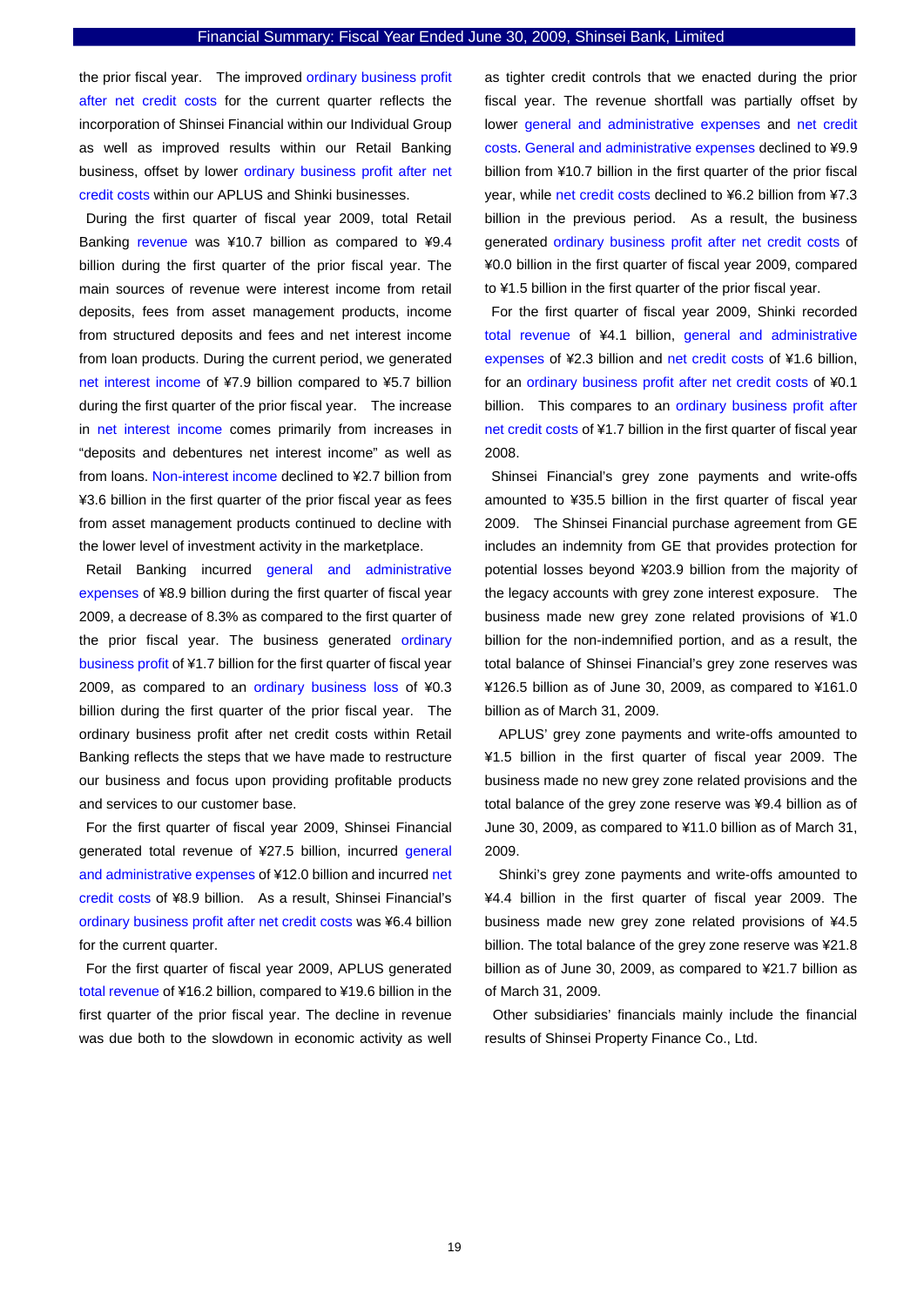# *Consolidated Balance Sheets (Consolidated)*

**Assets** 

|                                                         |                 |                 |               |                  | (millions of yen) |
|---------------------------------------------------------|-----------------|-----------------|---------------|------------------|-------------------|
|                                                         | June 30<br>2009 | June 30<br>2008 | Change<br>a-b | March 31<br>2009 | Change<br>a-c     |
|                                                         | a               | b               | Amount        | c                | Amount            |
| < <assets>&gt;</assets>                                 |                 |                 |               |                  |                   |
| Cash and due from banks                                 | 294,984         | 544,913         | (249, 929)    | 605,089          | (310, 105)        |
| Call loans                                              | 19,690          | 315,356         | (295, 666)    |                  | 19,690            |
| Collateral related to securities borrowing transactions | 235,393         | 104,111         | 131,282       | 280              | 235,113           |
| Other monetary claims purchased                         | 415,311         | 468,392         | (53,081)      | 408,035          | 7,276             |
| Trading assets                                          | 287,815         | 270,961         | 16,854        | 375,107          | (87, 292)         |
| Monetary assets held in trust                           | 339,432         | 370,278         | (30, 846)     | 348,840          | (9,408)           |
| <b>Securities</b>                                       | 3,262,378       | 2,587,902       | 674,476       | 2,174,198        | 1,088,180         |
| Loans and bills discounted                              | 5,341,527       | 5,664,102       | (322, 575)    | 5,876,910        | (535, 383)        |
| Foreign exchanges                                       | 11,949          | 13,541          | (1,592)       | 37,138           | (25, 189)         |
| Lease receivables and leased investment assets          | 228,103         | 249,903         | (21, 800)     | 232,554          | (4, 451)          |
| Other assets                                            | 1,070,520       | 1,064,183       | 6,337         | 1,125,768        | (55, 248)         |
| Premises and equipment                                  | 49,632          | 74,660          | (25,028)      | 50,964           | (1, 332)          |
| Intangible assets                                       | 203,572         | 191,530         | 12,042        | 209,175          | (5,603)           |
| Goodwill, net                                           | 129,545         | 139,975         | (10, 430)     | 132,952          | (3, 407)          |
| Deferred issuance expenses for debentures               | 161             | 138             | 23            | 161              | $\Omega$          |
| Deferred tax assets                                     | 25,353          | 35,620          | (10, 267)     | 22,254           | 3,099             |
| Customers' liabilities for acceptances and guarantees   | 666,069         | 705,545         | (39, 476)     | 675,225          | (9, 156)          |
| Reserve for credit losses                               | (202, 572)      | (128, 459)      | (74, 113)     | (192, 511)       | (10,061)          |
| <b>Total assets</b>                                     | 12,249,324      | 12,532,682      | (283, 358)    | 11,949,196       | 300,128           |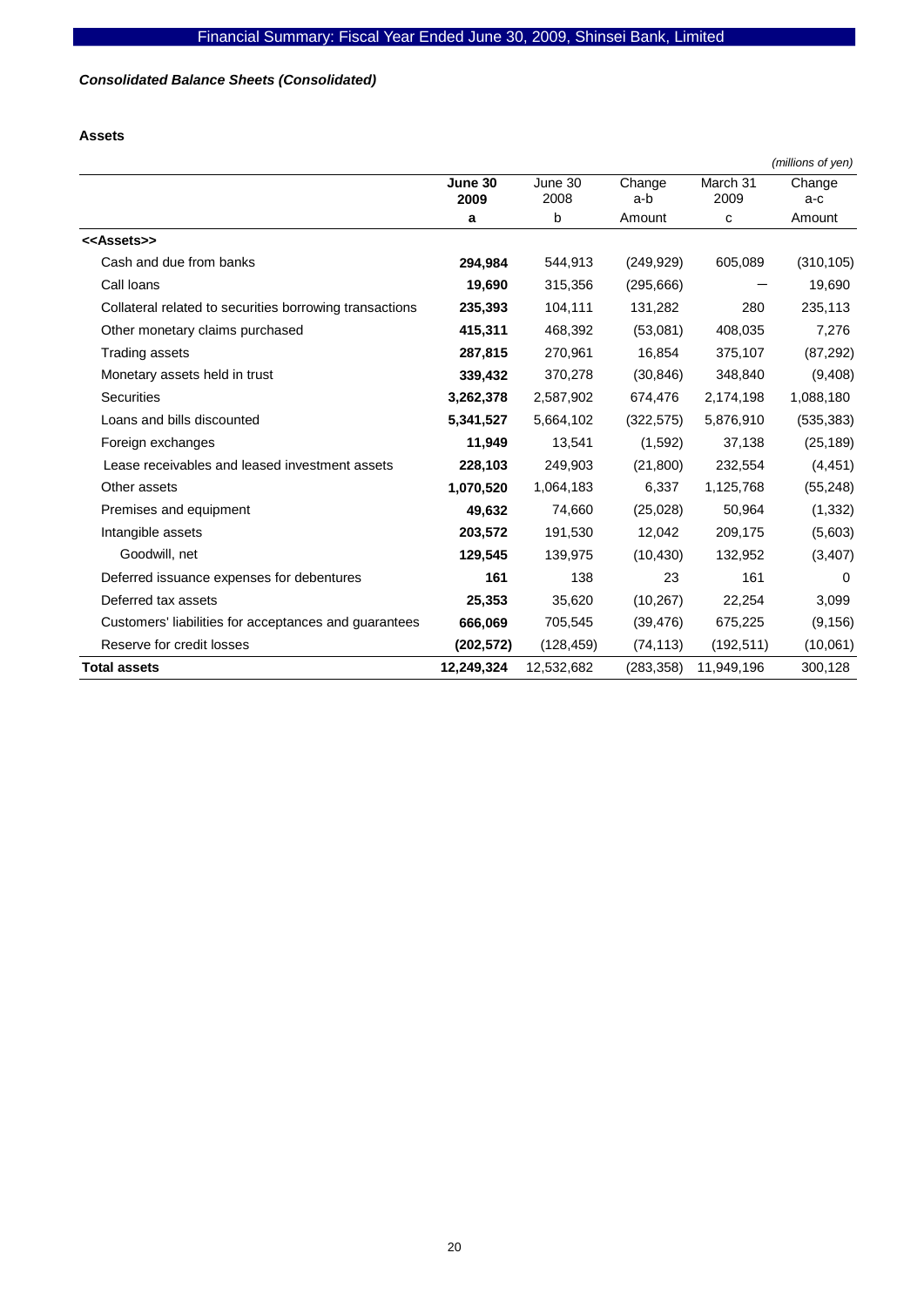# **Liabilities and Equity**

|                                                              |                 |                 |               |                  | (millions of yen) |
|--------------------------------------------------------------|-----------------|-----------------|---------------|------------------|-------------------|
|                                                              | June 30<br>2009 | June 30<br>2008 | Change<br>a-b | March 31<br>2009 | Change<br>a-c     |
|                                                              | а               | b               | Amount        | с                | Amount            |
| < <liabilities>&gt;</liabilities>                            |                 |                 |               |                  |                   |
| Deposits                                                     | 6,599,201       | 5,424,081       | 1,175,120     | 6,012,455        | 586,746           |
| Negotiable certificates of deposit                           | 395,414         | 685,042         | (289, 628)    | 259,659          | 135,755           |
| Debentures                                                   | 621,579         | 684,602         | (63,023)      | 675,567          | (53,988)          |
| Call money                                                   | 155,500         | 773,835         | (618, 335)    | 281,513          | (126, 013)        |
| Payables under repurchase agreements                         | 60,975          |                 | 60,975        | 53,805           | 7,170             |
| Collateral related to securities lending transactions        | 598,892         | 863,543         | (264, 651)    | 569,566          | 29,326            |
| Commercial paper                                             | 99              |                 | 99            | 198              | (99)              |
| <b>Trading liabilities</b>                                   | 217,085         | 158,949         | 58,136        | 307,562          | (90, 477)         |
| Borrowed money                                               | 879,550         | 1,060,038       | (180, 488)    | 1,012,324        | (132, 774)        |
| Foreign exchanges                                            | 10              | 19              | (9)           | 4                | 6                 |
| Short-term corporate bonds                                   | 23,500          | 101,300         | (77, 800)     | 11,500           | 12,000            |
| Corporate bonds                                              | 236,425         | 431,411         | (194, 986)    | 266,489          | (30,064)          |
| <b>Other liabilities</b>                                     | 805,018         | 611,040         | 193,978       | 819,900          | (14, 882)         |
| Accrued employees' bonuses                                   | 3,865           | 6,195           | (2,330)       | 10,425           | (6, 560)          |
| Accrued directors' bonuses                                   | 40              | 99              | (59)          | 318              | (278)             |
| Reserve for employees' retirement benefits                   | 17,980          | 4,540           | 13,440        | 18,219           | (239)             |
| Reserve for directors' retirement benefits                   | 237             | 187             | 50            | 234              | 3                 |
| Reserve for losses on interest repayments                    | 157,958         | 34,427          | 123,531       | 193,850          | (35, 892)         |
| Reserve for losses on disposal of premises and equipment     | 7,308           | 8,008           | (700)         | 7,559            | (251)             |
| Reserve for losses on litigation                             | 3,662           |                 | 3,662         | 3,662            |                   |
| Reserve under special law                                    | 4               | 4               | 0             | 4                |                   |
| Deferred tax liabilities                                     | 1,487           | 3,993           | (2,506)       | 1,665            | (178)             |
| Acceptances and guarantees                                   | 666,069         | 705,545         | (39, 476)     | 675,225          | (9, 156)          |
| <b>Total liabilities</b>                                     | 11,451,867      | 11,556,868      | (105,001)     | 11,181,714       | 270,153           |
| < <equity>&gt;</equity>                                      |                 |                 |               |                  |                   |
| Shareholders' equity:                                        |                 |                 |               |                  |                   |
| Capital stock                                                | 476,296         | 476,296         |               | 476,296          |                   |
| Capital surplus                                              | 43,554          | 43,558          | (4)           | 43,554           |                   |
| Retained earnings                                            | 157,761         | 307,459         | (149, 698)    | 152,855          | 4,906             |
| Treasury stock, at cost                                      | (72, 558)       | (72, 567)       | 9             | (72, 558)        | 0                 |
| Total shareholders' equity                                   | 605,053         | 754,748         | (149, 695)    | 600,147          | 4,906             |
| Net unrealized gain (loss) and translation adjustments:      |                 |                 |               |                  |                   |
| Unrealized gain (loss) on available-for-sale securities      | (12, 808)       | (36, 136)       | 23,328        | (38, 813)        | 26,005            |
| Deferred gain (loss) on derivatives under hedge accounting   | (3, 568)        | (9,030)         | 5,462         | (2,996)          | (572)             |
| Foreign currency translation adjustments                     | 1,728           | 3,613           | (1,885)       | 1,297            | 431               |
| Total net unrealized gain (loss) and translation adjustments | (14, 648)       | (41, 553)       | 26,905        | (40, 511)        | 25,863            |
| Stock acquisition rights                                     | 1,624           | 1,444           | 180           | 1,808            | (184)             |
| Minority interests in subsidiaries                           | 205,428         | 261,175         | (55, 747)     | 206,037          | (609)             |
| <b>Total equity</b>                                          | 797,457         | 975,813         | (178, 356)    | 767,481          | 29,976            |
| <b>Total liabilities and equity</b>                          | 12,249,324      | 12,532,682      | (283, 358)    | 11,949,196       | 300,128           |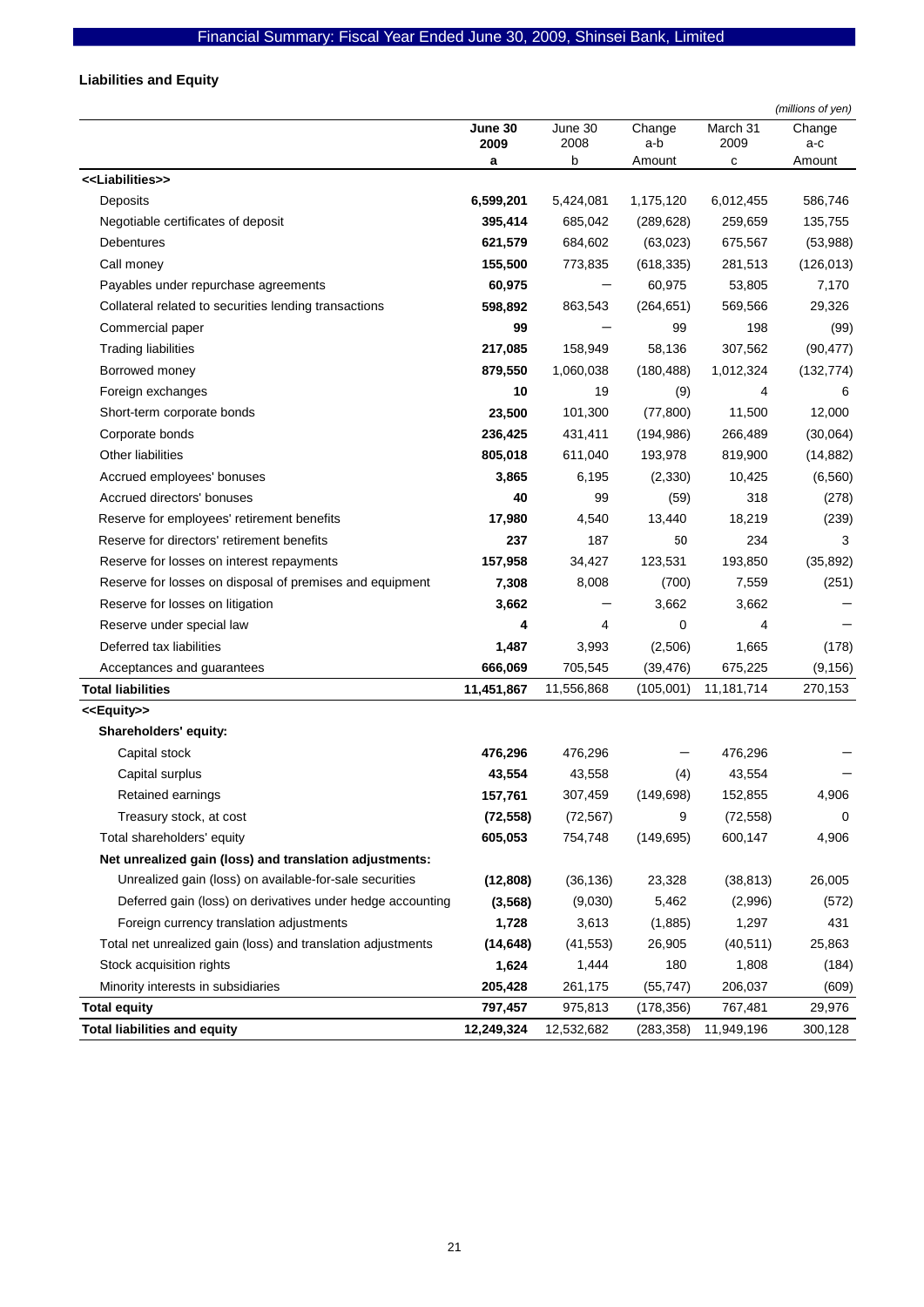# *Consolidated Statements of Operations (Consolidated)*

|                                                           |                      |            | (millions of yen, except percentages) |         |               |  |
|-----------------------------------------------------------|----------------------|------------|---------------------------------------|---------|---------------|--|
|                                                           | 1QFY2009<br>1QFY2008 |            | Change                                |         | FY2008        |  |
|                                                           | (3 months)           | (3 months) | Amount                                | $\%$    | $(12$ months) |  |
| Total interest income                                     | 79,344               | 60,773     | 18,571                                | 30.6    | 303,421       |  |
| Interest on loans and bills discounted                    | 68,382               | 47,362     | 21,020                                | 44.4    | 256,180       |  |
| Interest and dividends on securities                      | 8,856                | 11,106     | (2,250)                               | (20.3)  | 37,997        |  |
| Other interest income                                     | 2,105                | 2,304      | (199)                                 | (8.6)   | 9,243         |  |
| Fees and commissions income                               | 12,475               | 14,929     | (2, 454)                              | (16.4)  | 52,676        |  |
| <b>Trading profits</b>                                    | 4,304                | 4,696      | (392)                                 | (8.3)   | 11,918        |  |
| Other business income                                     | 56,134               | 56,856     | (722)                                 | (1.3)   | 211,588       |  |
| Other ordinary income                                     | 3,385                | 4,764      | (1, 379)                              | (28.9)  | 22,071        |  |
| <b>Ordinary income</b>                                    | 155,644              | 142,020    | 13,624                                | 9.6     | 601,677       |  |
| Total interest expenses                                   | 21,874               | 25,066     | (3, 192)                              | (12.7)  | 100,425       |  |
| Interest on deposits                                      | 13,998               | 10,886     | 3,112                                 | 28.6    | 47,426        |  |
| Interest on borrowings                                    | 3,281                | 4,238      | (957)                                 | (22.6)  | 17,001        |  |
| Interest on corporate bonds                               | 2,059                | 4,137      | (2,078)                               | (50.2)  | 11,509        |  |
| Other interest expenses                                   | 2,535                | 5,803      | (3,268)                               | (56.3)  | 24,488        |  |
| Fees and commissions expenses                             | 7,528                | 5,622      | 1,906                                 | 33.9    | 26,162        |  |
| <b>Trading losses</b>                                     | 4,702                | 1,918      | 2,784                                 | 145.2   | 16,582        |  |
| Other business expenses                                   | 35,280               | 46,510     | (11,230)                              | (24.1)  | 244,914       |  |
| Total general and administrative expenses                 | 50,584               | 44,215     | 6,369                                 | 14.4    | 199,597       |  |
| General and administrative expenses                       | 45,196               | 41,266     | 3,930                                 | 9.5     | 182,043       |  |
| Amortization of goodwill                                  | 3,387                | 2,060      | 1,327                                 | 64.4    | 11,673        |  |
| Amortization of intangible assets                         | 2,000                | 928        | 1,072                                 | 115.5   | 5,880         |  |
| Other ordinary expenses                                   | 39,813               | 10,888     | 28,925                                | 265.7   | 177,311       |  |
| Provision of reserve for loan losses                      | 24,592               | 7,888      | 16,704                                | 211.8   | 124,973       |  |
| Others                                                    | 15,221               | 2,999      | 12,222                                | 407.5   | 52,338        |  |
| <b>Ordinary expenses</b>                                  | 159,784              | 134,221    | 25,563                                | 19.0    | 764,993       |  |
| Net ordinary income (loss)                                | (4, 140)             | 7,798      | (11, 938)                             | (153.1) | (163, 316)    |  |
| Special gains                                             | 12,608               | 11,049     | 1,559                                 | 14.1    | 100,947       |  |
| Special losses                                            | 1,067                | 3,984      | (2,917)                               | (73.2)  | 56,684        |  |
| Income (loss) before income taxes and minority interests: | 7,400                | 14,863     | (7, 463)                              | (50.2)  | (119, 054)    |  |
| Current                                                   | 382                  | 2,061      | (1,679)                               | (81.5)  | 3,466         |  |
| Deferred                                                  | (858)                | (2, 339)   | 1,481                                 | (63.3)  | 7,004         |  |
| Total income taxes (benefit)                              | (475)                |            |                                       |         | 10,471        |  |
| Minority interests in net income of subsidiaries          | 2,703                | 4,279      | (1,576)                               | (36.8)  | 13,558        |  |
| Net income (loss)                                         | 5,172                | 10,863     | (5,691)                               | (52.4)  | (143,084)     |  |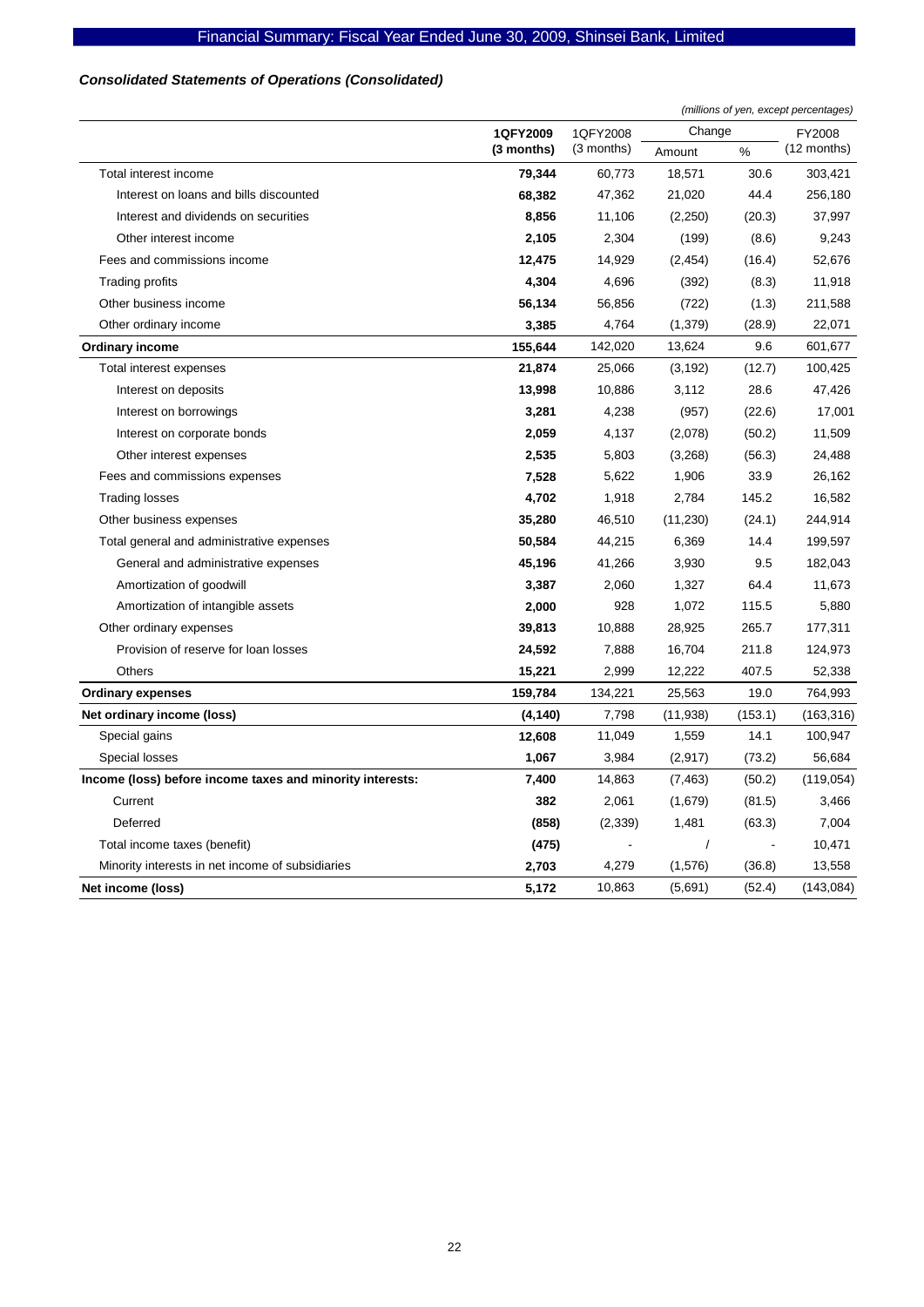## **Section 2. Non-Consolidated Information**

#### *Results of Operations -Table 22- (Non-Consolidated)*

|                                             |                        |                        |                         | (Billions of yen, except percentages) |
|---------------------------------------------|------------------------|------------------------|-------------------------|---------------------------------------|
|                                             | 1QFY2009<br>(3 months) | 1QFY2008<br>(3 months) | $\frac{0}{0}$<br>Change | FY2008<br>(12 months)                 |
| Net interest income                         | 14.6                   | 20.1                   | (27.4)                  | 93.9                                  |
| Non-interest income                         | 13.2                   | 4.0                    | 224.8                   | (80.8)                                |
| Net fees and commissions <sup>(1)</sup>     | 3.2                    | 11.4                   | (71.3)                  | 11.3                                  |
| Net trading income                          | 0.4                    | 0.9                    | (51.2)                  | (5.6)                                 |
| Net other business income                   | 9.4                    | (8.3)                  | (213.4)                 | (86.5)                                |
| Total revenue <sup>(1)</sup>                | 27.8                   | 24.2                   | 15.0                    | 13.0                                  |
| Personnel expenses                          | 6.4                    | 9.1                    | (29.9)                  | 29.8                                  |
| Non-personnel expenses                      | 10.2                   | 11.9                   | (13.9)                  | 45.1                                  |
| Taxes                                       | 0.7                    | 1.0                    | (21.4)                  | 3.4                                   |
| General and administrative expenses         | 17.4                   | 22.0                   | (20.9)                  | 78.4                                  |
| Net business profit (loss) <sup>(1)</sup>   | 10.3                   | 2.1                    | 383.8                   | (65.3)                                |
| Other gains (losses)                        |                        |                        |                         |                                       |
| Gains (losses) on the sales of equities     | (0.1)                  | (0.0)                  | 757.3                   | (7.6)                                 |
| Provision of reserve for loan losses        | 4.5                    |                        | (310.2)                 | 75.8                                  |
| Losses on write-off of loans                | 0.8                    | 0.1                    | 380.9                   | 1.8                                   |
| Expenses for employees' retirement benefits | 0.9                    | 0.3                    | 215.1                   | 5.2                                   |
| Other losses, expenses                      | 2.0                    | 2.3                    | (14.5)                  | 8.8                                   |
| Net ordinary income (loss)                  | 1.7                    | (0.7)                  | (342.8)                 | (164.8)                               |
| Special gains (losses) <sup>(2)</sup>       |                        |                        |                         |                                       |
| Gains (losses) from sales of fixed assets   | (0.1)                  | (0.1)                  | (8.6)                   | (1.0)                                 |
| Gains on bad debt recovered                 | 0.1                    | 0.2                    | (19.9)                  | 1.1                                   |
| Reversal of reserve for loan losses         |                        | 2.1                    | (100.0)                 |                                       |
| Other special gains (losses) <sup>(2)</sup> | 8.5                    | (2.8)                  | (396.6)                 | 13.3                                  |
| Income (loss) before income taxes           | 10.4                   | (1.3)                  | (872.6)                 | (151.3)                               |
| Income taxes (benefit)                      |                        |                        |                         |                                       |
| Current                                     | (0.0)                  | (3.1)                  | (98.3)                  | (4.1)                                 |
| Deferred                                    |                        |                        |                         | 9.8                                   |
| Net income (loss)                           | 10.4                   | 1.8                    | 466.8                   | (157.0)                               |

(1) Includes income from monetary assets held in trust of \2.1 billion in 1QFY2009, \8.1 billion in 1QFY2008, and \5.7 billion in FY2008.

(2) In the first quarter of fiscal year 2008, reversals of general reserve for loan losses were included in extraordinary income of \2.1 billion. Provision of reserve for loan losses was ¥4.5 billion in the first quarter of fiscal year 2009 and ¥75.8 billion in FY2008.

Note 1: Quarterly information is available in the Quarterly Data Book

Shinsei Bank recorded net income for the first quarter of fiscal year 2009 of ¥10.4 billion on a non-consolidated basis. Current results on a non-consolidated basis differ from our consolidated results primarily because our non-consolidated results do not include the net income or loss from our consolidated subsidiaries, including Showa Leasing, Shinsei Financial, APLUS and Shinki, nor does it include the loss from our share in the net loss of our equity method affiliate,

Jih Sun Financial Holding Co., Ltd. During the current period, we recorded gains of ¥10.9 billion on the repurchase of our subordinated debt on a non-consolidated basis. As a recipient of public funds, Shinsei Bank is required to update and report its achievement of non-consolidated performance targets set forth in its revitalization plan on a quarterly basis.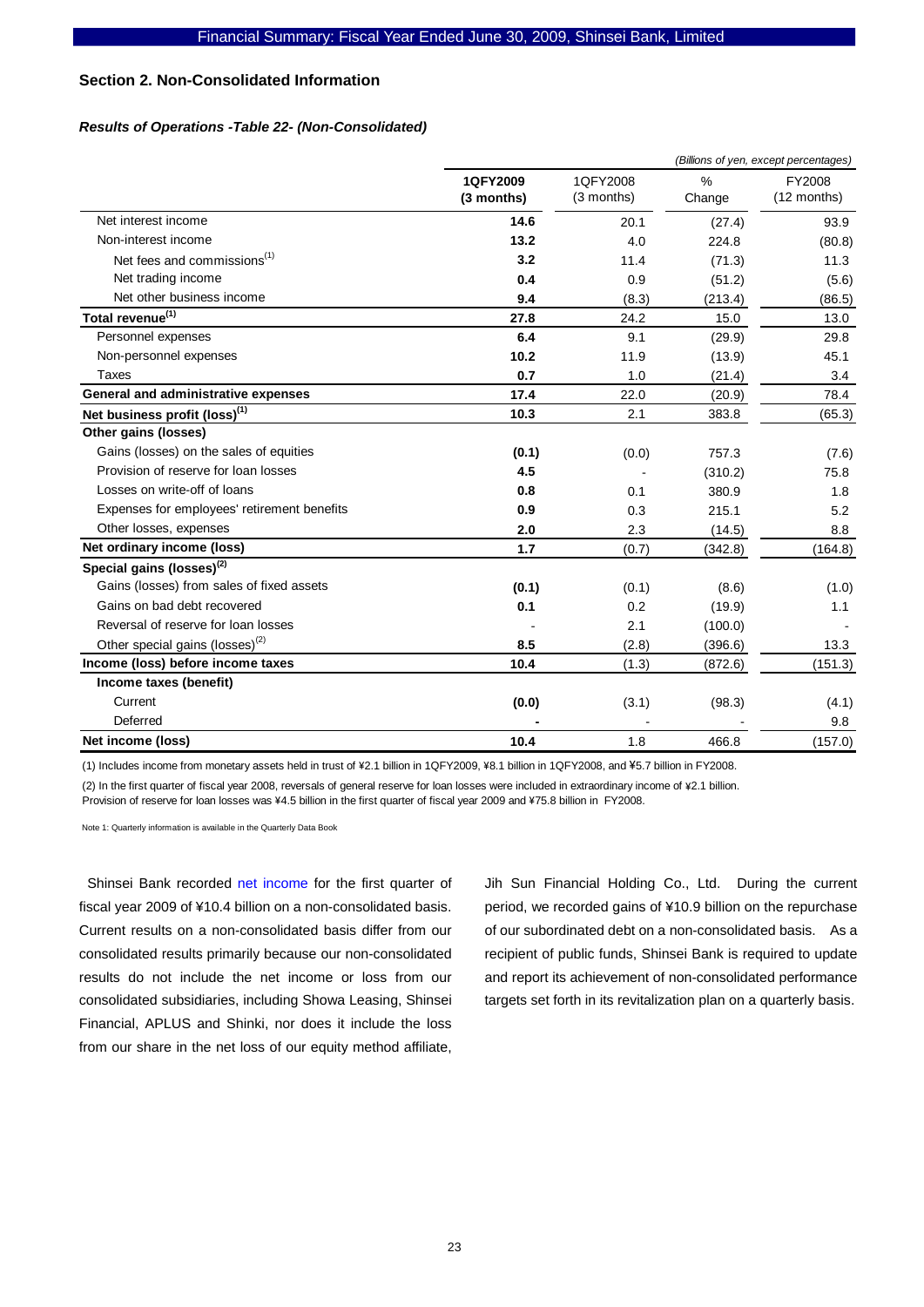# Financial Summary: Fiscal Year Ended June 30, 2009, Shinsei Bank, Limited

### *Net Credit Costs -Table 23- (Non-Consolidated)*

|                                                                                                                                                   |                        |                                   | (Billions of yen, except percentages) |                       |  |  |  |
|---------------------------------------------------------------------------------------------------------------------------------------------------|------------------------|-----------------------------------|---------------------------------------|-----------------------|--|--|--|
|                                                                                                                                                   | 1QFY2009<br>(3 months) | 1QFY2008<br>(3 months)            | $\frac{0}{0}$<br>Change               | FY2008<br>(12 months) |  |  |  |
| Losses on write-off of loans                                                                                                                      | 0.8                    | 0.1                               | 388.6                                 | 2.1                   |  |  |  |
| Net provision of reserve for loan losses                                                                                                          | 4.5                    | (2.1)                             | (310.2)                               | 75.8                  |  |  |  |
| Net provision (reversal) of general reserve for loan losses                                                                                       | (4.6)                  | (1.5)                             | 198.7                                 | 53.6                  |  |  |  |
| Net provision (reversal) of specific reserve for loan losses<br>Net provision (reversal) of reserve for loan losses to<br>restructuring countries | 9.1                    | (0.6)<br>$\overline{\phantom{0}}$ | (1,594.0)                             | 22.2<br>(0.0)         |  |  |  |
| Net credit costs                                                                                                                                  | 5.4                    | (1.9)                             | (373.9)                               | 77.9                  |  |  |  |

Note 1: Quarterly information is available in the Quarterly Data Book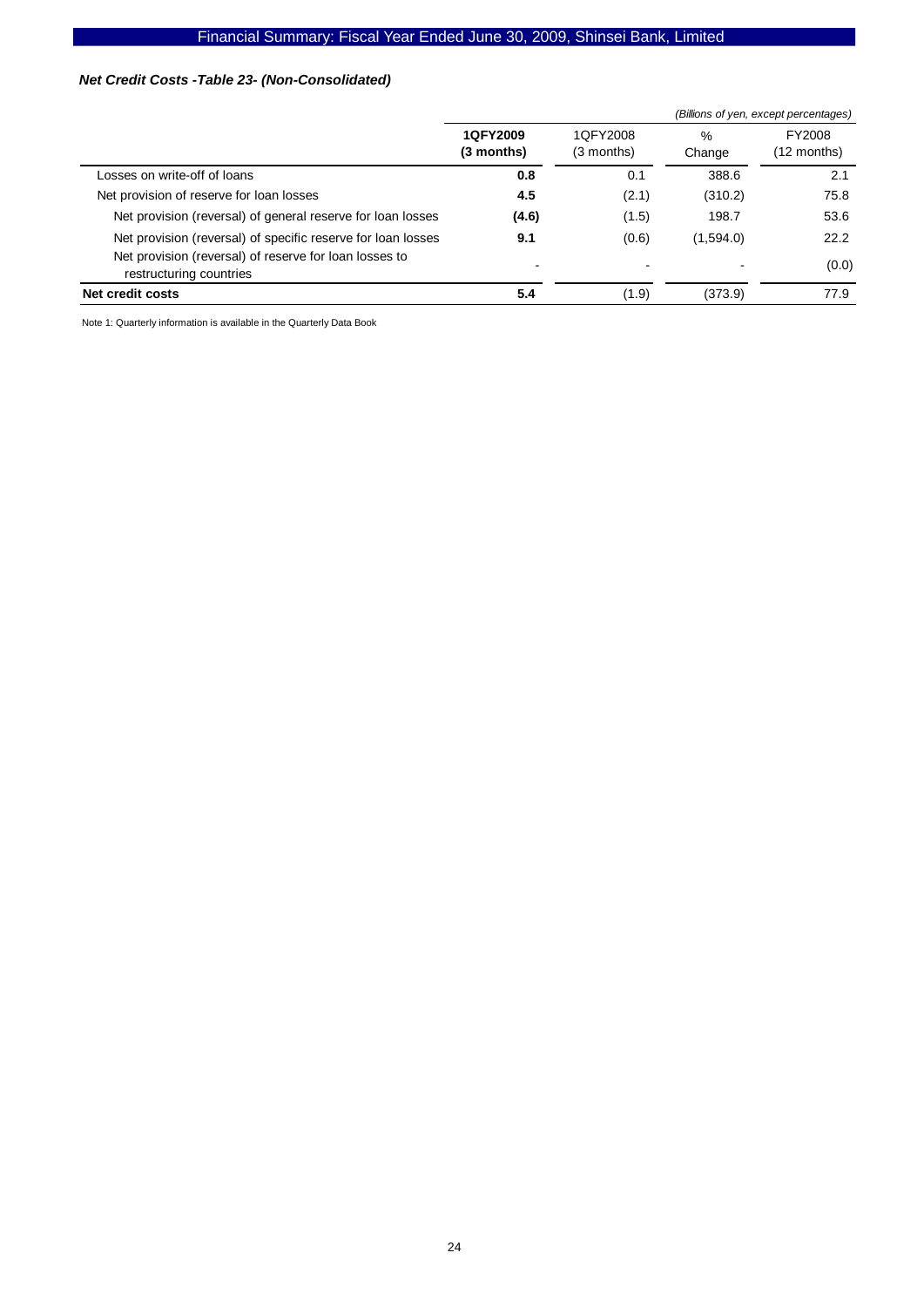### *Interest-Earning Assets and Interest-Bearing Liabilities -Table 24- (Non-Consolidated)*

|                                                         |                    |                |                     |                    |            |                       | (Billions of yen, except percentages) |             |                       |
|---------------------------------------------------------|--------------------|----------------|---------------------|--------------------|------------|-----------------------|---------------------------------------|-------------|-----------------------|
|                                                         |                    | 1QFY2009       |                     |                    | 1QFY2008   |                       | <b>FY2008</b>                         |             |                       |
|                                                         |                    | (3 months)     |                     |                    | (3 months) |                       |                                       | (12 months) |                       |
|                                                         | Average<br>balance | Interest       | Yield/rate<br>(% )  | Average<br>balance | Interest   | Yield/rate<br>$(\%)$  | Average<br>balance                    | Interest    | Yield/rate<br>$(\%)$  |
| Interest-earning assets:                                |                    |                |                     |                    |            |                       |                                       |             |                       |
| Cash and due from banks                                 | 7.6                | 0.0            | 1.16                | 79.0               | 0.4        | 2.45                  | 57.7                                  | 1.4         | 2.57                  |
| Call Ioans                                              | 44.8               | 0.0            | 0.18                | 221.7              | 0.4        | 0.73                  | 135.6                                 | 0.8         | 0.65                  |
| Receivables under resale agreements                     |                    |                |                     | 1.7                | 0.0        | 1.67                  | 0.4                                   | 0.0         | 1.67                  |
| Collateral related to securities borrowing transactions | 45.1               | 0.0            | 0.14                | 95.9               | 0.1        | 0.64                  | 142.3                                 | 0.7         | 0.51                  |
| <b>Securities</b>                                       | 3,413.5            | 8.2            | 0.96                | 2,661.1            | 12.1       | 1.83                  | 2,665.9                               | 59.4        | 2.23                  |
| Loans and bills discounted                              | 4,850.4            | 21.9           | 1.81                | 5,424.3            | 27.8       | 2.05                  | 5,345.5                               | 109.8       | 2.05                  |
| Other interest-earning assets                           | 716.1              | 3.4            | 1.91                | 168.1              | 1.0        | 2.62                  | 398.8                                 | 10.2        | 2.57                  |
| Interest rate and funding swaps                         |                    | 0.9            |                     |                    |            | ٠                     |                                       |             |                       |
| <b>Total interest-earning assets</b>                    | 9.077.8            | 34.5           | 1.52                | 8,652.1            | 42.1       | 1.95                  | 8,746.6                               | 182.7       | 2.08                  |
| Interest-bearing liabilities:                           |                    |                |                     |                    |            |                       |                                       |             |                       |
| <b>Deposits</b>                                         | 6,994.6            | 14.0           | 0.80                | 5,336.1            | 10.9       | 0.82                  | 5,731.9                               | 47.5        | 0.82                  |
| Negotiable certificates of deposit                      | 378.4              | 0.4            | 0.47                | 708.9              | 1.2        | 0.73                  | 616.5                                 | 4.8         | 0.79                  |
| <b>Debentures</b>                                       | 655.7              | 1.2            | 0.77                | 664.3              | 0.9        | 0.59                  | 705.9                                 | 5.0         | 0.71                  |
| Call money                                              | 221.8              | 0.0            | 0.15                | 789.3              | 1.9        | 0.98                  | 496.3                                 | 4.8         | 0.98                  |
| Payable under repurchase agreements                     | 24.7               | 0.0            | 0.13                | 0.6                | 0.0        | 2.29                  | 0.9                                   | 0.0         | 0.58                  |
| Collateral related to securities lending transactions   | 454.2              | 0.1            | 0.14                | 293.9              | 0.6        | 0.85                  | 354.9                                 | 2.6         | 0.74                  |
| Borrowed money                                          | 363.2              | 0.9            | 1.10                | 301.4              | 1.1        | 1.55                  | 403.6                                 | 5.2         | 1.30                  |
| Corporate bonds                                         | 383.0              | 4.2            | 4.45                | 529.8              | 6.5        | 4.95                  | 484.4                                 | 20.2        | 4.18                  |
| Other interest-bearing liabilities                      | 0.2                | 0.3            | n.m. <sup>(1)</sup> | 0.2                | 0.3        | $n.m.$ <sup>(1)</sup> | 0.2                                   | 4.7         | $n.m.$ <sup>(1)</sup> |
| Interest rate and funding swaps                         | $\blacksquare$     | $\blacksquare$ |                     |                    | 0.2        |                       |                                       | 1.0         |                       |
| <b>Total interest-bearing liabilities</b>               | 9,476.2            | 21.6           | 0.91                | 8,625.0            | 24.1       | 1.12                  | 8,795.1                               | 96.3        | 1.09                  |
| Net interest income/yield on interest-earning assets    | 9,077.8            | 12.9           | 0.57                | 8,652.1            | 18.0       | 0.83                  | 8,746.6                               | 86.3        | 0.98                  |

(1) n.m. is not meaningful.

Note 1: Quarterly information is available in the Quarterly Data Book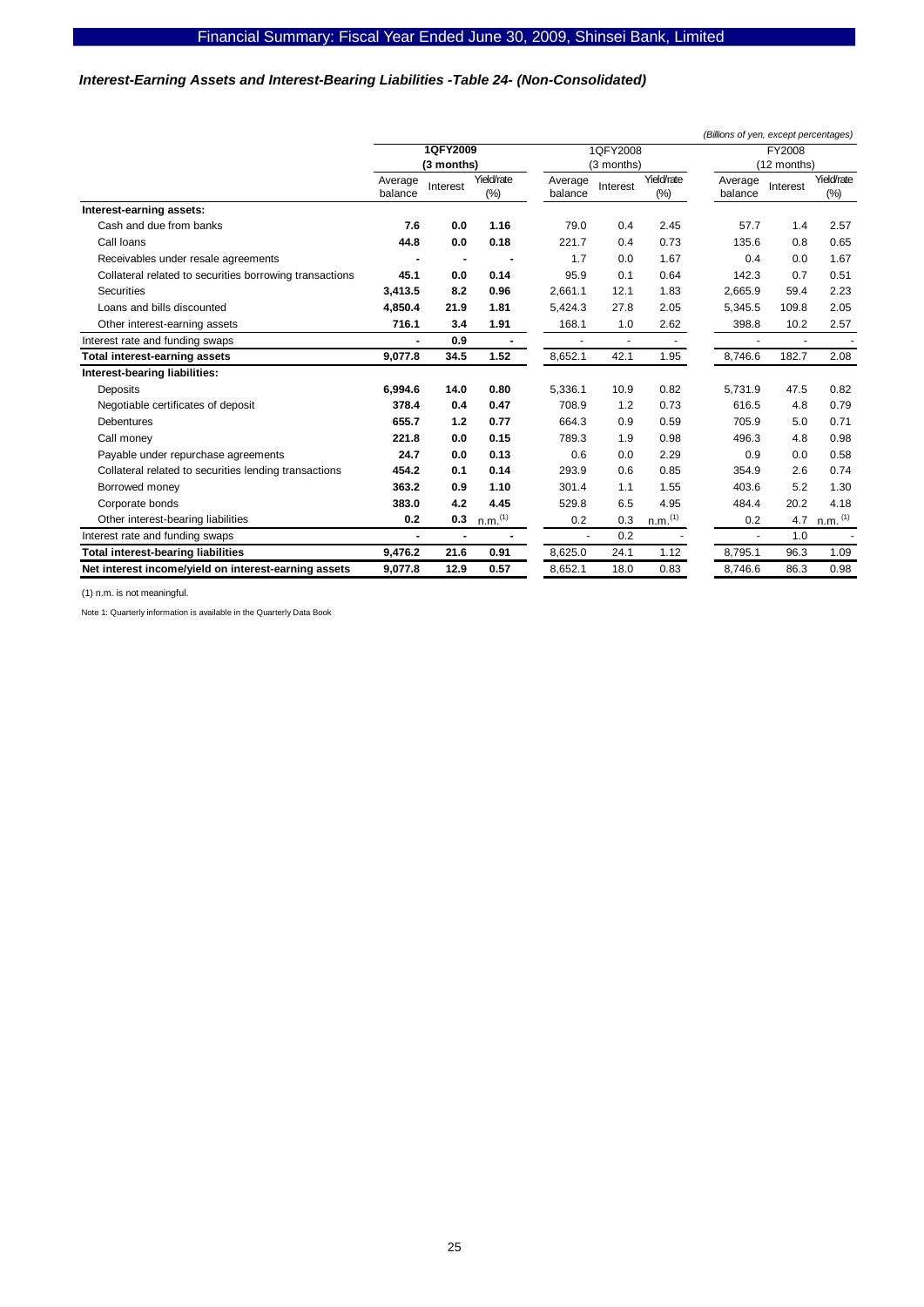### Financial Summary: Fiscal Year Ended June 30, 2009, Shinsei Bank, Limited

## *Risk-Monitored Loans -Table 25- (Non-Consolidated)*

|                                                   | (Billions of yen, except percentages) |         |           |          |            |  |  |  |
|---------------------------------------------------|---------------------------------------|---------|-----------|----------|------------|--|--|--|
|                                                   | June 30                               | June 30 | Change    | March 31 | Change     |  |  |  |
|                                                   | 2009                                  | 2008    |           | 2009     |            |  |  |  |
|                                                   | (a)                                   | (b)     | $(a)-(b)$ | (c)      | (a)-(c)    |  |  |  |
| Loans to bankrupt obligors                        | 23.0                                  | 0.0     | 23.0      | 23.9     | (0.9)      |  |  |  |
| Non-accrual delinquent loans                      | 146.9                                 | 30.7    | 116.2     | 110.2    | 36.7       |  |  |  |
| Loans past due for three months or more           | 10.7                                  | 0.0     | 10.7      | 3.7      | 7.0        |  |  |  |
| Restructured loans                                | 2.6                                   | 5.2     | (2.6)     | 3.1      | (0.4)      |  |  |  |
| Total (A)                                         | 183.4                                 | 36.0    | 147.3     | 141.0    | 42.3       |  |  |  |
| Loans and bills discounted (B)                    | 4,737.3                               | 5.447.1 | (709.7)   | 5,168.0  | (430.6)    |  |  |  |
| Ratio to total loans and bills discounted (A / B) | 3.87%                                 | 0.66%   | 3.21%     | 2.73%    | 1.14%      |  |  |  |
| Reserve for credit losses (C)                     | 113.9                                 | 81.0    | 32.9      | 118.9    | (4.9)      |  |  |  |
| Reserve ratio (C / A)                             | 62.1%                                 | 225.0%  | (162.9%)  | 84.3%    | $(22.2\%)$ |  |  |  |

Note 1: Quarterly information is available in the Quarterly Data Book

#### *Loans by Borrower Industry -Table 26- (Non-Consolidated)*

|                                                              |         |         |           |          | (Billions of yen) |
|--------------------------------------------------------------|---------|---------|-----------|----------|-------------------|
|                                                              | June 30 | June 30 | Change    | March 31 | Change            |
|                                                              | 2009    | 2008    |           | 2009     |                   |
|                                                              | (a)     | (b)     | $(a)-(b)$ | (c)      | $(a)-(c)$         |
| Domestic offices (excluding Japan offshore market account):  |         |         |           |          |                   |
| Manufacturing                                                | 248.9   | 199.2   | 49.6      | 239.3    | 9.5               |
| Agriculture, forestry                                        |         |         |           |          |                   |
| Fishery                                                      | 2.6     | 2.8     | (0.2)     | 2.7      | (0.1)             |
| Mining, quarrying, gravel extraction                         | 3.5     | 4.5     | (0.9)     | 3.6      | (0.0)             |
| Construction                                                 | 7.9     | 16.8    | (8.9)     | 12.2     | (4.2)             |
| Electric power, gas, heat supply and water supply            | 43.6    | 75.7    | (32.0)    | 45.4     | (1.7)             |
| Information and communications                               | 29.4    | 48.0    | (18.6)    | 47.3     | (17.8)            |
| Transportation, postal service                               | 319.5   | 366.3   | (46.7)    | 331.6    | (12.0)            |
| Wholesale and retail                                         | 118.3   | 124.1   | (5.7)     | 123.0    | (4.6)             |
| Finance and insurance                                        | 1,203.9 | 1.293.8 | (89.9)    | 1,521.2  | (317.2)           |
| Real estate                                                  | 950.3   | 1,210.5 | (260.1)   | 966.4    | (16.1)            |
| Services                                                     | 321.4   | 344.2   | (22.7)    | 352.0    | (30.6)            |
| Local government                                             | 172.4   | 283.2   | (110.8)   | 156.5    | 15.8              |
| Individual                                                   | 876.8   | 931.0   | (54.1)    | 905.3    | (28.5)            |
| Overseas yen loan and overseas loans booked domestically     | 377.4   | 459.5   | (82.1)    | 389.7    | (12.2)            |
| Total domestic                                               | 4,676.5 | 5,360.2 | (683.6)   | 5,096.7  | (420.1)           |
| Overseas offices (including Japan offshore market accounts): |         |         |           |          |                   |
| Governments                                                  | 1.6     | 1.3     | 0.3       | 1.4      | 0.1               |
| <b>Financial institutions</b>                                |         |         |           |          |                   |
| Commerce and industry                                        | 59.1    | 85.5    | (26.4)    | 69.7     | (10.6)            |
| <b>Others</b>                                                |         |         |           |          |                   |
| Total overseas                                               | 60.7    | 86.8    | (26.0)    | 71.2     | (10.4)            |
| Total                                                        | 4,737.3 | 5,447.1 | (709.7)   | 5,168.0  | (430.6)           |

Note: Presentation of some industries has changed with the revision of Japan Standard Industry Classification (November 2007).

The figures on or before March 31, 2009 were not adjusted as the impact from this change is negligible.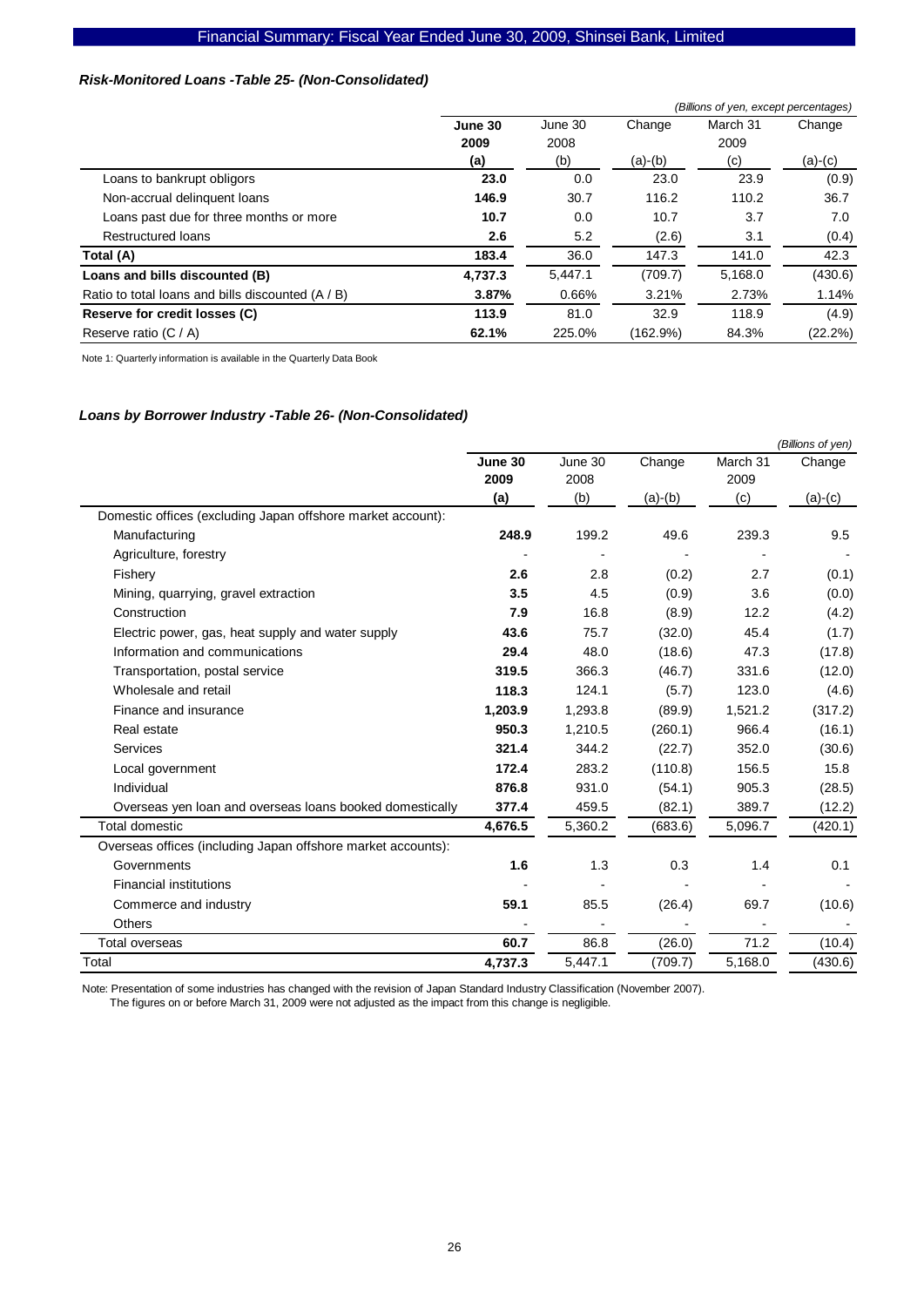## *Risk Monitored Loans by Borrower Industry -Table 27- (Non-Consolidated)*

|                                                              |                 |                 |           |                  | (Billions of yen) |
|--------------------------------------------------------------|-----------------|-----------------|-----------|------------------|-------------------|
|                                                              | June 30<br>2009 | June 30<br>2008 | Change    | March 31<br>2009 | Change            |
|                                                              | (a)             | (b)             | $(a)-(b)$ | (c)              | $(a)-(c)$         |
| Domestic offices (excluding Japan offshore market account):  |                 |                 |           |                  |                   |
| Manufacturing                                                | 1.6             | 2.0             | (0.3)     | 1.6              | 0.0               |
| Agriculture, forestry                                        |                 |                 |           |                  |                   |
| Fishery                                                      |                 |                 |           |                  |                   |
| Mining, quarrying, gravel extraction                         |                 |                 |           |                  |                   |
| Construction                                                 |                 | 3.0             | (3.0)     | 1.0              | (1.0)             |
| Electric power, gas, heat supply and water supply            |                 |                 |           |                  |                   |
| Information and communications                               | 0.5             |                 | 0.5       | 0.5              |                   |
| Transportation, postal service                               | 5.8             | 7.2             | (1.3)     | 6.0              | (0.1)             |
| Wholesale and retail                                         | 0.0             | 0.0             |           | 0.0              |                   |
| Finance and insurance                                        | 53.8            | 0.4             | 53.3      | 51.1             | 2.6               |
| Real estate                                                  | 85.9            | 1.0             | 84.9      | 32.0             | 53.9              |
| Services                                                     | 1.1             | 3.9             | (2.7)     | 3.4              | (2.3)             |
| Local government                                             |                 |                 |           |                  |                   |
| Individual                                                   | 5.4             | 1.1             | 4.2       | 5.3              | 0.0               |
| Overseas yen loan and overseas loans booked domestically     | 25.3            | 17.1            | 8.2       | 39.8             | (14.4)            |
| Total domestic                                               | 179.8           | 36.0            | 143.8     | 141.0            | 38.8              |
| Overseas offices (including Japan offshore market accounts): |                 |                 |           |                  |                   |
| Governments                                                  |                 |                 |           |                  |                   |
| <b>Financial institutions</b>                                |                 |                 |           |                  |                   |
| Commerce and industry                                        | 3.5             |                 | 3.5       |                  | 3.5               |
| <b>Others</b>                                                |                 |                 |           |                  |                   |
| Total overseas                                               | 3.5             |                 | 3.5       |                  | 3.5               |
| Total                                                        | 183.4           | 36.0            | 147.3     | 141.0            | 42.3              |

Note: Presentation of some industries has changed with the revision of Japan Standard Industry Classification (November 2007).

The figures on or before March 31, 2009 were not adjusted as the impact from this change is negligible.

#### *Overseas and Offshore Loans by Region -Table 28- (Non-Consolidated)*

|                                                   |         |         |           |          | (Billions of yen) |
|---------------------------------------------------|---------|---------|-----------|----------|-------------------|
|                                                   | June 30 | June 30 | Change    | March 31 | Change            |
|                                                   | 2009    | 2008    |           | 2009     |                   |
|                                                   | (a)     | (b)     | $(a)-(b)$ | (c)      | $(a)-(c)$         |
| US                                                | 92.5    | 85.5    | 6.9       | 103.1    | (10.6)            |
| Asset-backed investments <sup>(1)</sup> in US     | 4.4     | 4.7     | (0.3)     | 5.4      | (1.0)             |
| Europe                                            | 156.9   | 251.4   | (94.4)    | 166.1    | (9.1)             |
| Asset-backed investments <sup>(1)</sup> in Europe | 113.4   | 198.0   | (84.5)    | 122.2    | (8.7)             |
| <b>Others</b>                                     | 188.7   | 209.4   | (20.7)    | 191.7    | (2.9)             |
| Total overseas and offshore loans                 | 438.2   | 546.4   | (108.2)   | 460.9    | (22.7)            |
| Total asset-backed investments <sup>(1)</sup>     | 117.9   | 202.8   | (84.9)    | 127.7    | (9.8)             |

(1) "Asset-backed investments" is another term for the Asset-Backed Investments Program, one of our old product programs. Under this program, loans backed mainly by collateral (including infrastructure related assets or equipment, real estate, business and operating assets) are referred to as "asset-backed investments" for disclosure purposes. For the asset-backed securities which we disclose as securitized products, please see table 36 "Balance of Securitized Products (Breakdown by Region and Type of Securities) on page 35.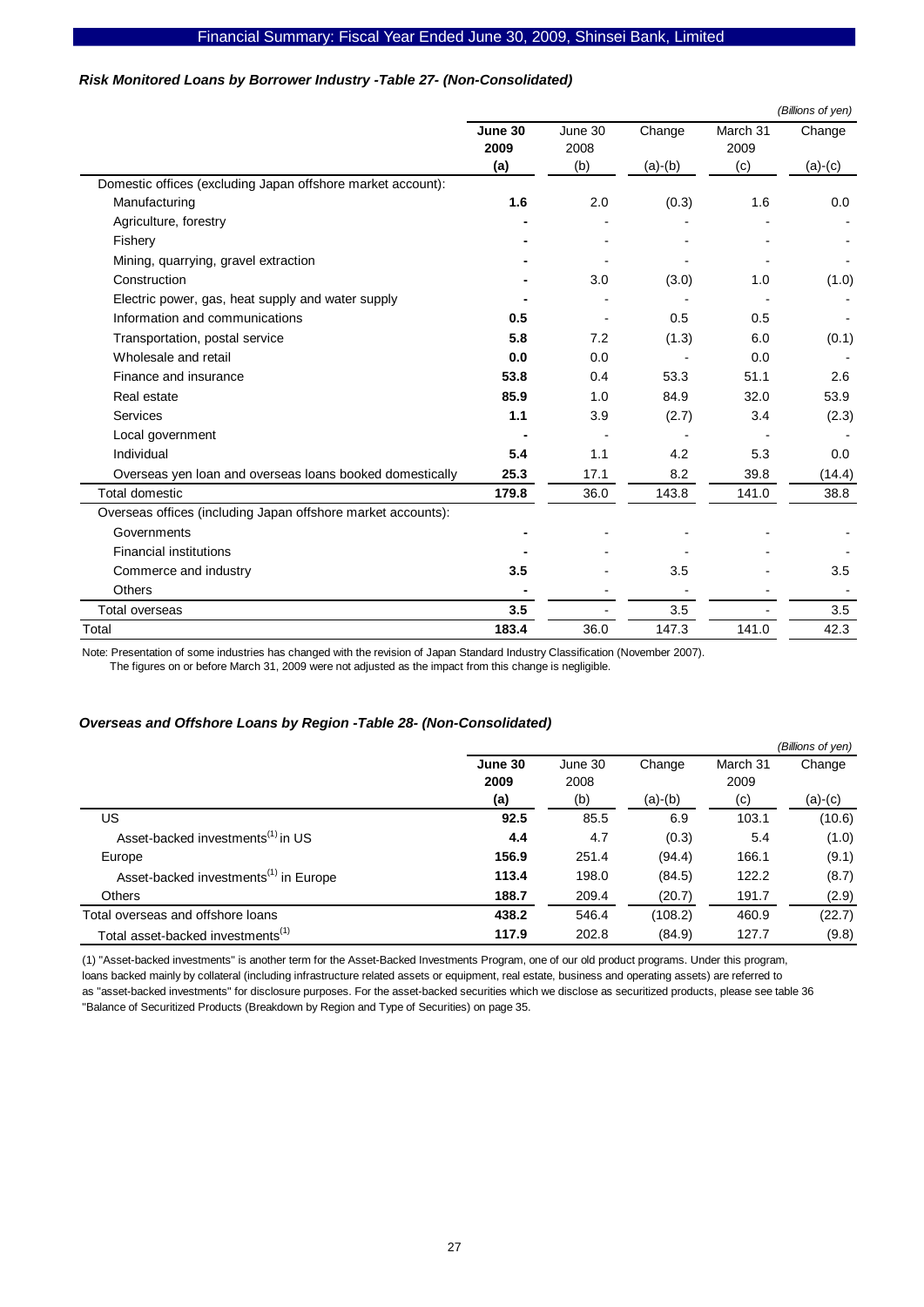## *Risk Monitored Loans of Overseas and Offshore Loans by Region -Table 29- (Non-Consolidated)*

|                                                   |         |         |           |          | (Billions of yen) |
|---------------------------------------------------|---------|---------|-----------|----------|-------------------|
|                                                   | June 30 | June 30 | Change    | March 31 | Change            |
|                                                   | 2009    | 2008    |           | 2009     |                   |
|                                                   | (a)     | (b)     | $(a)-(b)$ | (c)      | $(a)-(c)$         |
| US                                                | 9.2     | 4.7     | 4.4       | 0.7      | 8.4               |
| Asset-backed investments <sup>(1)</sup> in US     | 0.6     | 4.7     | (4.1)     | 0.7      | (0.1)             |
| Europe                                            | 19.6    | 12.2    | 7.3       | 38.9     | (19.3)            |
| Asset-backed investments <sup>(1)</sup> in Europe | 17.8    | 12.2    | 5.5       | 37.0     | (19.2)            |
| <b>Others</b>                                     | 0.0     | 0.0     | 0.0       | 0.0      | 0.0               |
| Total overseas and offshore loans                 | 28.9    | 17.1    | 11.7      | 39.8     | (10.9)            |
| Total asset-backed investments <sup>(1)(2)</sup>  | 18.4    | 17.0    | 1.3       | 37.8     | (19.4)            |

(1) "Asset-backed investments" is another term for the Asset-Backed Investments Program, one of our old product programs. Under this program, loans backed mainly by collateral (including infrastructure related assets or equipment, real estate, business and operating assets) are referred to as "asset-backed investments" for disclosure purposes. For the asset-backed securities which we disclose as securitized products, please see table 36

"Balance of Securitized Products (Breakdown by Region and Type of Securities) on page 35.

(2) As of June 30, 2009, reserve for loan losses and collateral/guarantees for risk monitored loans related to asset-backed investments were \3.2 billion and \12.2 billion, respectively, and the coverage ratio was 84.1%.

#### *Claims Classified under the Financial Revitalization Law -Table 30- (Non-Consolidated)*

|                                                     |         |         |           | (Billions of yen, except percentages) |            |
|-----------------------------------------------------|---------|---------|-----------|---------------------------------------|------------|
|                                                     | June 30 | June 30 | Change    | March 31                              | Change     |
|                                                     | 2009    | 2008    |           | 2009                                  |            |
|                                                     | (a)     | (b)     | $(a)-(b)$ | (c)                                   | (a)-(c)    |
| Claims against bankrupt and quasi-bankrupt obligors | 116.2   | 17.1    | 99.1      | 83.3                                  | 32.9       |
| Doubtful claims                                     | 58.1    | 13.7    | 44.4      | 55.7                                  | 2.4        |
| Substandard claims                                  | 13.4    | 5.3     | 8.1       | 6.9                                   | 6.5        |
| Total (A)                                           | 187.8   | 36.1    | 151.7     | 145.8                                 | 41.9       |
| Total claims (B)                                    | 5,145.8 | 5.677.2 | (531.4)   | 5,815.6                               | (669.7)    |
| Ratio to total claims $(A / B)$ X 100               | 3.65%   | 0.64%   | 3.01%     | 2.51%                                 | 1.14%      |
| Reserve for credit losses (C)                       | 113.9   | 81.0    | 32.9      | 118.9                                 | (4.9)      |
| Reserve ratio (C / A) X 100                         | 60.7%   | 224.6%  | (163.9%)  | 81.6%                                 | $(20.9\%)$ |
| (Ref. 1) Amount of write-off                        | 65.8    | 45.4    | 20.4      | 71.3                                  | (5.4)      |
| (Ref. 2) Below need caution level                   | 474.1   | 145.7   | 328.3     | 485.3                                 | (11.2)     |

Note 1: Quarterly information is available in the Quarterly Data Book

#### *Reserve for Credit Losses -Table 31- (Non-Consolidated)*

|                                              |         |         |           |          | (Billions of yen) |
|----------------------------------------------|---------|---------|-----------|----------|-------------------|
|                                              | June 30 | June 30 | Change    | March 31 | Change            |
|                                              | 2009    | 2008    |           | 2009     |                   |
|                                              | (a)     | (b)     | $(a)-(b)$ | (c)      | (a)-(c)           |
| Reserve for credit losses                    | 92.8    | 55.2    | 37.6      | 97.6     | (4.8)             |
| General reserve for loan losses              | 56.2    | 46.0    | 10.2      | 65.5     | (9.3)             |
| Specific reserve for loan losses             | 36.5    | 9.2     | 27.3      | 32.1     | 4.4               |
| Reserve for loans to restructuring countries | 0.0     | 0.0     | 0.0       | 0.0      | 0.0               |
| Specific reserve for other credit losses     | 21.1    | 25.8    | (4.6)     | 21.2     | (0.1)             |
| <b>Total reserve for credit losses</b>       | 113.9   | 81.0    | 32.9      | 118.9    | (4.9)             |

Note 1: Quarterly information is available in the Quarterly Data Book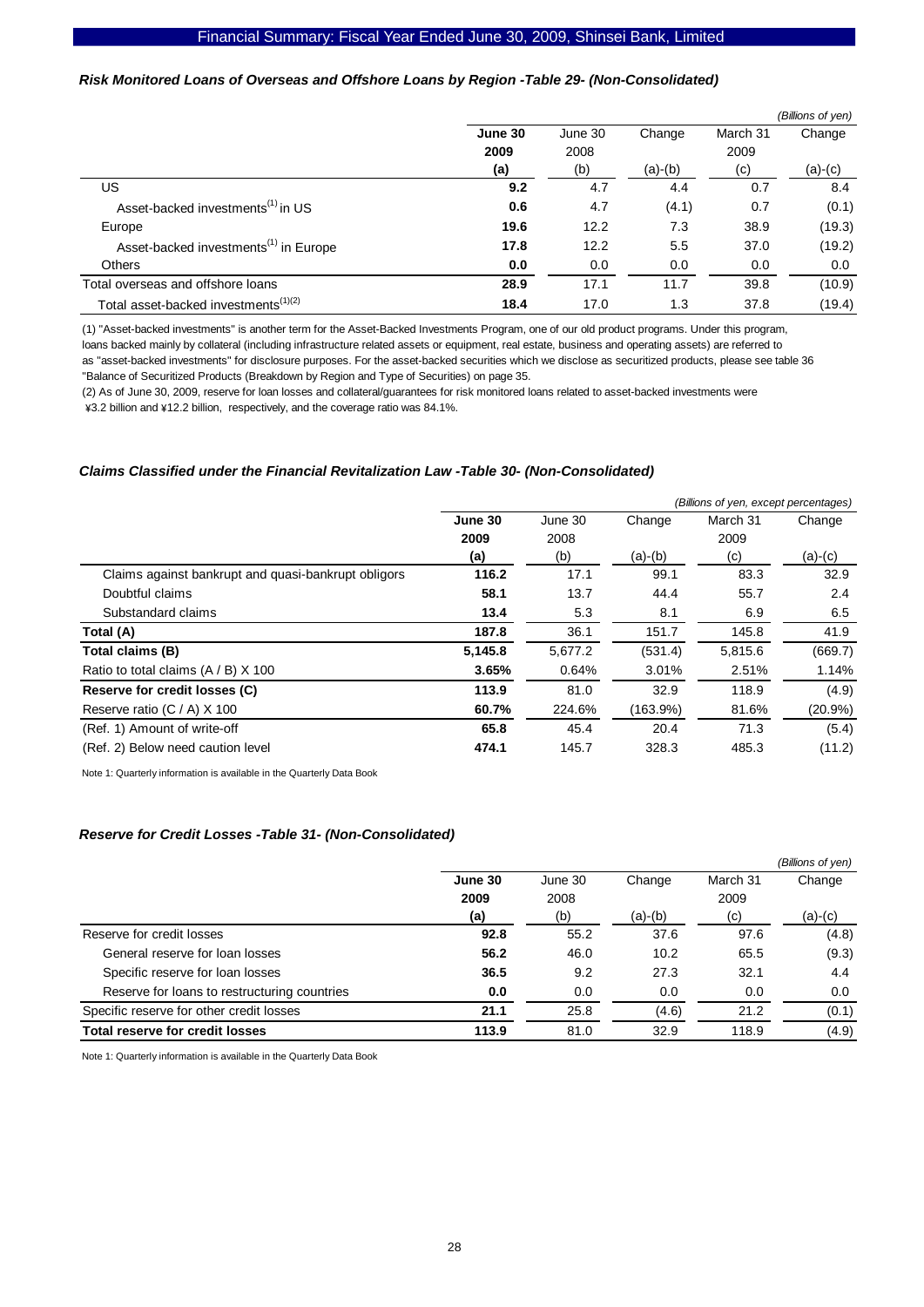#### *Securities Being Held to Maturity with Readily Determinable Fair Value -Table 32- (Non-Consolidated)*

|                                    |                      |               |                   |                      |               |            |                      |               | (Billions of yen) |  |
|------------------------------------|----------------------|---------------|-------------------|----------------------|---------------|------------|----------------------|---------------|-------------------|--|
|                                    | June 30, 2009        |               |                   | June 30, 2008        |               |            | March 31, 2009       |               |                   |  |
|                                    | <b>Book</b><br>Value | Fair<br>Value | <b>Difference</b> | <b>Book</b><br>Value | Fair<br>Value | Difference | <b>Book</b><br>Value | Fair<br>Value | <b>Difference</b> |  |
| Japanese national government bonds | 427.3                | 430.7         | 3.3               | 304.2                | 304.7         | 0.4        | 229.1                | 231.0         | 1.8               |  |
| Japanese corporate bonds           | 75.3                 | 76.8          | 1.5               | 75.1                 | 75.7          | 0.5        | 75.2                 | 76.6          | 1.3               |  |
| Other                              | 57.6                 | 52.0          | (5.5)             | 11.6                 | 12.6          | 0.9        | 58.2                 | 51.5          | (6.6)             |  |
| Total                              | 560.3                | 559.7         | (0.6)             | 391.7                | 393.0         | 1.9        | 362.6                | 359.2         | (3.4)             |  |

Note: Among the securities that were previously classified as available-for-sale, certain of the foreign bonds with high credit ratings were reclassified to held-to-maturity on October 1, 2008 at thier fair values of \102.6 billion, in accordance with "Tentative Solution on Reclassification of Debt Securities" (December 5, 2008, Practical Issue Task Force No.26).

Subsequent to this date, an impairment of ¥50.7 billion was recognized for certain of these reclassified securities as a result of the worsening credit environment, and the value of such securities after impairment (¥19.6 billion) was reclassified from held-to-maturity back to available-for-sale as of March 31, 2009.

#### *Marketable Securities, at Fair Value -Table 33- (Non-Consolidated)*

|                                                                        |               |               |                    |                                              |               |        |                                      |                                              |                |                                      |                                  | (Billions of yen)                        |
|------------------------------------------------------------------------|---------------|---------------|--------------------|----------------------------------------------|---------------|--------|--------------------------------------|----------------------------------------------|----------------|--------------------------------------|----------------------------------|------------------------------------------|
|                                                                        |               | June 30, 2009 |                    |                                              | June 30, 2008 |        |                                      |                                              | March 31, 2009 |                                      |                                  |                                          |
|                                                                        |               |               |                    | Net unrealized gain (loss) (a) - (b)         |               |        | Net unrealized gain (loss) (a) - (b) |                                              |                | Net unrealized gain (loss) (a) - (b) |                                  |                                          |
|                                                                        | Fair<br>value | Net           | Gross<br>qains (a) | Gross<br>unrealized unrealized<br>losses (b) | Fair<br>value | Net    | Gross<br>qains (a)                   | Gross<br>unrealized unrealized<br>losses (b) | Fair<br>value  | <b>Net</b>                           | Gross<br>unrealized<br>qains (a) | <b>Gross</b><br>unrealized<br>losses (b) |
| Equity securities                                                      | 11.3          | (2.3)         | 1.1                | 3.5                                          | 14.4          | (1.8)  | 0.5                                  | 2.4                                          | 10.8           | (2.8)                                | 0.3                              | 3.1                                      |
| <b>Bonds</b>                                                           | 1,891.6       | 3.6           | 4.5                | 0.9                                          | 1,127.5       | (4.8)  | 0.5                                  | 5.4                                          | 1,014.5        | (0.6)                                | 1.3                              | 1.9                                      |
| Japanese national government bonds                                     | 1,872.0       | 4.3           | 4.3                | $\blacksquare$                               | 937.2         | (4.6)  | 0.3                                  | 5.0                                          | 975.0          | 0.3                                  | 1.0                              | 0.7                                      |
| Japanese local government bonds                                        | 1.7           | 0.0           | 0.0                | $\blacksquare$                               | 2.2           | 0.0    | 0.0                                  | $\blacksquare$                               | 1.7            | 0.0                                  | 0.0                              |                                          |
| Japanese corporate bonds                                               | 17.8          | (0.8)         | 0.1                | 0.9                                          | 188.0         | (0.2)  | 0.2                                  | 0.4                                          | 37.7           | (1.0)                                | 0.2                              | 1.2                                      |
| Other                                                                  | 292.5         | (5.6)         | 11.5               | 17.1                                         | 479.2         | (29.7) | 6.1                                  | 35.8                                         | 267.6          | (25.9)                               | 1.9                              | 27.8                                     |
| Foreign securities                                                     | 291.5         | (5.6)         | 11.4               | 17.1                                         | 475.7         | (29.8) | 5.9                                  | 35.7                                         | 266.7          | (25.9)                               | 1.9                              | 27.8                                     |
| Foreign currency denominated foreign<br>corporate and government bonds | 158.6         | 0.1           | 7.5                | 7.4                                          | 322.6         | (32.0) | 0.4                                  | 32.5                                         | 133.7          | (12.5)                               | 0.3                              | 12.9                                     |
| Yen-denominated foreign corporate<br>and government bonds              | 121.1         | (9.6)         | 0.0                | 9.7                                          | 139.2         | (3.2)  | 0.0                                  | 3.2                                          | 123.7          | (14.6)                               | $\blacksquare$                   | 14.6                                     |
| Foreign equity securities                                              | 9.1           | 3.4           | 3.4                | $\blacksquare$                               | 11.5          | 5.1    | 5.1                                  |                                              | 6.6            | 0.9                                  | 1.2                              | 0.3                                      |
| Other securities                                                       | 0.9           | 0.0           | 0.0                |                                              | 3.5           | 0.1    | 0.1                                  | 0.0                                          | 0.9            |                                      |                                  |                                          |
| Total                                                                  | 2,195.4       | (4.3)         | 17.2               | 21.6                                         | 1,621.2       | (36.4) | 7.3                                  | 43.7                                         | 1,293.1        | (29.4)                               | 3.5                              | 33.0                                     |

Note: Among the securities that were previously classified as available-for-sale, certain of the foreign bonds with high credit ratings were reclassified to held-to-maturity on October 1, 2008 at their fair values of ¥102.6 billion, in accordance with "Tentative Solution on Reclassification of Debt Securities" (December 5, 2008, Practical Issue Task Force No.26). This reclassification was pursuant to a change in the investment policy based on management's judgment that it would be difficult to sell these securities at their fair values under the extremely illiquid market condition which currently exist.

Subsequent to this date, an impairment of ¥50.7 billion was recognized for certain of these reclassified securities as a result of the worsening credit environment, and the value of such securities after impairment (¥19.6 billion) was reclassified from held-to-maturity back to available-for-sale as of March 31, 2009.

As a result, the foreign bonds that were reclassified to held-to-maturity as of October 1, 2008, and are accounted for as held- to-maturity were as follows:

Securities reclassified from available-for-sale to held-to-maturity *(Billions of yen)*

| <u>Coodings</u> recidedlined from divalidate for edic to held to maturity |               |                   |                                                        | $1 - m \cdot m \cdot m$ |                   |                                                        |                |                   |                                                        |  |
|---------------------------------------------------------------------------|---------------|-------------------|--------------------------------------------------------|-------------------------|-------------------|--------------------------------------------------------|----------------|-------------------|--------------------------------------------------------|--|
|                                                                           | June 30, 2009 |                   |                                                        |                         | June 30, 2008     |                                                        | March 31, 2009 |                   |                                                        |  |
|                                                                           | Fair value    | Amortized<br>cost | Unrealized loss on<br>available-for-sale<br>securities | Fair value              | Amortized<br>cost | Unrealized loss on<br>available-for-sale<br>securities | Fair value     | Amortized<br>cost | Unrealized loss on<br>available-for-sale<br>securities |  |
| Other (foreign debt securities)                                           | 40.3          | 47.0              | 8.1                                                    | -                       |                   |                                                        | 38.7           | 47.3              | 8.4                                                    |  |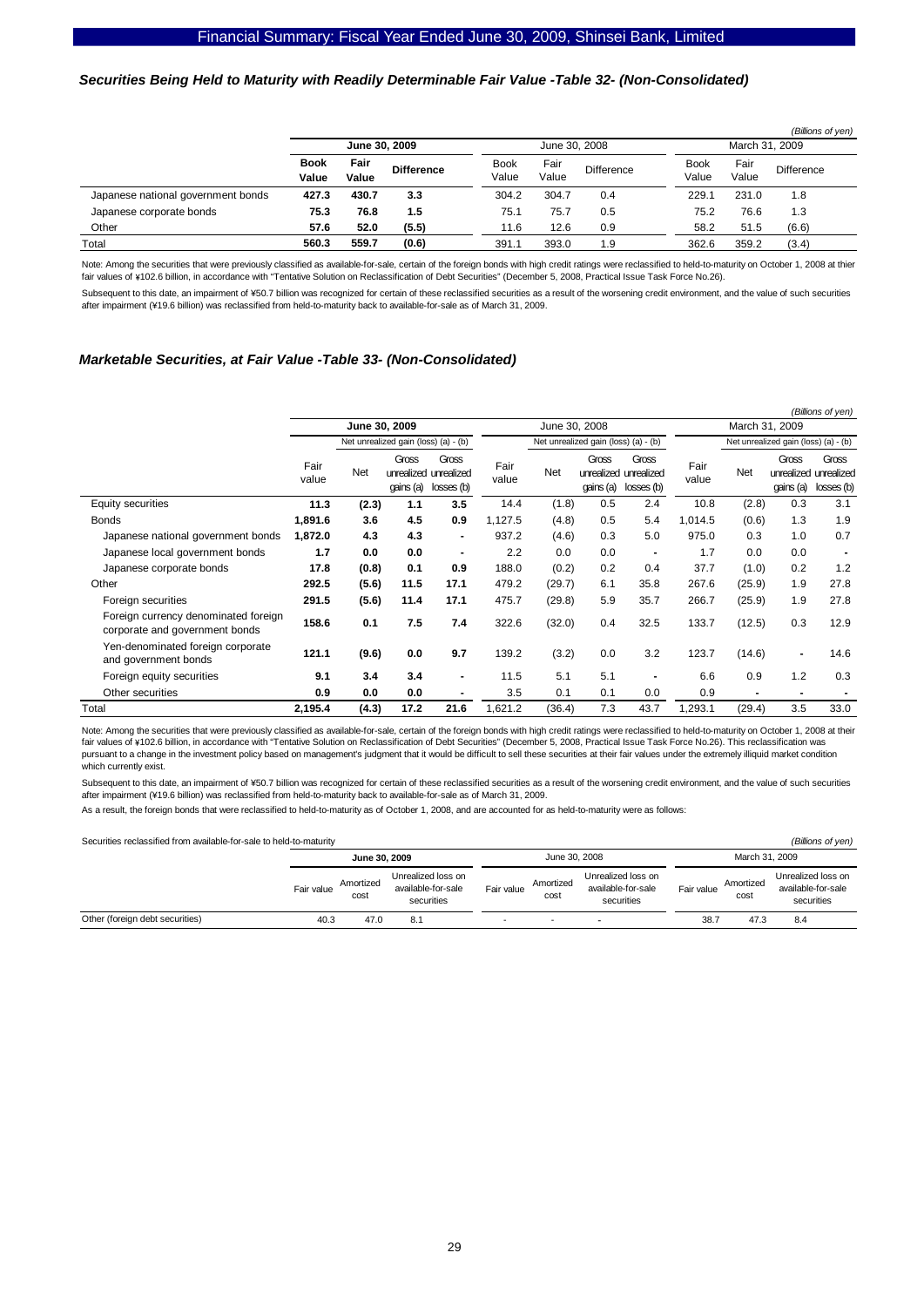## Financial Summary: Fiscal Year Ended June 30, 2009, Shinsei Bank, Limited

# *Capital Adequacy Data -Table 34- (Non-Consolidated)*  (1)

|                                                    | (Billions of yen, except percentages) |         |           |          |           |  |  |  |  |
|----------------------------------------------------|---------------------------------------|---------|-----------|----------|-----------|--|--|--|--|
|                                                    | June 30                               | June 30 | Change    | March 31 | Change    |  |  |  |  |
|                                                    | 2009                                  | 2008    |           | 2009     |           |  |  |  |  |
|                                                    | (a)                                   | (b)     | $(a)-(b)$ | (c)      | $(a)-(c)$ |  |  |  |  |
| Basic items (Tier I)                               | 744.8                                 | 850.9   | (106.1)   | 745.7    | (0.9)     |  |  |  |  |
| Amount eligible for inclusion in capital (Tier II) | 284.8                                 | 460.5   | (175.7)   | 301.2    | (16.3)    |  |  |  |  |
| <b>Deduction</b>                                   | (70.5)                                | (90.9)  | 20.3      | (75.0)   | 4.4       |  |  |  |  |
| Total capital <sup>(2)</sup>                       | 959.0                                 | 1,220.5 | (261.5)   | 971.9    | (12.9)    |  |  |  |  |
| Risk assets                                        | 8,140.2                               | 7,911.5 | 228.6     | 8,875.5  | (735.2)   |  |  |  |  |
| Capital adequacy ratio                             | 11.78%                                | 15.42%  | -         | 10.95%   |           |  |  |  |  |
| Tier I capital ratio                               | 9.14%                                 | 10.75%  | -         | 8.40%    |           |  |  |  |  |

(1) Calculated by new standard (Basel II, F-IRB). And also calculated in accordance with FSA Notification Number 79 issued in December 2008 (special treatment of FSA Notification Number 19 issued in 2006) regarding figures of March 31 2009 and June 30 2009. As a result, ¥38.0 billion of net unrealized losses on securities available-for-sale, net taxes as of March 31, 2009 and \12.5 billion of net unrealized losses on securities available-for-sale, net taxes as of June 30, 2009 are not included in BIS capital.  $(2)$  Non-Consolidated total required capital is ¥430.1 billion as at June 30, 2009, ¥434.5 billion as at June 30, 2008, and ¥455.7 billion as at March 31, 2009.

Note 1: Quarterly information is available in the Quarterly Data Book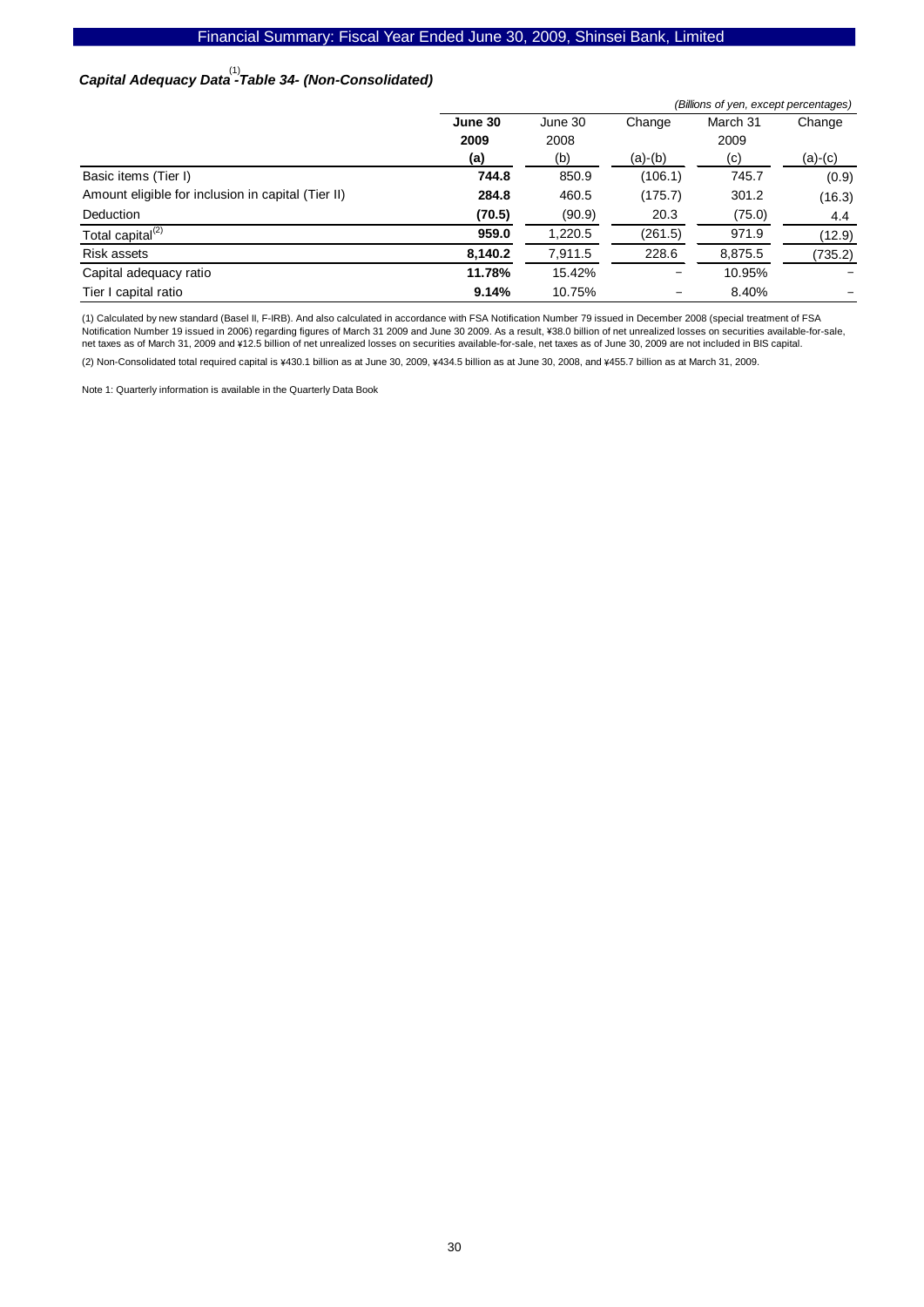# *Non-Consolidated Balance Sheets (Unaudited) (Non-Consolidated)*

**Assets** 

|                                                         |                 |                 |               |                  | (millions of yen) |
|---------------------------------------------------------|-----------------|-----------------|---------------|------------------|-------------------|
|                                                         | June 30<br>2009 | June 30<br>2008 | Change<br>a-b | March 31<br>2009 | Change<br>a-c     |
|                                                         | a               | b               | Amount        | C                | Amount            |
| < <assets>&gt;</assets>                                 |                 |                 |               |                  |                   |
| Cash and due from banks                                 | 97,487          | 353,289         | (255, 802)    | 411,999          | (314, 512)        |
| Call loans                                              | 19,690          | 315,356         | (295, 666)    |                  | 19,690            |
| Collateral related to securities borrowing transactions | 235,064         | 99,695          | 135,369       | 131              | 234,933           |
| Other monetary claims purchased                         | 766,831         | 159,232         | 607,599       | 666,126          | 100,705           |
| Trading assets                                          | 253,641         | 215,080         | 38,561        | 326,038          | (72, 397)         |
| Monetary assets held in trust                           | 579,688         | 630,638         | (50, 950)     | 573,032          | 6,656             |
| <b>Securities</b>                                       | 3,711,727       | 2,897,710       | 814,017       | 2,626,047        | 1,085,680         |
| Valuation allowance for investments                     | (3,370)         | (3,370)         |               | (3,370)          |                   |
| Loans and bills discounted                              | 4,737,371       | 5,447,134       | (709, 763)    | 5,168,004        | (430, 633)        |
| Foreign exchanges                                       | 11,949          | 13,541          | (1,592)       | 37,138           | (25, 189)         |
| Other assets                                            | 745,077         | 516,904         | 228,173       | 977,924          | (232, 847)        |
| Premises and equipment                                  | 18,358          | 20,339          | (1,981)       | 18,856           | (498)             |
| Intangible assets                                       | 13,259          | 14,247          | (988)         | 13,477           | (218)             |
| Deferred issuance expenses for debentures               | 161             | 138             | 23            | 161              | $\Omega$          |
| Deferred tax assets                                     | 7,165           | 20,904          | (13, 739)     | 4,329            | 2,836             |
| Customers' liabilities for acceptances and guarantees   | 10,705          | 18,109          | (7, 404)      | 12,556           | (1, 851)          |
| Reserve for credit losses                               | (113,989)       | (81,059)        | (32, 930)     | (118,960)        | 4,971             |
| Total assets                                            | 11,090,818      | 10,637,893      | 452,925       | 10,713,494       | 377,324           |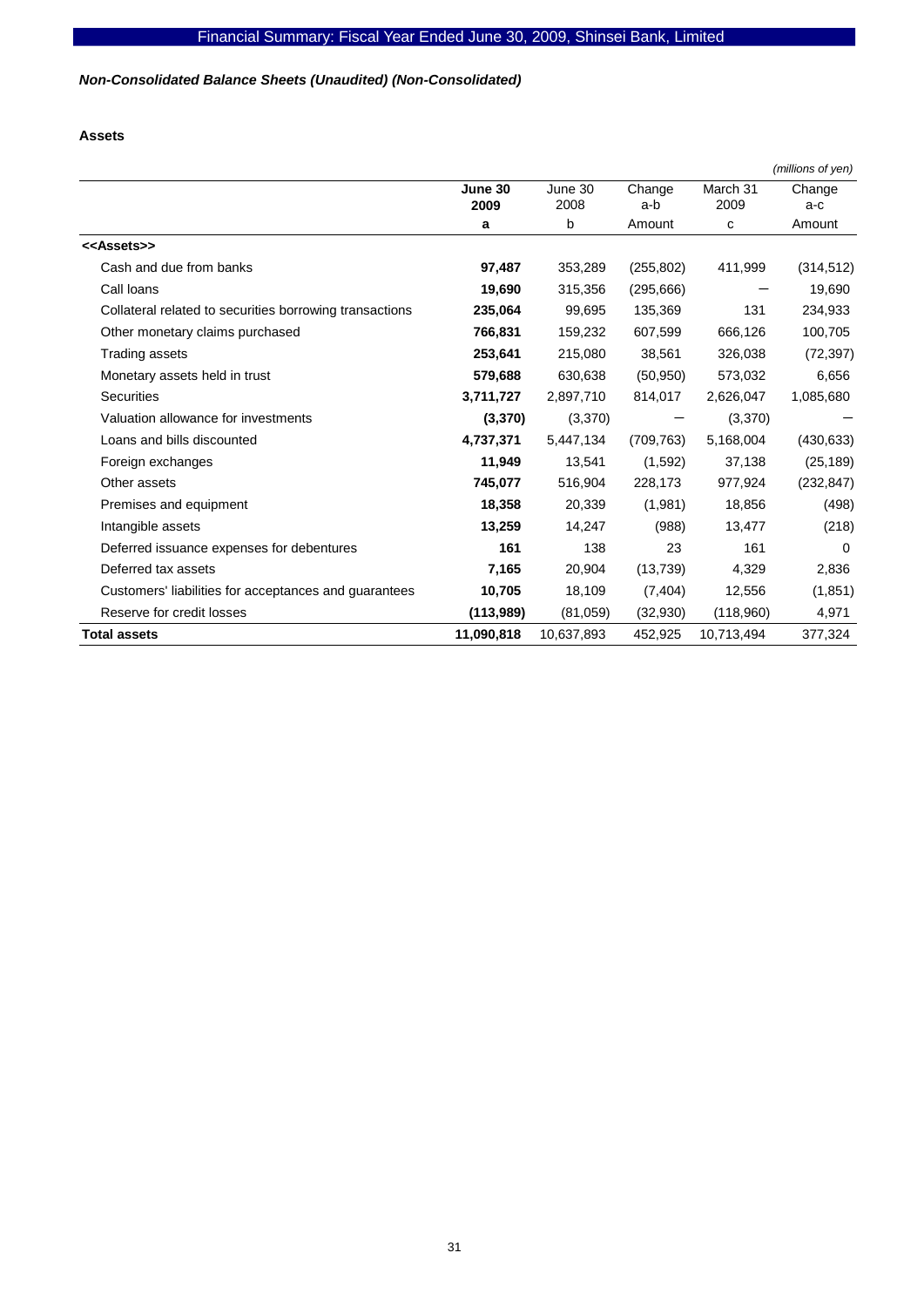# **Liabilities and Equity**

|                                                            |                 |                 |               |                  | (millions of yen) |
|------------------------------------------------------------|-----------------|-----------------|---------------|------------------|-------------------|
|                                                            | June 30<br>2009 | June 30<br>2008 | Change<br>a-b | March 31<br>2009 | Change<br>a-c     |
|                                                            | a               | b               | Amount        | $\mathbf c$      | Amount            |
| < <liabilities>&gt;</liabilities>                          |                 |                 |               |                  |                   |
| Deposits                                                   | 7,123,837       | 5,479,813       | 1,644,024     | 6,637,831        | 486,006           |
| Negotiable certificates of deposit                         | 395,414         | 685,042         | (289, 628)    | 259,659          | 135,755           |
| Debentures                                                 | 622,279         | 685,302         | (63,023)      | 676,767          | (54, 488)         |
| Call money                                                 | 155,500         | 773,835         | (618, 335)    | 281,513          | (126, 013)        |
| Payables under repurchase agreements                       | 60,975          |                 | 60,975        | 53,805           | 7,170             |
| Collateral related to securities lending transactions      | 598,892         | 863,543         | (264, 651)    | 569,566          | 29,326            |
| <b>Trading liabilities</b>                                 | 237,098         | 161,909         | 75,189        | 316,068          | (78, 970)         |
| Borrowed money                                             | 328,958         | 302,108         | 26,850        | 425,371          | (96, 413)         |
| Foreign exchanges                                          | 222             | 259             | (37)          | 226              | (4)               |
| Corporate bonds                                            | 376,350         | 543,816         | (167, 466)    | 402,453          | (26, 103)         |
| Other liabilities                                          | 567,999         | 394,221         | 173,778       | 495,016          | 72,983            |
| Income taxes payable                                       | 134             |                 | $\prime$      | 34               | 100               |
| Lease debt                                                 | 9               |                 | $\prime$      | 11               | (2)               |
| <b>Other liabilities</b>                                   | 567,854         |                 | $\prime$      | 494,970          | 72,884            |
| Accrued employees' bonuses                                 | 2,287           | 4,200           | (1, 913)      | 7,191            | (4,904)           |
| Reserve for retirement benefits                            | 19              | 1,458           | (1,439)       | 55               | (36)              |
| Reserve for losses on disposal of premises and equipment   | 6,825           | 7,896           | (1,071)       | 6,911            | (86)              |
| Reserve for losses on litigation                           | 3,662           |                 | 3,662         | 3,662            |                   |
| Acceptances and guarantees                                 | 10,705          | 18,109          | (7, 404)      | 12,556           | (1, 851)          |
| <b>Total liabilities</b>                                   | 10,491,030      | 9,921,517       | 569,513       | 10,148,658       | 342,372           |
| < <equity>&gt;</equity>                                    |                 |                 |               |                  |                   |
| Shareholders' equity:                                      |                 |                 |               |                  |                   |
| Capital stock                                              | 476,296         | 476,296         |               | 476,296          |                   |
| Capital surplus                                            | 43,558          | 43,558          |               | 43,558           |                   |
| Additional paid-in capital                                 | 43,558          | 43,558          |               | 43,558           |                   |
| Retained earnings                                          | 164,929         | 313,350         | (148, 421)    | 154,454          | 10,475            |
| Legal reserve                                              | 11,035          | 11,035          |               | 11,035           |                   |
| Other retained earnings                                    | 153,893         | 302,314         | (148, 421)    | 143,418          | 10,475            |
| Unappropriated retained earnings                           | 153,893         | 302,314         | (148, 421)    | 143,418          | 10,475            |
| Treasury stock, at cost                                    | (72, 558)       | (72, 557)       | (1)           | (72, 558)        | 0                 |
| Total shareholders' equity                                 | 612,226         | 760,647         | (148, 421)    | 601,750          | 10,476            |
| Net unrealized gain (loss):                                |                 |                 |               |                  |                   |
| Unrealized gain (loss) on available-for-sale securities    | (12, 532)       | (36, 432)       | 23,900        | (38, 049)        | 25,517            |
| Deferred gain (loss) on derivatives under hedge accounting | (1,529)         | (9, 284)        | 7,755         | (672)            | (857)             |
| Total net unrealized gain (loss)                           | (14,061)        | (45, 716)       | 31,655        | (38, 722)        | 24,661            |
| Stock acquisition rights                                   | 1,624           | 1,444           | 180           | 1,808            | (184)             |
| <b>Total equity</b>                                        | 599,788         | 716,375         | (116, 587)    | 564,836          | 34,952            |
| <b>Total liabilities and equity</b>                        | 11,090,818      | 10,637,893      | 452,925       | 10,713,494       | 377,324           |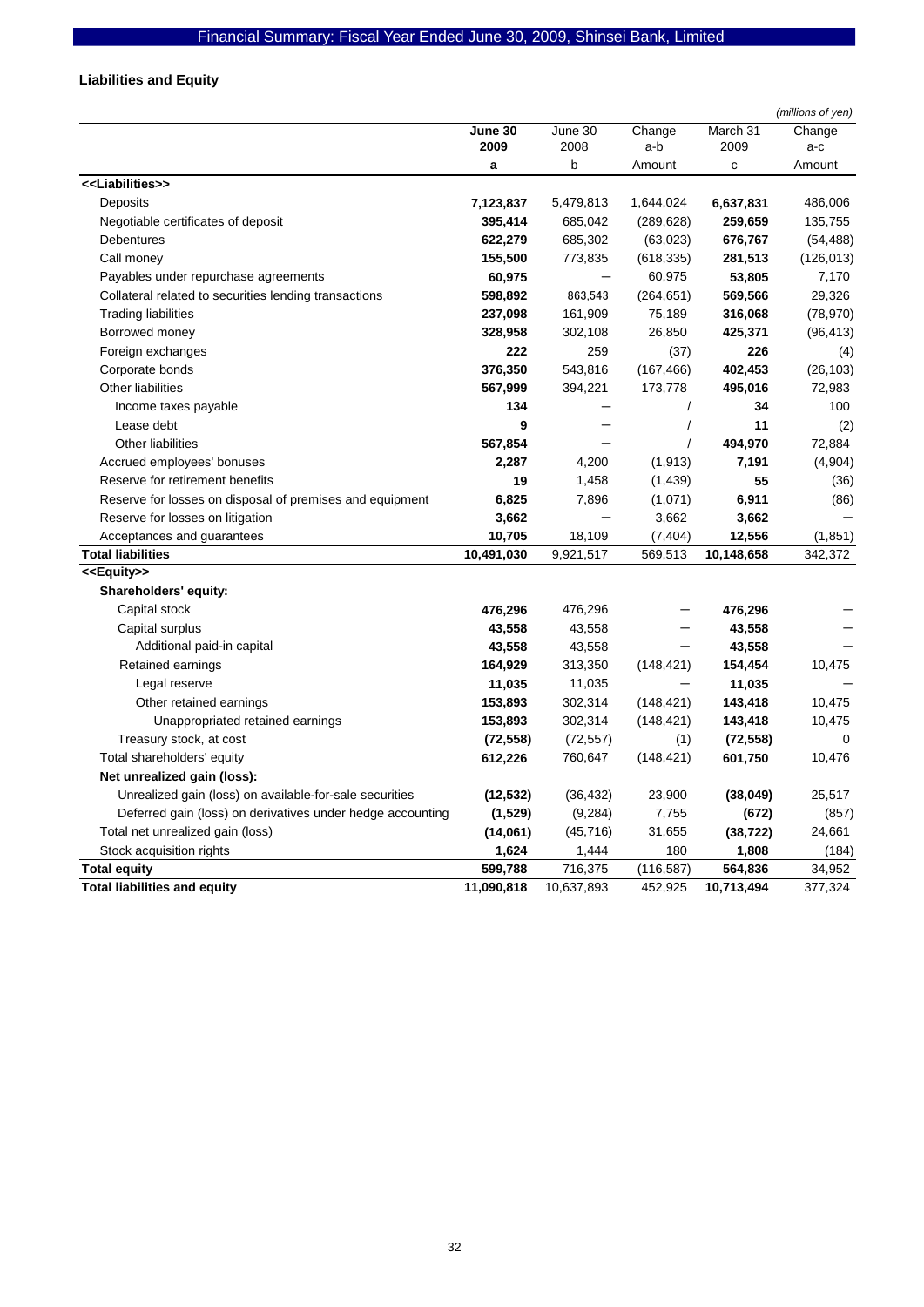## *Non-Consolidated Statements of Operations (Unaudited) (Non-Consolidated)*

|                                        |              |              | (millions of yen, except percentages) |         |             |  |
|----------------------------------------|--------------|--------------|---------------------------------------|---------|-------------|--|
|                                        | 1QFY2009     | 1QFY2008     | Change                                | FY2008  |             |  |
|                                        | $(3$ months) | $(3$ months) | Amount                                | $\%$    | (12 months) |  |
| Total interest income                  | 34,553       | 42,154       | (7,601)                               | (18.0)  | 182,737     |  |
| Interest on loans and bills discounted | 21,936       | 27,857       | (5,921)                               | (21.3)  | 109,886     |  |
| Interest and dividends on securities   | 8,206        | 12,145       | (3,939)                               | (32.4)  | 59,458      |  |
| Other interest income                  | 4,410        | 2,151        | 2,259                                 | 105.0   | 13,391      |  |
| Fees and commissions income            | 3,765        | 5,842        | (2,077)                               | (35.6)  | 18,963      |  |
| Trading profits                        | 3,611        | 2,954        | 657                                   | 22.2    | 5,277       |  |
| Other business income                  | 12,818       | 365          | 12,453                                | 3411.8  | 16,956      |  |
| Other ordinary income                  | 4,147        | 8,519        | (4, 372)                              | (51.3)  | 22,389      |  |
| <b>Ordinary income</b>                 | 58,897       | 59,836       | (939)                                 | (1.6)   | 246,323     |  |
| Total interest expenses                | 21,622       | 24,117       | (2, 495)                              | (10.3)  | 96,368      |  |
| Interest on deposits                   | 14,016       | 10,915       | 3,101                                 | 28.4    | 47,548      |  |
| Interest on corporate bonds            | 4,255        | 6,543        | (2,288)                               | (35.0)  | 20,266      |  |
| Other interest expenses                | 3,351        | 6,658        | (3,307)                               | (49.7)  | 28,553      |  |
| Fees and commissions expenses          | 2,670        | 2,510        | 160                                   | 6.4     | 13,415      |  |
| <b>Trading losses</b>                  | 3,151        | 2,012        | 1,139                                 | 56.6    | 10,968      |  |
| Other business expenses                | 3,354        | 8,698        | (5, 344)                              | (61.4)  | 103,456     |  |
| General and administrative expenses    | 18,166       | 22,313       | (4, 147)                              | (18.6)  | 81,741      |  |
| Other ordinary expenses                | 8,131        | 925          | 7,206                                 | 779.0   | 105,234     |  |
| <b>Ordinary expenses</b>               | 57,097       | 60,577       | (3,480)                               | (5.7)   | 411,184     |  |
| Net ordinary income (loss)             | 1,799        | (741)        | 2,540                                 | (342.8) | (164, 860)  |  |
| Special gains                          | 11,244       | 2,556        | 8,688                                 | 339.9   | 76,948      |  |
| Special losses                         | 2,624        | 3,164        | (540)                                 | (17.1)  | 63,487      |  |
| Income (loss) before income taxes      | 10,420       | (1,348)      | 11,768                                | (873.0) | (151, 399)  |  |
| Income taxes (benefit)                 |              |              |                                       |         |             |  |
| Current                                | (54)         | (3, 196)     | 3,142                                 | (98.3)  | (4, 184)    |  |
| Deferred                               |              |              |                                       |         | 9,833       |  |
| Total income taxes (benefit)           | (54)         |              | $\prime$                              |         | 5,648       |  |
| Net income (loss)                      | 10,475       | 1,847        | 8,628                                 | 467.1   | (157, 048)  |  |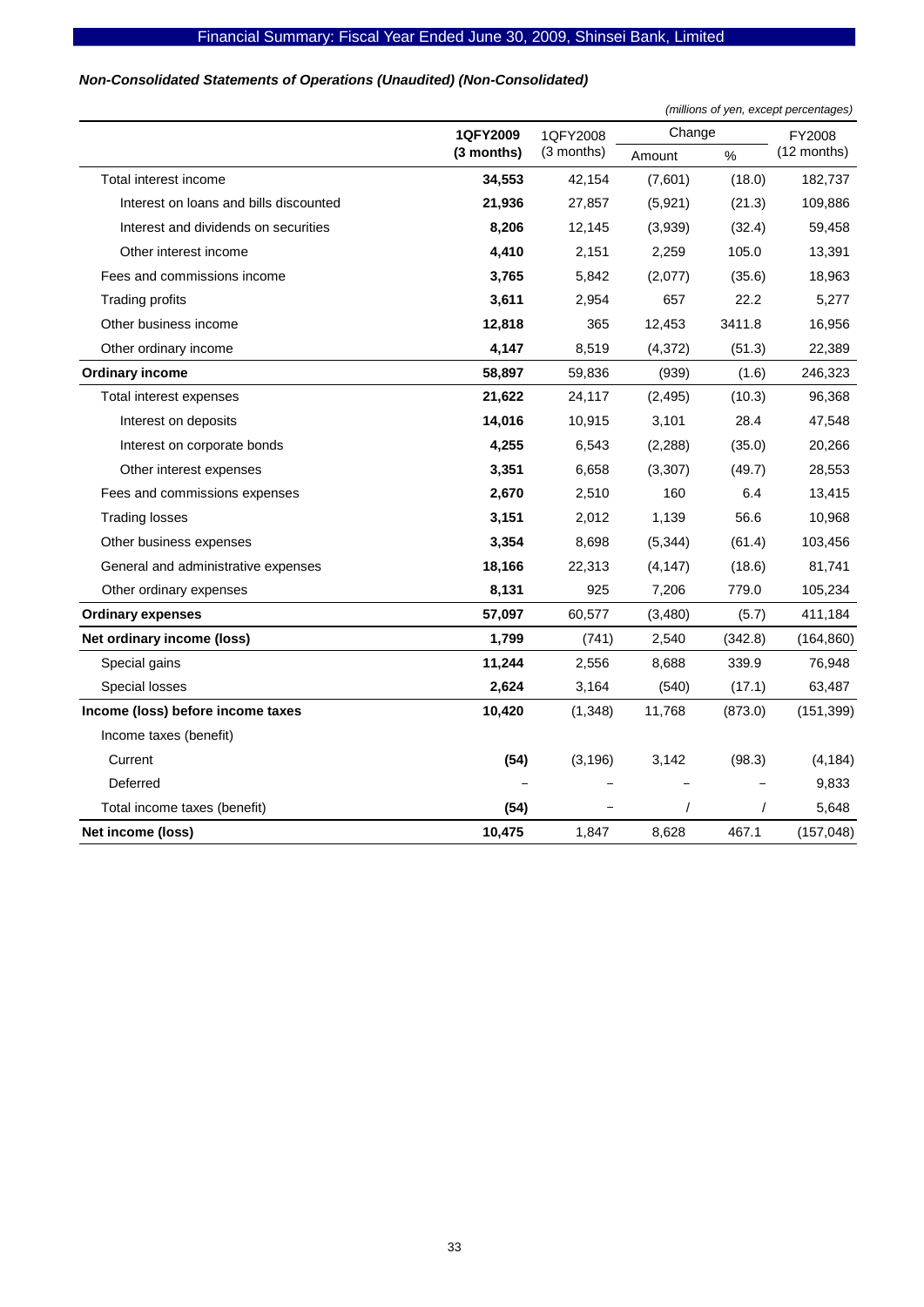# **Section 3. Earnings Forecast -Table 35- (Consolidated and Non-Consolidated)**

|                              |                           | (Billions of yen) |
|------------------------------|---------------------------|-------------------|
| (Consolidated)               | <b>Fiscal year ending</b> | Fiscal year ended |
|                              | <b>March 2010</b>         | <b>March 2009</b> |
|                              | (FY2009)                  | (FY2008)          |
|                              | Forecast                  | Actual            |
| Cash Basis Net income        | 28.0                      | (97.0)            |
| Net income                   | 10.0                      | (143.0)           |
| (Non-Consolidated)           | <b>Fiscal year ending</b> | Fiscal year ended |
|                              | <b>March 2010</b>         | March 2009        |
|                              | (FY2009)                  | (FY2008)          |
|                              | <b>Forecast</b>           | Actual            |
| Net income                   | 10.0                      | (157.0)           |
| Dividends (per share in yen) |                           |                   |
| Common stock                 | to be determined          | $0.00$ yen        |
|                              |                           |                   |

Above forecasts are based on current assumptions of future events and trends, which may be incorrect. Actual results may differ materially from those in the statements as a result of various factors.

Shinsei Bank forecasts a consolidated cash basis\* net income of ¥28.0 billion (consolidated reported basis net income of ¥10.0 billion) for the fiscal year ending March 31, 2010.

\*Cash-basis figures are calculated by excluding amortization of goodwill and net other intangible assets, net of tax benefit.

Shinsei Bank forecasts a non-consolidated net income for the fiscal year ending March 31, 2010 of ¥10.0 billion. The amount of the dividend for common shares has yet to be determined for the period ending March 31, 2010.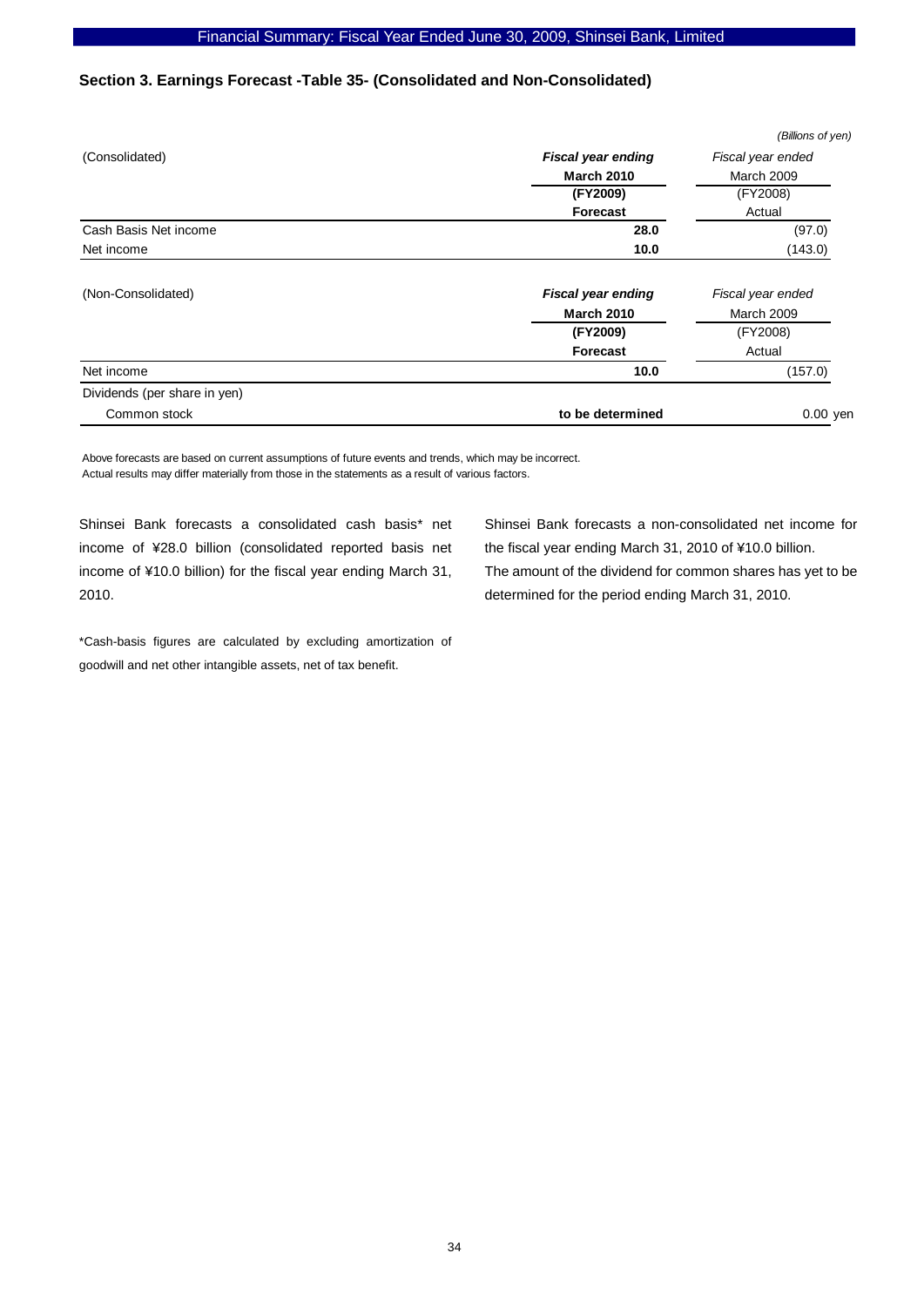## **Section 4. Exposure to Securitized Products and Related Investments**

# *Balance of Securitized Products (Breakdown by Region and Type of Securities) -Table 36- (Non-Consolidated)*  (1)

| <b>Credit Ratings</b><br>June 30<br>June 30<br>Mar <sub>31</sub><br>of Securities <sup>(2)</sup><br>Change<br>Change<br>2009<br>2009<br>2008<br>(June 30, 2009)<br>$(a)-(b)$<br>$(a)-(c)$<br>(b)<br>(c)<br>(a)<br>A or<br>AA<br>AAA<br>N/A<br>lower<br><b>RMBS</b><br>77.3<br>52.2<br>48.9<br>(28.3)<br>67%<br>23%<br>7%<br>4%<br>47.9<br>48.5<br>(0.5)<br>49.3<br>(1.3)<br>Japan<br>23%<br>5%<br>4%<br>68%<br>U.S.<br>16.2<br>0.9<br>0.0<br>(16.2)<br>÷,<br>Ĭ.<br>5.5<br>$1.1$<br>0.9<br>(4.5)<br>Europe<br>0%<br>100%<br>0%<br>0%<br>6.9<br>(6.9)<br>0.8<br>Other<br>$\overline{a}$<br>CMBS <sup>(3)</sup><br>19.4<br>19.2<br>29.8<br>(0.2)<br>(10.6)<br>0%<br>17%<br>0%<br>83%<br>Japan<br>12.9<br>16.4<br>(3.4)<br>13.1<br>(0.2)<br>$0\%$<br>8%<br>92%<br>$0\%$<br>U.S.<br>$\overline{a}$<br>$\overline{\phantom{a}}$<br>$\sim$<br>4.0<br>3.9<br>10.5<br>(6.5)<br>0.0<br>Europe<br>0%<br>0%<br>100%<br>0%<br>2.2<br>2.8<br>2.3<br>(0.6)<br>Other<br>0%<br>$0\%$<br>100%<br>0%<br><b>CLO</b><br>64.5<br>125.2<br>69.1<br>67%<br>(60.7)<br>27%<br>5%<br>2%<br>Japan<br>$\blacksquare$<br>$\overline{a}$<br>$\overline{a}$<br>L,<br>$\overline{\phantom{a}}$<br>$\overline{\phantom{a}}$<br>$\overline{\phantom{a}}$<br>U.S.<br>49.1<br>93.9<br>(44.7)<br>53.2<br>(4.1)<br>63%<br>32%<br>4%<br>2%<br>28.3<br>14.1<br>(14.1)<br>14.5<br>Europe<br>88%<br>12%<br>0%<br>0%<br>3.0<br>Other<br>1.2<br>(1.8)<br>1.3<br>(0.1)<br>0%<br>0%<br>0%<br>100%<br><b>ABS CDO (Resecuritized Products)</b><br>7.9<br>8.6<br>7.9<br>0.0<br>0%<br>(0.6)<br>0%<br>23%<br>77%<br>Japan <sup>(4)</sup><br>7.9<br>8.0<br>7.9<br>(0.1)<br>0%<br>77%<br>0%<br>23%<br>U.S.<br>0.5<br>(0.5)<br>Europe<br>÷,<br>Other<br>140.6<br>241.0<br>(100.4)<br>148.9<br>(8.2)<br><b>Total</b><br>39%<br>17%<br>28%<br>16%<br>73.0<br>70.4<br>68.8<br>(4.1)<br>Japan<br>16%<br>56%<br>$5\%$<br>23%<br>U.S.<br>49.1<br>110.7<br>54.2<br>(61.6)<br>63%<br>32%<br>4%<br>2%<br>19.1<br>44.3<br>19.6<br>(0.4)<br>Europe<br>65%<br>14%<br>$0\%$<br>(25.2)<br>21%<br>3.4<br>12.9<br>(9.4)<br>4.5<br>Other<br>0%<br>65%<br>35%<br>0%<br><b>Securities</b><br>75.0<br>173.3<br>81.7<br>(98.3)<br><b>RMBS</b><br>0.9<br>28.7<br>2.9<br>(27.7)<br><b>CMBS</b><br>18.7<br>9.5<br>9.5<br>(9.1)<br>0.0<br>CLO<br>125.2<br>64.5<br>69.1<br>(60.7)<br>ABS CDO<br>0.0<br>0.5<br>(0.5)<br>0.0<br>0.0<br>Other monetary claims purchased <sup>(5)</sup><br>65.6<br>67.7<br>(2.1)<br>67.2<br>47.9<br>48.5<br>49.3<br>RMBS (Japan)<br>(0.5)<br>CMBS (Japan)<br>9.6<br>11.1<br>9.8<br>(0.1)<br>(1.4)<br>CLO (Japan)<br>ABS CDO (Japan)<br>7.9<br>8.0<br>7.9<br>(0.1)<br>(0.0)<br>140.6<br>241.0<br>(100.4)<br>148.9<br><b>Total</b> |  |  |  |  |  |  | (Billions of yen) |  |  |
|-----------------------------------------------------------------------------------------------------------------------------------------------------------------------------------------------------------------------------------------------------------------------------------------------------------------------------------------------------------------------------------------------------------------------------------------------------------------------------------------------------------------------------------------------------------------------------------------------------------------------------------------------------------------------------------------------------------------------------------------------------------------------------------------------------------------------------------------------------------------------------------------------------------------------------------------------------------------------------------------------------------------------------------------------------------------------------------------------------------------------------------------------------------------------------------------------------------------------------------------------------------------------------------------------------------------------------------------------------------------------------------------------------------------------------------------------------------------------------------------------------------------------------------------------------------------------------------------------------------------------------------------------------------------------------------------------------------------------------------------------------------------------------------------------------------------------------------------------------------------------------------------------------------------------------------------------------------------------------------------------------------------------------------------------------------------------------------------------------------------------------------------------------------------------------------------------------------------------------------------------------------------------------------------------------------------------------------------------------------------------------------------------------------------------------------------------------------------------------------------------------------------------------------------------------------------------------------------------------------------------------------------------------------------------------|--|--|--|--|--|--|-------------------|--|--|
|                                                                                                                                                                                                                                                                                                                                                                                                                                                                                                                                                                                                                                                                                                                                                                                                                                                                                                                                                                                                                                                                                                                                                                                                                                                                                                                                                                                                                                                                                                                                                                                                                                                                                                                                                                                                                                                                                                                                                                                                                                                                                                                                                                                                                                                                                                                                                                                                                                                                                                                                                                                                                                                                             |  |  |  |  |  |  |                   |  |  |
| (3.3)<br>(0.9)<br>(0.1)<br>(0.8)<br>(0.1)<br>(4.6)<br>(0.3)<br>(0.0)<br>(1.6)<br>(5.0)<br>(1.0)<br>(6.6)<br>(1.9)<br>(4.6)<br>(1.5)<br>(1.3)<br>(8.2)                                                                                                                                                                                                                                                                                                                                                                                                                                                                                                                                                                                                                                                                                                                                                                                                                                                                                                                                                                                                                                                                                                                                                                                                                                                                                                                                                                                                                                                                                                                                                                                                                                                                                                                                                                                                                                                                                                                                                                                                                                                                                                                                                                                                                                                                                                                                                                                                                                                                                                                       |  |  |  |  |  |  |                   |  |  |
|                                                                                                                                                                                                                                                                                                                                                                                                                                                                                                                                                                                                                                                                                                                                                                                                                                                                                                                                                                                                                                                                                                                                                                                                                                                                                                                                                                                                                                                                                                                                                                                                                                                                                                                                                                                                                                                                                                                                                                                                                                                                                                                                                                                                                                                                                                                                                                                                                                                                                                                                                                                                                                                                             |  |  |  |  |  |  |                   |  |  |
|                                                                                                                                                                                                                                                                                                                                                                                                                                                                                                                                                                                                                                                                                                                                                                                                                                                                                                                                                                                                                                                                                                                                                                                                                                                                                                                                                                                                                                                                                                                                                                                                                                                                                                                                                                                                                                                                                                                                                                                                                                                                                                                                                                                                                                                                                                                                                                                                                                                                                                                                                                                                                                                                             |  |  |  |  |  |  |                   |  |  |
|                                                                                                                                                                                                                                                                                                                                                                                                                                                                                                                                                                                                                                                                                                                                                                                                                                                                                                                                                                                                                                                                                                                                                                                                                                                                                                                                                                                                                                                                                                                                                                                                                                                                                                                                                                                                                                                                                                                                                                                                                                                                                                                                                                                                                                                                                                                                                                                                                                                                                                                                                                                                                                                                             |  |  |  |  |  |  |                   |  |  |
|                                                                                                                                                                                                                                                                                                                                                                                                                                                                                                                                                                                                                                                                                                                                                                                                                                                                                                                                                                                                                                                                                                                                                                                                                                                                                                                                                                                                                                                                                                                                                                                                                                                                                                                                                                                                                                                                                                                                                                                                                                                                                                                                                                                                                                                                                                                                                                                                                                                                                                                                                                                                                                                                             |  |  |  |  |  |  |                   |  |  |
|                                                                                                                                                                                                                                                                                                                                                                                                                                                                                                                                                                                                                                                                                                                                                                                                                                                                                                                                                                                                                                                                                                                                                                                                                                                                                                                                                                                                                                                                                                                                                                                                                                                                                                                                                                                                                                                                                                                                                                                                                                                                                                                                                                                                                                                                                                                                                                                                                                                                                                                                                                                                                                                                             |  |  |  |  |  |  |                   |  |  |
|                                                                                                                                                                                                                                                                                                                                                                                                                                                                                                                                                                                                                                                                                                                                                                                                                                                                                                                                                                                                                                                                                                                                                                                                                                                                                                                                                                                                                                                                                                                                                                                                                                                                                                                                                                                                                                                                                                                                                                                                                                                                                                                                                                                                                                                                                                                                                                                                                                                                                                                                                                                                                                                                             |  |  |  |  |  |  |                   |  |  |
|                                                                                                                                                                                                                                                                                                                                                                                                                                                                                                                                                                                                                                                                                                                                                                                                                                                                                                                                                                                                                                                                                                                                                                                                                                                                                                                                                                                                                                                                                                                                                                                                                                                                                                                                                                                                                                                                                                                                                                                                                                                                                                                                                                                                                                                                                                                                                                                                                                                                                                                                                                                                                                                                             |  |  |  |  |  |  |                   |  |  |
|                                                                                                                                                                                                                                                                                                                                                                                                                                                                                                                                                                                                                                                                                                                                                                                                                                                                                                                                                                                                                                                                                                                                                                                                                                                                                                                                                                                                                                                                                                                                                                                                                                                                                                                                                                                                                                                                                                                                                                                                                                                                                                                                                                                                                                                                                                                                                                                                                                                                                                                                                                                                                                                                             |  |  |  |  |  |  |                   |  |  |
|                                                                                                                                                                                                                                                                                                                                                                                                                                                                                                                                                                                                                                                                                                                                                                                                                                                                                                                                                                                                                                                                                                                                                                                                                                                                                                                                                                                                                                                                                                                                                                                                                                                                                                                                                                                                                                                                                                                                                                                                                                                                                                                                                                                                                                                                                                                                                                                                                                                                                                                                                                                                                                                                             |  |  |  |  |  |  |                   |  |  |
|                                                                                                                                                                                                                                                                                                                                                                                                                                                                                                                                                                                                                                                                                                                                                                                                                                                                                                                                                                                                                                                                                                                                                                                                                                                                                                                                                                                                                                                                                                                                                                                                                                                                                                                                                                                                                                                                                                                                                                                                                                                                                                                                                                                                                                                                                                                                                                                                                                                                                                                                                                                                                                                                             |  |  |  |  |  |  |                   |  |  |
|                                                                                                                                                                                                                                                                                                                                                                                                                                                                                                                                                                                                                                                                                                                                                                                                                                                                                                                                                                                                                                                                                                                                                                                                                                                                                                                                                                                                                                                                                                                                                                                                                                                                                                                                                                                                                                                                                                                                                                                                                                                                                                                                                                                                                                                                                                                                                                                                                                                                                                                                                                                                                                                                             |  |  |  |  |  |  |                   |  |  |
|                                                                                                                                                                                                                                                                                                                                                                                                                                                                                                                                                                                                                                                                                                                                                                                                                                                                                                                                                                                                                                                                                                                                                                                                                                                                                                                                                                                                                                                                                                                                                                                                                                                                                                                                                                                                                                                                                                                                                                                                                                                                                                                                                                                                                                                                                                                                                                                                                                                                                                                                                                                                                                                                             |  |  |  |  |  |  |                   |  |  |
|                                                                                                                                                                                                                                                                                                                                                                                                                                                                                                                                                                                                                                                                                                                                                                                                                                                                                                                                                                                                                                                                                                                                                                                                                                                                                                                                                                                                                                                                                                                                                                                                                                                                                                                                                                                                                                                                                                                                                                                                                                                                                                                                                                                                                                                                                                                                                                                                                                                                                                                                                                                                                                                                             |  |  |  |  |  |  |                   |  |  |
|                                                                                                                                                                                                                                                                                                                                                                                                                                                                                                                                                                                                                                                                                                                                                                                                                                                                                                                                                                                                                                                                                                                                                                                                                                                                                                                                                                                                                                                                                                                                                                                                                                                                                                                                                                                                                                                                                                                                                                                                                                                                                                                                                                                                                                                                                                                                                                                                                                                                                                                                                                                                                                                                             |  |  |  |  |  |  |                   |  |  |
|                                                                                                                                                                                                                                                                                                                                                                                                                                                                                                                                                                                                                                                                                                                                                                                                                                                                                                                                                                                                                                                                                                                                                                                                                                                                                                                                                                                                                                                                                                                                                                                                                                                                                                                                                                                                                                                                                                                                                                                                                                                                                                                                                                                                                                                                                                                                                                                                                                                                                                                                                                                                                                                                             |  |  |  |  |  |  |                   |  |  |
|                                                                                                                                                                                                                                                                                                                                                                                                                                                                                                                                                                                                                                                                                                                                                                                                                                                                                                                                                                                                                                                                                                                                                                                                                                                                                                                                                                                                                                                                                                                                                                                                                                                                                                                                                                                                                                                                                                                                                                                                                                                                                                                                                                                                                                                                                                                                                                                                                                                                                                                                                                                                                                                                             |  |  |  |  |  |  |                   |  |  |
|                                                                                                                                                                                                                                                                                                                                                                                                                                                                                                                                                                                                                                                                                                                                                                                                                                                                                                                                                                                                                                                                                                                                                                                                                                                                                                                                                                                                                                                                                                                                                                                                                                                                                                                                                                                                                                                                                                                                                                                                                                                                                                                                                                                                                                                                                                                                                                                                                                                                                                                                                                                                                                                                             |  |  |  |  |  |  |                   |  |  |
|                                                                                                                                                                                                                                                                                                                                                                                                                                                                                                                                                                                                                                                                                                                                                                                                                                                                                                                                                                                                                                                                                                                                                                                                                                                                                                                                                                                                                                                                                                                                                                                                                                                                                                                                                                                                                                                                                                                                                                                                                                                                                                                                                                                                                                                                                                                                                                                                                                                                                                                                                                                                                                                                             |  |  |  |  |  |  |                   |  |  |
|                                                                                                                                                                                                                                                                                                                                                                                                                                                                                                                                                                                                                                                                                                                                                                                                                                                                                                                                                                                                                                                                                                                                                                                                                                                                                                                                                                                                                                                                                                                                                                                                                                                                                                                                                                                                                                                                                                                                                                                                                                                                                                                                                                                                                                                                                                                                                                                                                                                                                                                                                                                                                                                                             |  |  |  |  |  |  |                   |  |  |
|                                                                                                                                                                                                                                                                                                                                                                                                                                                                                                                                                                                                                                                                                                                                                                                                                                                                                                                                                                                                                                                                                                                                                                                                                                                                                                                                                                                                                                                                                                                                                                                                                                                                                                                                                                                                                                                                                                                                                                                                                                                                                                                                                                                                                                                                                                                                                                                                                                                                                                                                                                                                                                                                             |  |  |  |  |  |  |                   |  |  |
|                                                                                                                                                                                                                                                                                                                                                                                                                                                                                                                                                                                                                                                                                                                                                                                                                                                                                                                                                                                                                                                                                                                                                                                                                                                                                                                                                                                                                                                                                                                                                                                                                                                                                                                                                                                                                                                                                                                                                                                                                                                                                                                                                                                                                                                                                                                                                                                                                                                                                                                                                                                                                                                                             |  |  |  |  |  |  |                   |  |  |
|                                                                                                                                                                                                                                                                                                                                                                                                                                                                                                                                                                                                                                                                                                                                                                                                                                                                                                                                                                                                                                                                                                                                                                                                                                                                                                                                                                                                                                                                                                                                                                                                                                                                                                                                                                                                                                                                                                                                                                                                                                                                                                                                                                                                                                                                                                                                                                                                                                                                                                                                                                                                                                                                             |  |  |  |  |  |  |                   |  |  |
|                                                                                                                                                                                                                                                                                                                                                                                                                                                                                                                                                                                                                                                                                                                                                                                                                                                                                                                                                                                                                                                                                                                                                                                                                                                                                                                                                                                                                                                                                                                                                                                                                                                                                                                                                                                                                                                                                                                                                                                                                                                                                                                                                                                                                                                                                                                                                                                                                                                                                                                                                                                                                                                                             |  |  |  |  |  |  |                   |  |  |
|                                                                                                                                                                                                                                                                                                                                                                                                                                                                                                                                                                                                                                                                                                                                                                                                                                                                                                                                                                                                                                                                                                                                                                                                                                                                                                                                                                                                                                                                                                                                                                                                                                                                                                                                                                                                                                                                                                                                                                                                                                                                                                                                                                                                                                                                                                                                                                                                                                                                                                                                                                                                                                                                             |  |  |  |  |  |  |                   |  |  |
|                                                                                                                                                                                                                                                                                                                                                                                                                                                                                                                                                                                                                                                                                                                                                                                                                                                                                                                                                                                                                                                                                                                                                                                                                                                                                                                                                                                                                                                                                                                                                                                                                                                                                                                                                                                                                                                                                                                                                                                                                                                                                                                                                                                                                                                                                                                                                                                                                                                                                                                                                                                                                                                                             |  |  |  |  |  |  |                   |  |  |
|                                                                                                                                                                                                                                                                                                                                                                                                                                                                                                                                                                                                                                                                                                                                                                                                                                                                                                                                                                                                                                                                                                                                                                                                                                                                                                                                                                                                                                                                                                                                                                                                                                                                                                                                                                                                                                                                                                                                                                                                                                                                                                                                                                                                                                                                                                                                                                                                                                                                                                                                                                                                                                                                             |  |  |  |  |  |  |                   |  |  |
|                                                                                                                                                                                                                                                                                                                                                                                                                                                                                                                                                                                                                                                                                                                                                                                                                                                                                                                                                                                                                                                                                                                                                                                                                                                                                                                                                                                                                                                                                                                                                                                                                                                                                                                                                                                                                                                                                                                                                                                                                                                                                                                                                                                                                                                                                                                                                                                                                                                                                                                                                                                                                                                                             |  |  |  |  |  |  |                   |  |  |
|                                                                                                                                                                                                                                                                                                                                                                                                                                                                                                                                                                                                                                                                                                                                                                                                                                                                                                                                                                                                                                                                                                                                                                                                                                                                                                                                                                                                                                                                                                                                                                                                                                                                                                                                                                                                                                                                                                                                                                                                                                                                                                                                                                                                                                                                                                                                                                                                                                                                                                                                                                                                                                                                             |  |  |  |  |  |  |                   |  |  |
|                                                                                                                                                                                                                                                                                                                                                                                                                                                                                                                                                                                                                                                                                                                                                                                                                                                                                                                                                                                                                                                                                                                                                                                                                                                                                                                                                                                                                                                                                                                                                                                                                                                                                                                                                                                                                                                                                                                                                                                                                                                                                                                                                                                                                                                                                                                                                                                                                                                                                                                                                                                                                                                                             |  |  |  |  |  |  |                   |  |  |
|                                                                                                                                                                                                                                                                                                                                                                                                                                                                                                                                                                                                                                                                                                                                                                                                                                                                                                                                                                                                                                                                                                                                                                                                                                                                                                                                                                                                                                                                                                                                                                                                                                                                                                                                                                                                                                                                                                                                                                                                                                                                                                                                                                                                                                                                                                                                                                                                                                                                                                                                                                                                                                                                             |  |  |  |  |  |  |                   |  |  |
|                                                                                                                                                                                                                                                                                                                                                                                                                                                                                                                                                                                                                                                                                                                                                                                                                                                                                                                                                                                                                                                                                                                                                                                                                                                                                                                                                                                                                                                                                                                                                                                                                                                                                                                                                                                                                                                                                                                                                                                                                                                                                                                                                                                                                                                                                                                                                                                                                                                                                                                                                                                                                                                                             |  |  |  |  |  |  |                   |  |  |
|                                                                                                                                                                                                                                                                                                                                                                                                                                                                                                                                                                                                                                                                                                                                                                                                                                                                                                                                                                                                                                                                                                                                                                                                                                                                                                                                                                                                                                                                                                                                                                                                                                                                                                                                                                                                                                                                                                                                                                                                                                                                                                                                                                                                                                                                                                                                                                                                                                                                                                                                                                                                                                                                             |  |  |  |  |  |  |                   |  |  |
|                                                                                                                                                                                                                                                                                                                                                                                                                                                                                                                                                                                                                                                                                                                                                                                                                                                                                                                                                                                                                                                                                                                                                                                                                                                                                                                                                                                                                                                                                                                                                                                                                                                                                                                                                                                                                                                                                                                                                                                                                                                                                                                                                                                                                                                                                                                                                                                                                                                                                                                                                                                                                                                                             |  |  |  |  |  |  |                   |  |  |
|                                                                                                                                                                                                                                                                                                                                                                                                                                                                                                                                                                                                                                                                                                                                                                                                                                                                                                                                                                                                                                                                                                                                                                                                                                                                                                                                                                                                                                                                                                                                                                                                                                                                                                                                                                                                                                                                                                                                                                                                                                                                                                                                                                                                                                                                                                                                                                                                                                                                                                                                                                                                                                                                             |  |  |  |  |  |  |                   |  |  |
|                                                                                                                                                                                                                                                                                                                                                                                                                                                                                                                                                                                                                                                                                                                                                                                                                                                                                                                                                                                                                                                                                                                                                                                                                                                                                                                                                                                                                                                                                                                                                                                                                                                                                                                                                                                                                                                                                                                                                                                                                                                                                                                                                                                                                                                                                                                                                                                                                                                                                                                                                                                                                                                                             |  |  |  |  |  |  |                   |  |  |
|                                                                                                                                                                                                                                                                                                                                                                                                                                                                                                                                                                                                                                                                                                                                                                                                                                                                                                                                                                                                                                                                                                                                                                                                                                                                                                                                                                                                                                                                                                                                                                                                                                                                                                                                                                                                                                                                                                                                                                                                                                                                                                                                                                                                                                                                                                                                                                                                                                                                                                                                                                                                                                                                             |  |  |  |  |  |  |                   |  |  |
|                                                                                                                                                                                                                                                                                                                                                                                                                                                                                                                                                                                                                                                                                                                                                                                                                                                                                                                                                                                                                                                                                                                                                                                                                                                                                                                                                                                                                                                                                                                                                                                                                                                                                                                                                                                                                                                                                                                                                                                                                                                                                                                                                                                                                                                                                                                                                                                                                                                                                                                                                                                                                                                                             |  |  |  |  |  |  |                   |  |  |

(1) The amount is the outstanding balance, after mark-downs and other comprehensive income (OCI) adjustments, at the end of each period. This table excludes securitized products backed by consumer loans, credit card loans, and other similar exposure to individuals.

(2) Based on ratings by S&P or ratings equivalent to S&P ratings matrix as of June 30, 2009. The "N/A" rating for Japanese RMBS represents senior portions of other monetary claims purchased for the purpose of warehousing for future securitization.

(3) Breakdown of collateral: office building (49%), multi-family (34%), retail and shops (9%), hotel and others (8%)

(4) Backed by Japanese RMBS and CMBS and does not include subprime-related exposure.

(5) Includes Japanese RMBS recorded as monetary assets held in trust of \3.6 billion as at June 30, 2009.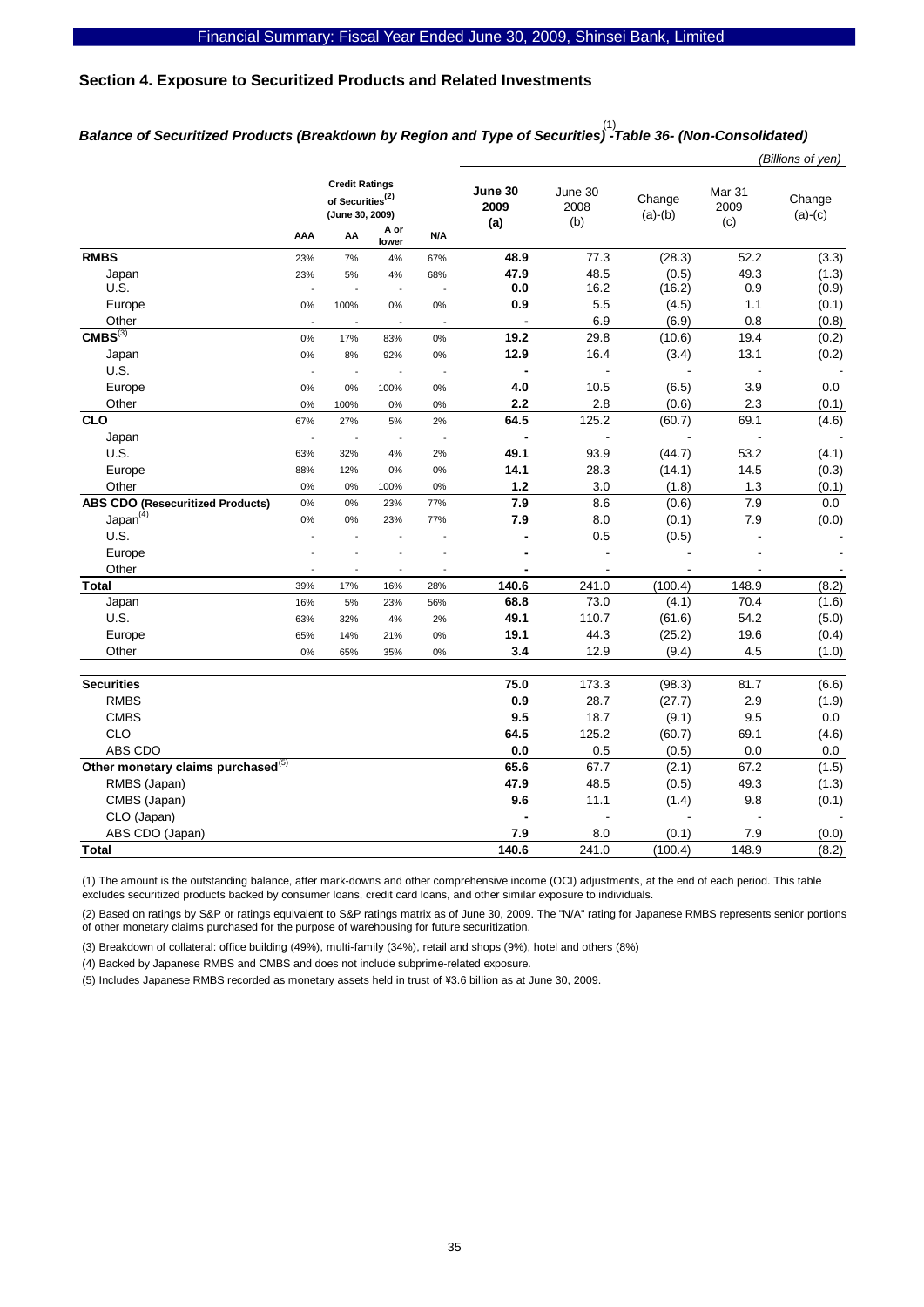*Securitized Products, Recorded under "Securities" and "Other Monetary Claims Purchased" and OCI -Table 37-*  (1) *(Non-Consolidated)* 

| As of June 30, 2009<br><b>Securities</b><br><b>Balance before</b><br>Unrealized<br>Market Value or<br>Price Decline Ratio<br>Gains/Losses<br>Mark-to-Market<br><b>Balance</b><br>(% )<br>(OCI)<br>Evaluation<br><b>Trading Securities</b><br>2.0<br>RMBS (U.S.)<br>0.0<br>$CLO$ (U.S.)<br>0.8<br>CLO (Other foreign countries)<br>1.2<br>Securities Being Held to Maturity with<br>47.0<br>Readily Determinable Fair Value <sup>(2)</sup><br>$CLO$ (U.S.)<br>34.9<br>12.0<br>CLO (Europe)<br>Securities Available for Sale<br>21.5<br>25.9<br>20.6<br>4.4<br>25.9<br>4.4<br>Other<br>21.5<br>20.6<br><b>Foreign Securities</b><br>21.5<br>25.9<br>4.4<br>20.6<br>Foreign Currency Denominated Foreign<br>18.2<br>22.7<br>4.4<br>24.6<br>Corporate and Government Bonds<br><b>RMBS</b><br>1.3<br>0.9<br>(0.3)<br>(25.0)<br>1.3<br>0.9<br>(0.3)<br>(25.0)<br>Europe<br><b>CMBS</b><br>6.9<br>(9.0)<br>6.2<br>(0.6)<br>4.0<br>0.0<br>(0.7)<br>Europe<br>4.0<br>2.2<br>2.8<br>(20.8)<br>Other foreign countries<br>(0.5)<br><b>CLO</b><br>15.4<br>54.4<br>10.0<br>5.4<br><b>U.S.</b><br>8.2<br>13.3<br>5.0<br>61.8<br>1.7<br>Europe<br>2.1<br>0.3<br>19.8<br>Yen-Denominated Foreign Corporate and<br>3.2<br>3.2<br>(1.3)<br>0.0<br><b>Government Bonds</b><br>3.2<br>3.2<br>0.0<br>CMBS (Japan)<br>(1.3)<br>Securities<br>75.0<br><b>RMBS</b><br>0.9<br><b>CMBS</b><br>9.5<br><b>CLO</b><br>64.5<br>As of June 30, 2009<br>Other Monetary Claims Purchased <sup>(3)</sup><br><b>Balance before</b><br>Unrealized<br>Market Value or<br>Price Decline Ratio<br>Gains/Losses<br>Mark-to-Market<br>(% )<br><b>Balance</b><br>(OCI)<br>Evaluation<br><b>Trading Purposes</b><br>17.8<br>RMBS (Japan) <sup>(3)</sup><br>14.6<br>CMBS (Japan)<br>3.1<br>Others<br>47.7<br>47.7<br>33.3<br>RMBS (Japan)<br>33.3<br>6.4<br>CMBS (Japan)<br>6.4 |
|-------------------------------------------------------------------------------------------------------------------------------------------------------------------------------------------------------------------------------------------------------------------------------------------------------------------------------------------------------------------------------------------------------------------------------------------------------------------------------------------------------------------------------------------------------------------------------------------------------------------------------------------------------------------------------------------------------------------------------------------------------------------------------------------------------------------------------------------------------------------------------------------------------------------------------------------------------------------------------------------------------------------------------------------------------------------------------------------------------------------------------------------------------------------------------------------------------------------------------------------------------------------------------------------------------------------------------------------------------------------------------------------------------------------------------------------------------------------------------------------------------------------------------------------------------------------------------------------------------------------------------------------------------------------------------------------------------------------------------------------------------------------------------------------------------------------------------------|
|                                                                                                                                                                                                                                                                                                                                                                                                                                                                                                                                                                                                                                                                                                                                                                                                                                                                                                                                                                                                                                                                                                                                                                                                                                                                                                                                                                                                                                                                                                                                                                                                                                                                                                                                                                                                                                     |
|                                                                                                                                                                                                                                                                                                                                                                                                                                                                                                                                                                                                                                                                                                                                                                                                                                                                                                                                                                                                                                                                                                                                                                                                                                                                                                                                                                                                                                                                                                                                                                                                                                                                                                                                                                                                                                     |
|                                                                                                                                                                                                                                                                                                                                                                                                                                                                                                                                                                                                                                                                                                                                                                                                                                                                                                                                                                                                                                                                                                                                                                                                                                                                                                                                                                                                                                                                                                                                                                                                                                                                                                                                                                                                                                     |
|                                                                                                                                                                                                                                                                                                                                                                                                                                                                                                                                                                                                                                                                                                                                                                                                                                                                                                                                                                                                                                                                                                                                                                                                                                                                                                                                                                                                                                                                                                                                                                                                                                                                                                                                                                                                                                     |
|                                                                                                                                                                                                                                                                                                                                                                                                                                                                                                                                                                                                                                                                                                                                                                                                                                                                                                                                                                                                                                                                                                                                                                                                                                                                                                                                                                                                                                                                                                                                                                                                                                                                                                                                                                                                                                     |
|                                                                                                                                                                                                                                                                                                                                                                                                                                                                                                                                                                                                                                                                                                                                                                                                                                                                                                                                                                                                                                                                                                                                                                                                                                                                                                                                                                                                                                                                                                                                                                                                                                                                                                                                                                                                                                     |
|                                                                                                                                                                                                                                                                                                                                                                                                                                                                                                                                                                                                                                                                                                                                                                                                                                                                                                                                                                                                                                                                                                                                                                                                                                                                                                                                                                                                                                                                                                                                                                                                                                                                                                                                                                                                                                     |
|                                                                                                                                                                                                                                                                                                                                                                                                                                                                                                                                                                                                                                                                                                                                                                                                                                                                                                                                                                                                                                                                                                                                                                                                                                                                                                                                                                                                                                                                                                                                                                                                                                                                                                                                                                                                                                     |
|                                                                                                                                                                                                                                                                                                                                                                                                                                                                                                                                                                                                                                                                                                                                                                                                                                                                                                                                                                                                                                                                                                                                                                                                                                                                                                                                                                                                                                                                                                                                                                                                                                                                                                                                                                                                                                     |
|                                                                                                                                                                                                                                                                                                                                                                                                                                                                                                                                                                                                                                                                                                                                                                                                                                                                                                                                                                                                                                                                                                                                                                                                                                                                                                                                                                                                                                                                                                                                                                                                                                                                                                                                                                                                                                     |
|                                                                                                                                                                                                                                                                                                                                                                                                                                                                                                                                                                                                                                                                                                                                                                                                                                                                                                                                                                                                                                                                                                                                                                                                                                                                                                                                                                                                                                                                                                                                                                                                                                                                                                                                                                                                                                     |
|                                                                                                                                                                                                                                                                                                                                                                                                                                                                                                                                                                                                                                                                                                                                                                                                                                                                                                                                                                                                                                                                                                                                                                                                                                                                                                                                                                                                                                                                                                                                                                                                                                                                                                                                                                                                                                     |
|                                                                                                                                                                                                                                                                                                                                                                                                                                                                                                                                                                                                                                                                                                                                                                                                                                                                                                                                                                                                                                                                                                                                                                                                                                                                                                                                                                                                                                                                                                                                                                                                                                                                                                                                                                                                                                     |
|                                                                                                                                                                                                                                                                                                                                                                                                                                                                                                                                                                                                                                                                                                                                                                                                                                                                                                                                                                                                                                                                                                                                                                                                                                                                                                                                                                                                                                                                                                                                                                                                                                                                                                                                                                                                                                     |
|                                                                                                                                                                                                                                                                                                                                                                                                                                                                                                                                                                                                                                                                                                                                                                                                                                                                                                                                                                                                                                                                                                                                                                                                                                                                                                                                                                                                                                                                                                                                                                                                                                                                                                                                                                                                                                     |
|                                                                                                                                                                                                                                                                                                                                                                                                                                                                                                                                                                                                                                                                                                                                                                                                                                                                                                                                                                                                                                                                                                                                                                                                                                                                                                                                                                                                                                                                                                                                                                                                                                                                                                                                                                                                                                     |
|                                                                                                                                                                                                                                                                                                                                                                                                                                                                                                                                                                                                                                                                                                                                                                                                                                                                                                                                                                                                                                                                                                                                                                                                                                                                                                                                                                                                                                                                                                                                                                                                                                                                                                                                                                                                                                     |
|                                                                                                                                                                                                                                                                                                                                                                                                                                                                                                                                                                                                                                                                                                                                                                                                                                                                                                                                                                                                                                                                                                                                                                                                                                                                                                                                                                                                                                                                                                                                                                                                                                                                                                                                                                                                                                     |
|                                                                                                                                                                                                                                                                                                                                                                                                                                                                                                                                                                                                                                                                                                                                                                                                                                                                                                                                                                                                                                                                                                                                                                                                                                                                                                                                                                                                                                                                                                                                                                                                                                                                                                                                                                                                                                     |
|                                                                                                                                                                                                                                                                                                                                                                                                                                                                                                                                                                                                                                                                                                                                                                                                                                                                                                                                                                                                                                                                                                                                                                                                                                                                                                                                                                                                                                                                                                                                                                                                                                                                                                                                                                                                                                     |
|                                                                                                                                                                                                                                                                                                                                                                                                                                                                                                                                                                                                                                                                                                                                                                                                                                                                                                                                                                                                                                                                                                                                                                                                                                                                                                                                                                                                                                                                                                                                                                                                                                                                                                                                                                                                                                     |
|                                                                                                                                                                                                                                                                                                                                                                                                                                                                                                                                                                                                                                                                                                                                                                                                                                                                                                                                                                                                                                                                                                                                                                                                                                                                                                                                                                                                                                                                                                                                                                                                                                                                                                                                                                                                                                     |
|                                                                                                                                                                                                                                                                                                                                                                                                                                                                                                                                                                                                                                                                                                                                                                                                                                                                                                                                                                                                                                                                                                                                                                                                                                                                                                                                                                                                                                                                                                                                                                                                                                                                                                                                                                                                                                     |
|                                                                                                                                                                                                                                                                                                                                                                                                                                                                                                                                                                                                                                                                                                                                                                                                                                                                                                                                                                                                                                                                                                                                                                                                                                                                                                                                                                                                                                                                                                                                                                                                                                                                                                                                                                                                                                     |
|                                                                                                                                                                                                                                                                                                                                                                                                                                                                                                                                                                                                                                                                                                                                                                                                                                                                                                                                                                                                                                                                                                                                                                                                                                                                                                                                                                                                                                                                                                                                                                                                                                                                                                                                                                                                                                     |
|                                                                                                                                                                                                                                                                                                                                                                                                                                                                                                                                                                                                                                                                                                                                                                                                                                                                                                                                                                                                                                                                                                                                                                                                                                                                                                                                                                                                                                                                                                                                                                                                                                                                                                                                                                                                                                     |
|                                                                                                                                                                                                                                                                                                                                                                                                                                                                                                                                                                                                                                                                                                                                                                                                                                                                                                                                                                                                                                                                                                                                                                                                                                                                                                                                                                                                                                                                                                                                                                                                                                                                                                                                                                                                                                     |
|                                                                                                                                                                                                                                                                                                                                                                                                                                                                                                                                                                                                                                                                                                                                                                                                                                                                                                                                                                                                                                                                                                                                                                                                                                                                                                                                                                                                                                                                                                                                                                                                                                                                                                                                                                                                                                     |
|                                                                                                                                                                                                                                                                                                                                                                                                                                                                                                                                                                                                                                                                                                                                                                                                                                                                                                                                                                                                                                                                                                                                                                                                                                                                                                                                                                                                                                                                                                                                                                                                                                                                                                                                                                                                                                     |
|                                                                                                                                                                                                                                                                                                                                                                                                                                                                                                                                                                                                                                                                                                                                                                                                                                                                                                                                                                                                                                                                                                                                                                                                                                                                                                                                                                                                                                                                                                                                                                                                                                                                                                                                                                                                                                     |
|                                                                                                                                                                                                                                                                                                                                                                                                                                                                                                                                                                                                                                                                                                                                                                                                                                                                                                                                                                                                                                                                                                                                                                                                                                                                                                                                                                                                                                                                                                                                                                                                                                                                                                                                                                                                                                     |
|                                                                                                                                                                                                                                                                                                                                                                                                                                                                                                                                                                                                                                                                                                                                                                                                                                                                                                                                                                                                                                                                                                                                                                                                                                                                                                                                                                                                                                                                                                                                                                                                                                                                                                                                                                                                                                     |
|                                                                                                                                                                                                                                                                                                                                                                                                                                                                                                                                                                                                                                                                                                                                                                                                                                                                                                                                                                                                                                                                                                                                                                                                                                                                                                                                                                                                                                                                                                                                                                                                                                                                                                                                                                                                                                     |
|                                                                                                                                                                                                                                                                                                                                                                                                                                                                                                                                                                                                                                                                                                                                                                                                                                                                                                                                                                                                                                                                                                                                                                                                                                                                                                                                                                                                                                                                                                                                                                                                                                                                                                                                                                                                                                     |
|                                                                                                                                                                                                                                                                                                                                                                                                                                                                                                                                                                                                                                                                                                                                                                                                                                                                                                                                                                                                                                                                                                                                                                                                                                                                                                                                                                                                                                                                                                                                                                                                                                                                                                                                                                                                                                     |
|                                                                                                                                                                                                                                                                                                                                                                                                                                                                                                                                                                                                                                                                                                                                                                                                                                                                                                                                                                                                                                                                                                                                                                                                                                                                                                                                                                                                                                                                                                                                                                                                                                                                                                                                                                                                                                     |
|                                                                                                                                                                                                                                                                                                                                                                                                                                                                                                                                                                                                                                                                                                                                                                                                                                                                                                                                                                                                                                                                                                                                                                                                                                                                                                                                                                                                                                                                                                                                                                                                                                                                                                                                                                                                                                     |
|                                                                                                                                                                                                                                                                                                                                                                                                                                                                                                                                                                                                                                                                                                                                                                                                                                                                                                                                                                                                                                                                                                                                                                                                                                                                                                                                                                                                                                                                                                                                                                                                                                                                                                                                                                                                                                     |
|                                                                                                                                                                                                                                                                                                                                                                                                                                                                                                                                                                                                                                                                                                                                                                                                                                                                                                                                                                                                                                                                                                                                                                                                                                                                                                                                                                                                                                                                                                                                                                                                                                                                                                                                                                                                                                     |
|                                                                                                                                                                                                                                                                                                                                                                                                                                                                                                                                                                                                                                                                                                                                                                                                                                                                                                                                                                                                                                                                                                                                                                                                                                                                                                                                                                                                                                                                                                                                                                                                                                                                                                                                                                                                                                     |
| ABS CDO (Japan)<br>7.9<br>7.9<br>Total<br>65.6                                                                                                                                                                                                                                                                                                                                                                                                                                                                                                                                                                                                                                                                                                                                                                                                                                                                                                                                                                                                                                                                                                                                                                                                                                                                                                                                                                                                                                                                                                                                                                                                                                                                                                                                                                                      |
| RMBS (Japan)<br>47.9                                                                                                                                                                                                                                                                                                                                                                                                                                                                                                                                                                                                                                                                                                                                                                                                                                                                                                                                                                                                                                                                                                                                                                                                                                                                                                                                                                                                                                                                                                                                                                                                                                                                                                                                                                                                                |
| CMBS (Japan)<br>9.6                                                                                                                                                                                                                                                                                                                                                                                                                                                                                                                                                                                                                                                                                                                                                                                                                                                                                                                                                                                                                                                                                                                                                                                                                                                                                                                                                                                                                                                                                                                                                                                                                                                                                                                                                                                                                 |
| ABS CDO (Japan)<br>7.9                                                                                                                                                                                                                                                                                                                                                                                                                                                                                                                                                                                                                                                                                                                                                                                                                                                                                                                                                                                                                                                                                                                                                                                                                                                                                                                                                                                                                                                                                                                                                                                                                                                                                                                                                                                                              |
| 140.6<br>RMBS, CMBS, CLO, ABS CDO Total                                                                                                                                                                                                                                                                                                                                                                                                                                                                                                                                                                                                                                                                                                                                                                                                                                                                                                                                                                                                                                                                                                                                                                                                                                                                                                                                                                                                                                                                                                                                                                                                                                                                                                                                                                                             |
| 75.0<br>Securities                                                                                                                                                                                                                                                                                                                                                                                                                                                                                                                                                                                                                                                                                                                                                                                                                                                                                                                                                                                                                                                                                                                                                                                                                                                                                                                                                                                                                                                                                                                                                                                                                                                                                                                                                                                                                  |
| 65.6<br><b>Other Monetary Claims Purchased</b>                                                                                                                                                                                                                                                                                                                                                                                                                                                                                                                                                                                                                                                                                                                                                                                                                                                                                                                                                                                                                                                                                                                                                                                                                                                                                                                                                                                                                                                                                                                                                                                                                                                                                                                                                                                      |

(1) This table excludes securitized products backed by consumer loans, credit card loans, and other similar exposure to individuals.

(2) Among the securities that were previously classified as available-for-sale, certain of the foreign bonds with high credit ratings were reclassified to held-to-maturity on October 1, 2008 at thier fair values of ¥102.6 billion, in accordance with "Tentative Solution on Reclassification of Debt Securities" (December 5, 2008, Practical Issue Task Force No.26).

Subsequent to this date, an impairment of ¥50.7 billion was recognized for certain of these reclassified securities as a result of the worsening credit environment, and the value of such securities after impairment (¥19.6 billion) was reclassified from held-to-maturity back to available-for-sale as of March 31, 2009.

(3) Includes Japanese RMBS recorded as monetary assets held in trust of \3.6 billion as at June 30, 2009.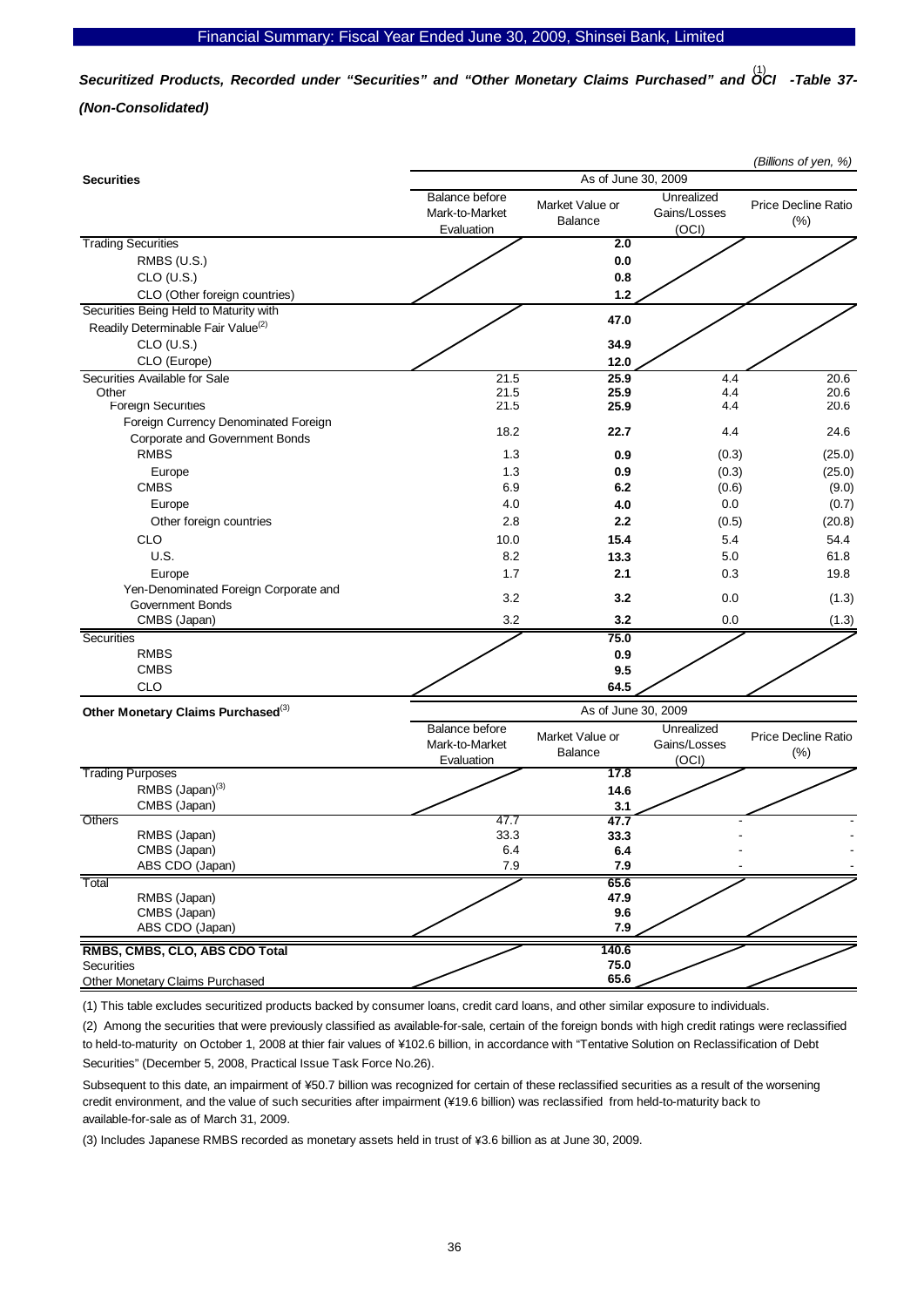#### *LBO, Monoline, SIV, ABCP, CDS -Table 38- (Non-Consolidated)*

|                                                    |                                |                        |                        | (Billions of yen)   |                       |                     |
|----------------------------------------------------|--------------------------------|------------------------|------------------------|---------------------|-----------------------|---------------------|
|                                                    |                                | June 30<br>2009<br>(a) | June 30<br>2008<br>(b) | Change<br>$(a)-(b)$ | Mar 31<br>2009<br>(c) | Change<br>$(a)-(c)$ |
| $LBO^{(1)}$                                        |                                | 278.6                  | 311.6                  | (33.0)              | 291.7                 | (13.1)              |
|                                                    | Japan                          | $264.6^{(2)}$          | 293.2                  | (28.6)              | 278.6                 | (14.0)              |
|                                                    | U.S.                           | 3.1                    | 3.7                    | (0.6)               | 3.2                   | (0.1)               |
|                                                    | Europe                         | -                      |                        | ۰                   |                       |                     |
|                                                    | Other                          | 10.8                   | 14.5                   | (3.7)               | 9.8                   | 1.0                 |
| (Breakdown by Industry Sector as of June 30, 2009) |                                |                        |                        |                     |                       |                     |
|                                                    | Manufacturing                  | 12.7%                  |                        |                     |                       |                     |
|                                                    | Information and communications | 8.6%                   |                        |                     |                       |                     |
|                                                    | Wholesale and retail           | 9.1%                   |                        |                     |                       |                     |
|                                                    | Finance and Insurance          | 51.7%                  |                        |                     |                       |                     |
|                                                    | Services                       | $8.9\%$                |                        |                     |                       |                     |
|                                                    | <b>Others</b>                  | $8.9\%$                |                        |                     |                       |                     |
|                                                    | Total                          | 100.0%                 |                        |                     |                       |                     |

(1) The amount includes unfunded commitment line.

(2) As of June 30, 2009, unfunded commitment line (only domestic) is \5.6 billion.

|                 |                        |                        |                          |                          | (Billions of yen)   |
|-----------------|------------------------|------------------------|--------------------------|--------------------------|---------------------|
|                 | June 30<br>2009<br>(a) | June 30<br>2008<br>(b) | Change<br>$(a)-(b)$      | Mar 31<br>2009<br>(c)    | Change<br>$(a)-(c)$ |
| <b>Monoline</b> |                        | 1.3                    | (1.3)                    | 0.8                      | (0.8)               |
| Japan           |                        | ٠                      | $\overline{\phantom{0}}$ | ۰                        |                     |
| U.S.            |                        | ٠                      | $\overline{\phantom{0}}$ | $\blacksquare$           |                     |
| Europe          |                        | ۰                      |                          | $\overline{\phantom{0}}$ |                     |
| Other           |                        | 1.3                    | (1.3)                    | 0.8                      | (8.0)               |
| SIV             |                        | ٠                      |                          | ٠                        |                     |
| <b>ABCP</b>     |                        | ٠                      | $\overline{\phantom{a}}$ | -                        |                     |

# **Credit Default Swaps (CDS)(1)**

*(Billions of yen)* 1QFY2009 Protection (buy) Protection (sell) **Protection** (buy) Protection (sell) **Protection** (buy) Protection (sell) Total 1,096.0 1,165.1 40.8 (31.1) 941.8 26.3 (26.8) (6.8) Japan 963.5 1,044.7 36.8 (28.3) 827.8 24.4 (24.4) (6.5) U.S. 61.5 54.3 3.3 (2.4) 50.0 1.7 (2.1) 0.1 Europe 31.6 27.7 0.6 (0.2) 27.3 0.3 (0.1) (0.0) Other 39.2 38.2 0.0 (0.1) 36.5 (0.1) (0.0) (0.4) Realized Profits (Losses) Fair Value As of June 30, 2009 Nominal Amount Fair Value Netted Nominal Amount and Fair Value<sup>(2)</sup><br>Netted Nominal Amount Nominal Amount

(1) Represents transactions under both banking book and trading book.

(2) Transactions which are netted with buy and sell.